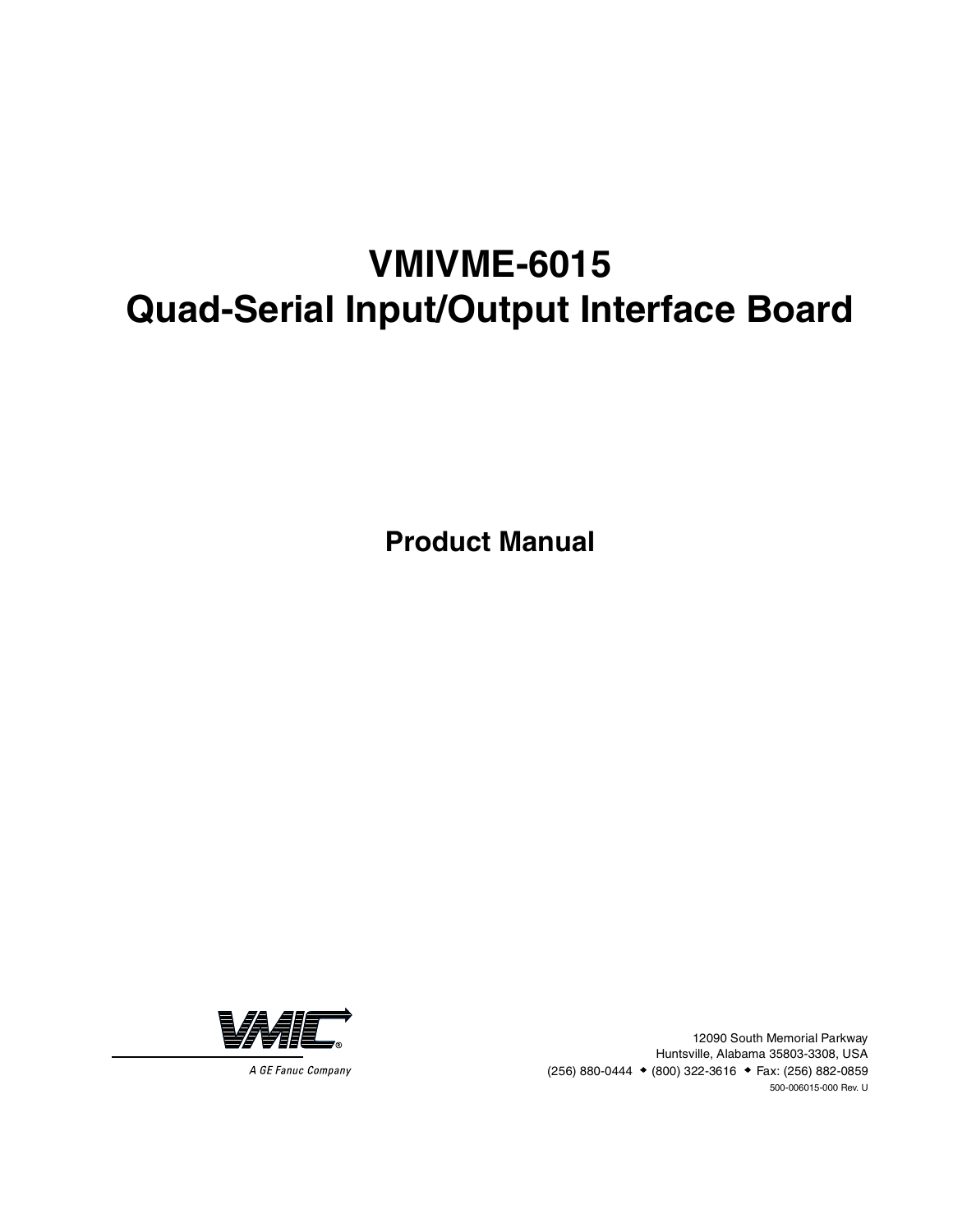© Copyright 2003. The information in this document has been carefully checked and is believed to be entirely reliable. While all reasonable efforts to ensure accuracy have been taken in the preparation of this manual, VMIC assumes no responsibility resulting from omissions or errors in this manual, or from the use of information contained herein.

VMIC reserves the right to make any changes, without notice, to this or any of VMIC's products to improve reliability, performance, function, or design.

VMIC does not assume any liability arising out of the application or use of any product or circuit described herein; nor does VMIC convey any license under its patent rights or the rights of others.

For warranty and repair policies, refer to VMIC's Standard Conditions of Sale.

AMXbus, BITMODULE, COSMODULE, DMAbus, IOMax, IOWorks Foundation, IOWorks Manager, IOWorks Server, MAGICWARE, MEGAMODULE, PLC ACCELERATOR (ACCELERATION), Quick Link, RTnet, Soft Logic Link, SRTbus, TESTCAL, "The Next Generation PLC", The PLC Connection, TURBOMODULE, UCLIO, UIOD, UPLC, Visual Soft Logic Control(ler), *VMEaccess***,** VMEbus Access*, VMEmanager***,** *VMEmonitor***,** VMEnet, VMEnet II, and *VMEprobe* are trademarks and The I/O Experts, The I/O Systems Experts, The Soft Logic Experts, and The Total Solutions Provider are service marks of VMIC.







(I/O man figure) (IOWorks man figure)







The I/O man figure, IOWorks, IOWorks man figure, UIOC, Visual IOWorks, the VMIC logo, and *WinUIOC* are registered trademarks of VMIC.

ActiveX, Microsoft, Microsoft Access, MS-DOS, Visual Basic, Visual C++, Win32, Windows, Windows NT, and XENIX are registered trademarks of Microsoft Corporation.

Celeron and MMX are trademarks, and Intel and Pentium are registered trademarks of Intel Corporation.

PICMG and CompactPCI are registered trademarks of PCI Industrial Computer Manufacturers' Group.

Other registered trademarks are the property of their respective owners.

**VMIC** All Rights Reserved This document shall not be duplicated, nor its contents used for any purpose, unless granted express written permission from VMIC.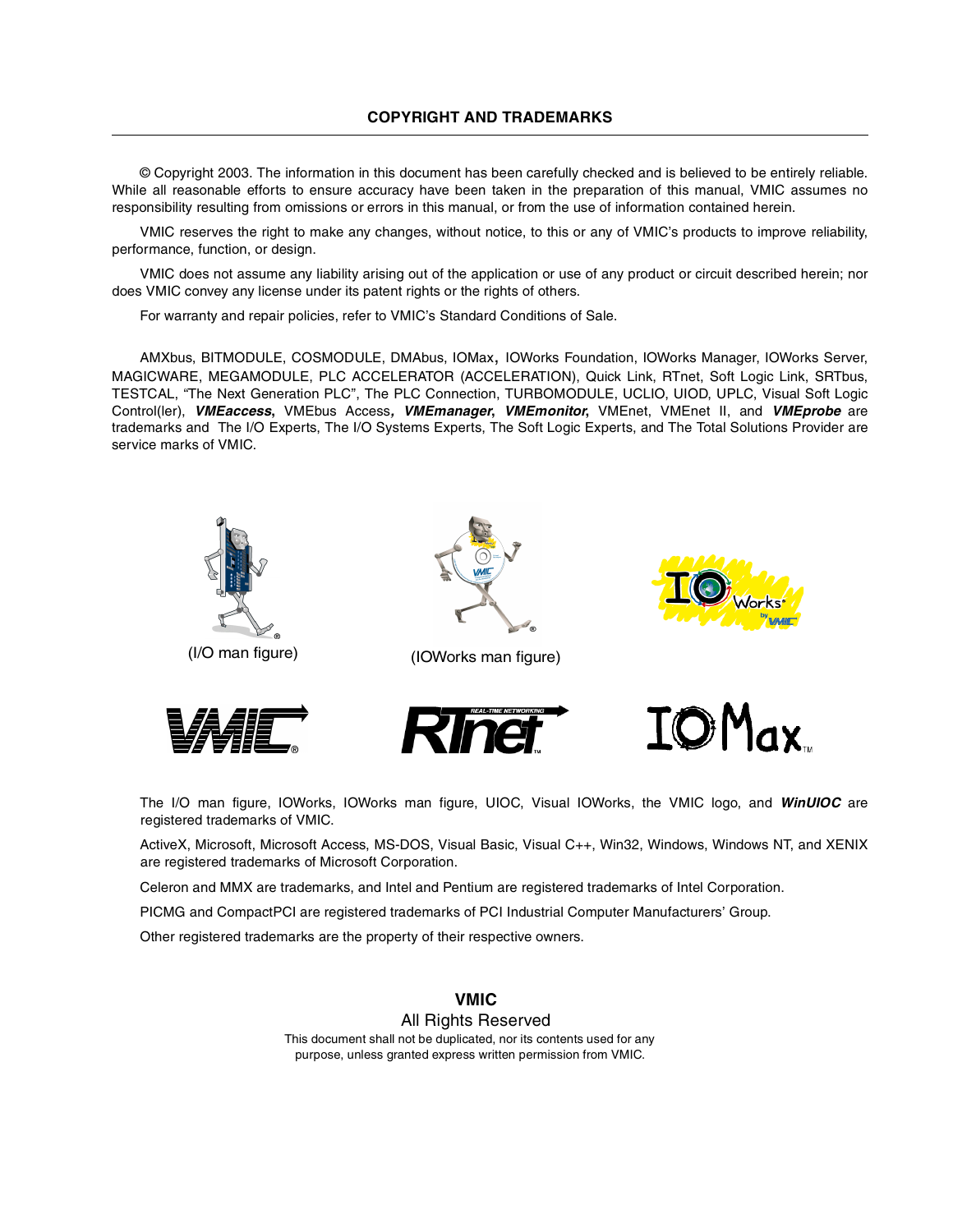# <span id="page-2-0"></span>**Table of Contents**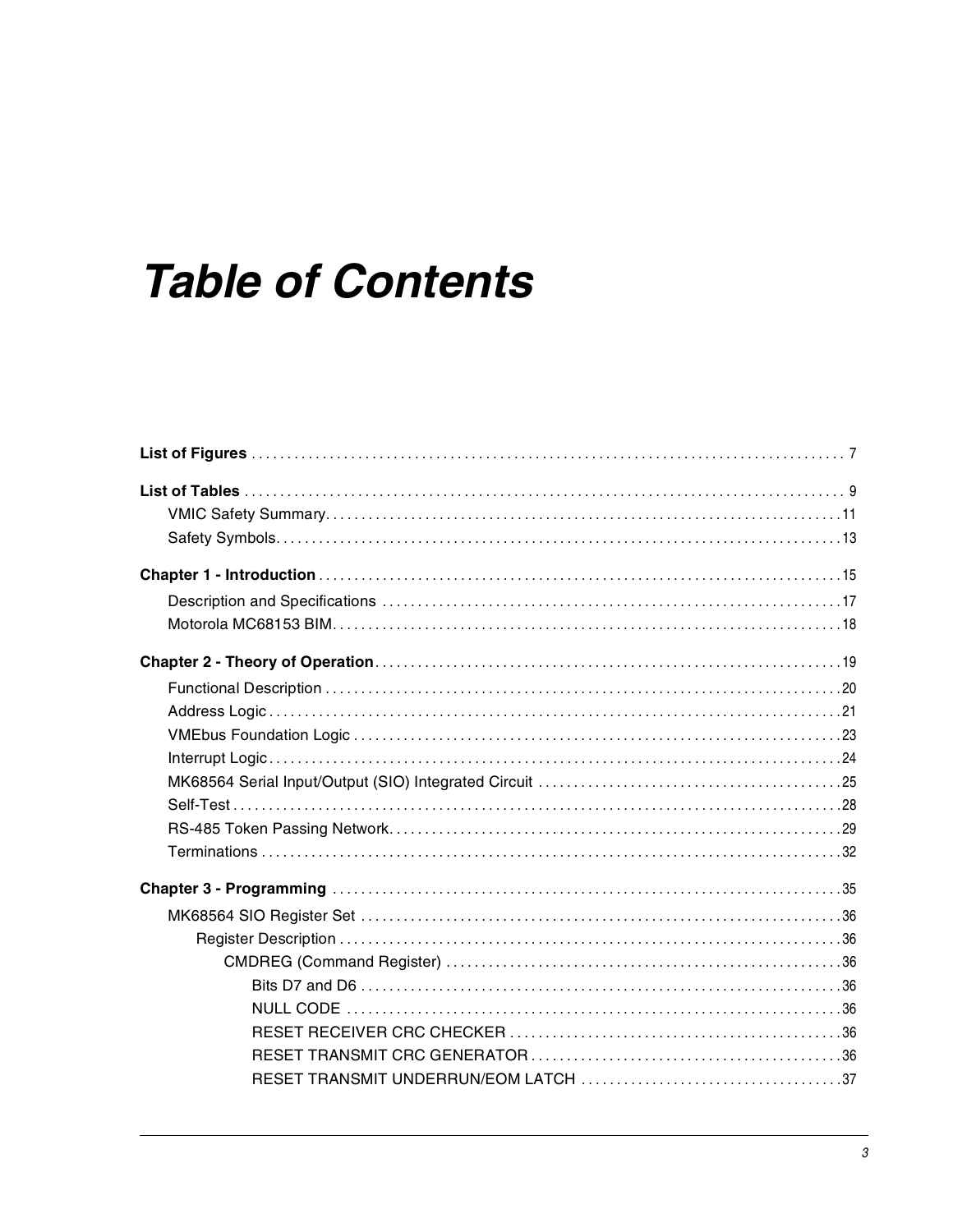| COMMAND 4 (Enable Interrupt on Next Rx Character) 37 |  |
|------------------------------------------------------|--|
|                                                      |  |
|                                                      |  |
|                                                      |  |
|                                                      |  |
|                                                      |  |
|                                                      |  |
|                                                      |  |
|                                                      |  |
|                                                      |  |
|                                                      |  |
|                                                      |  |
|                                                      |  |
|                                                      |  |
|                                                      |  |
|                                                      |  |
|                                                      |  |
|                                                      |  |
| RECEIVE INTERRUPT ON FIRST CHARACTER ONLY 40         |  |
| THE RECEIVE INTERRUPT ON FIRST CHARACTER ONLY 40     |  |
|                                                      |  |
|                                                      |  |
|                                                      |  |
|                                                      |  |
|                                                      |  |
|                                                      |  |
|                                                      |  |
|                                                      |  |
|                                                      |  |
|                                                      |  |
|                                                      |  |
|                                                      |  |
|                                                      |  |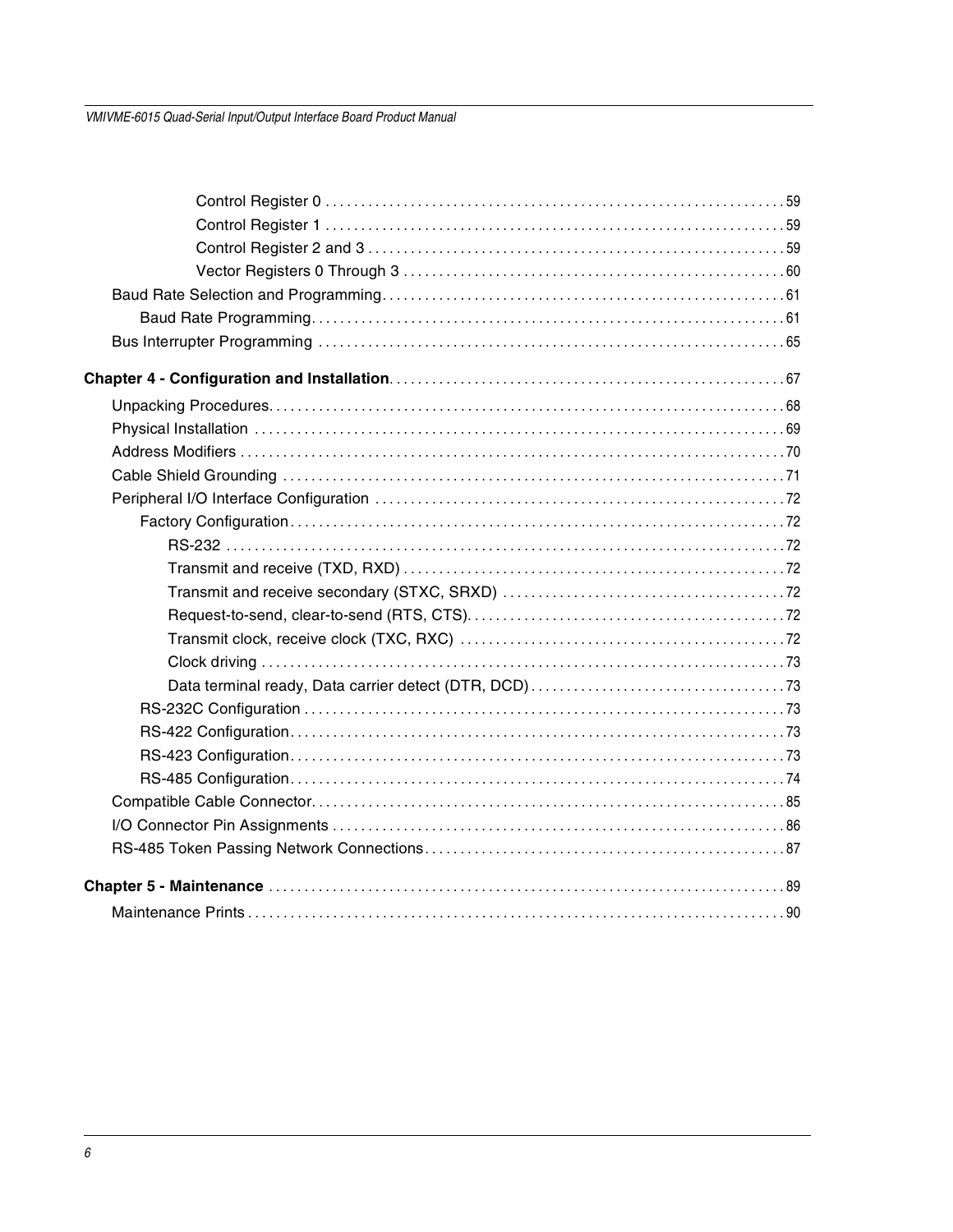# <span id="page-6-0"></span>*List of Figures*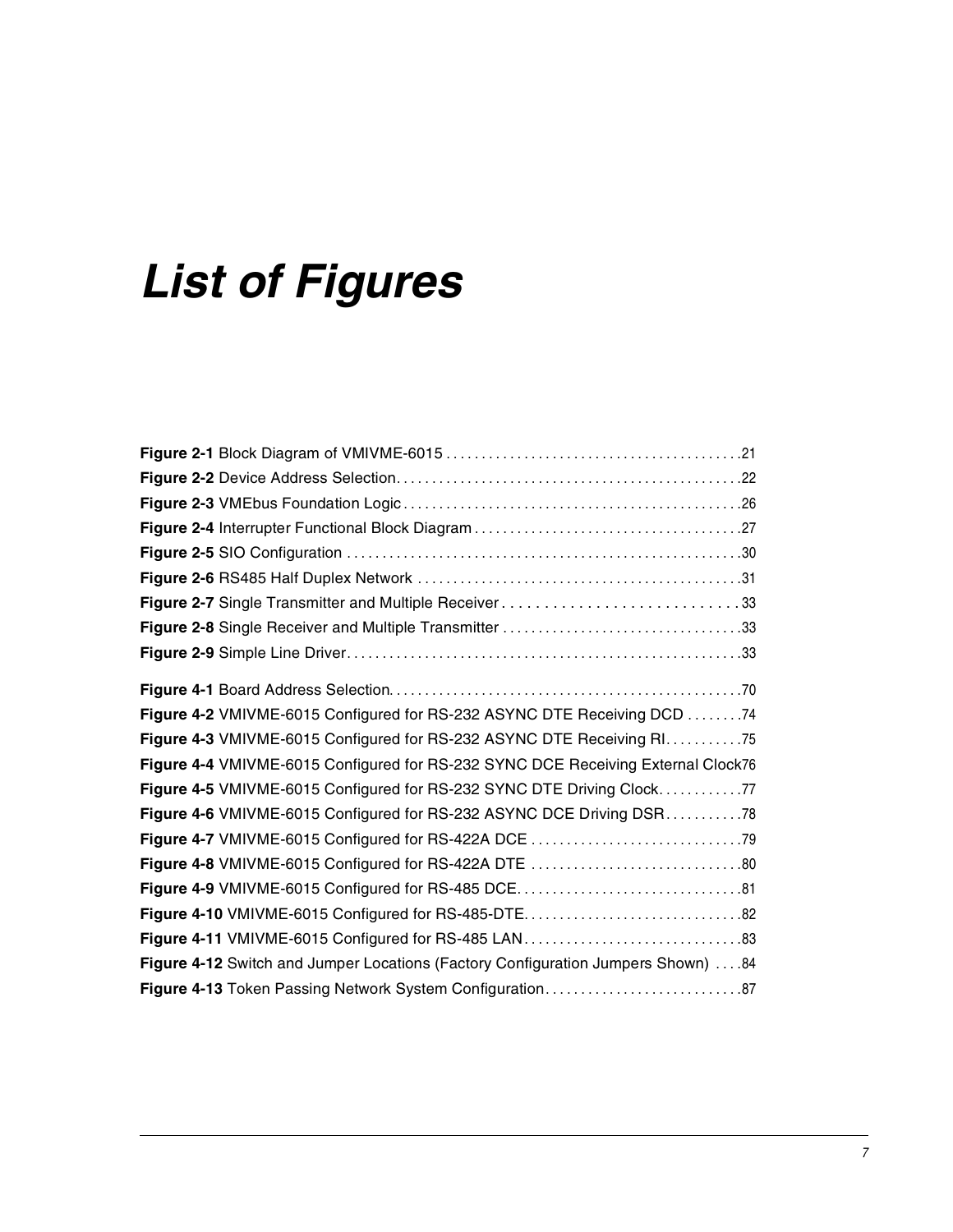*VMIVME-6015 Quad-Serial Input/Output Interface Board Product Manual*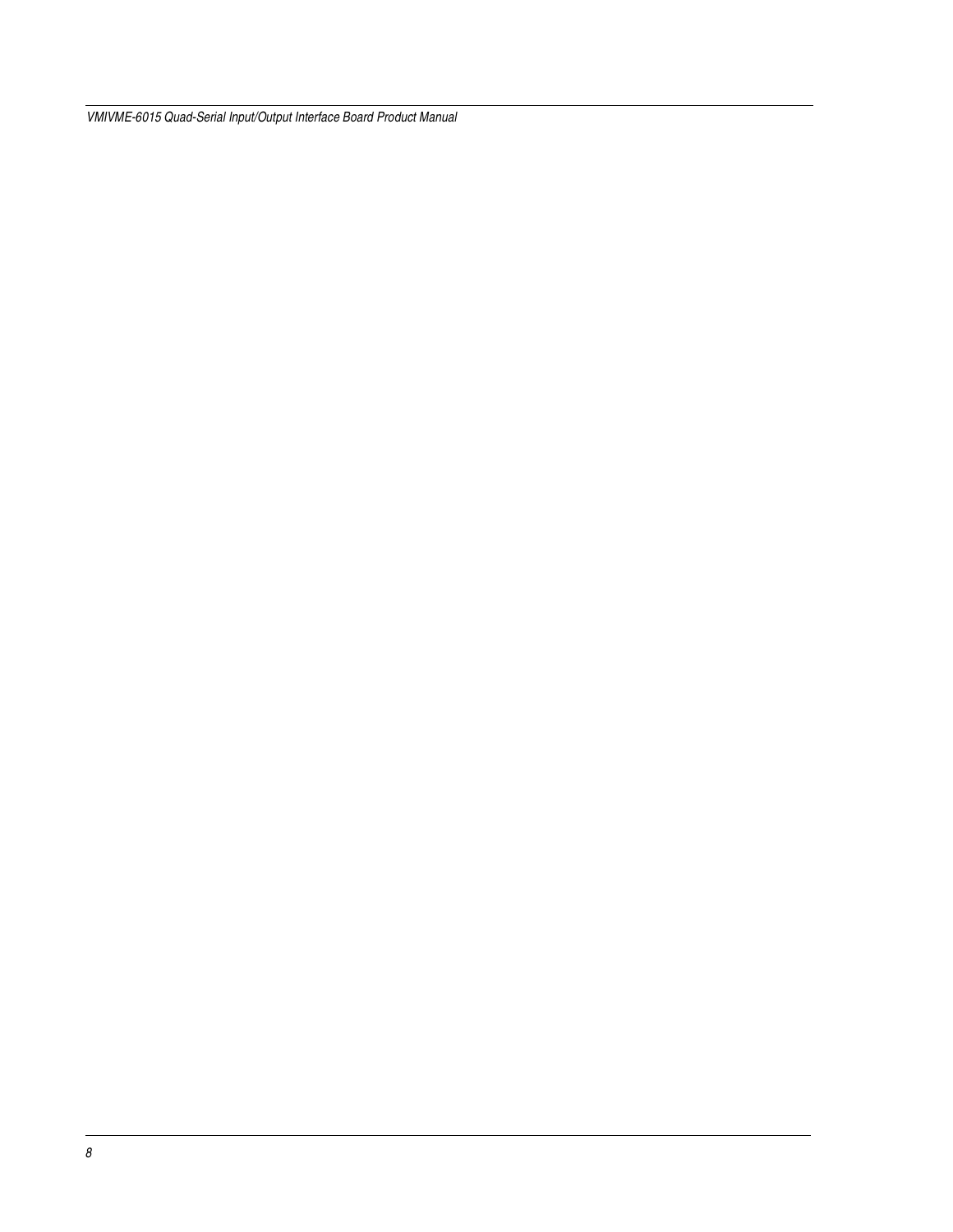# <span id="page-8-0"></span>*List of Tables*

| Table 3-1 MK68564 SIO Internal Register Map (Continued) 53              |  |
|-------------------------------------------------------------------------|--|
|                                                                         |  |
|                                                                         |  |
|                                                                         |  |
|                                                                         |  |
| Table 3-6 Address and Register Bit Definitions for the BIM Ei68C153  58 |  |
|                                                                         |  |
|                                                                         |  |
|                                                                         |  |
|                                                                         |  |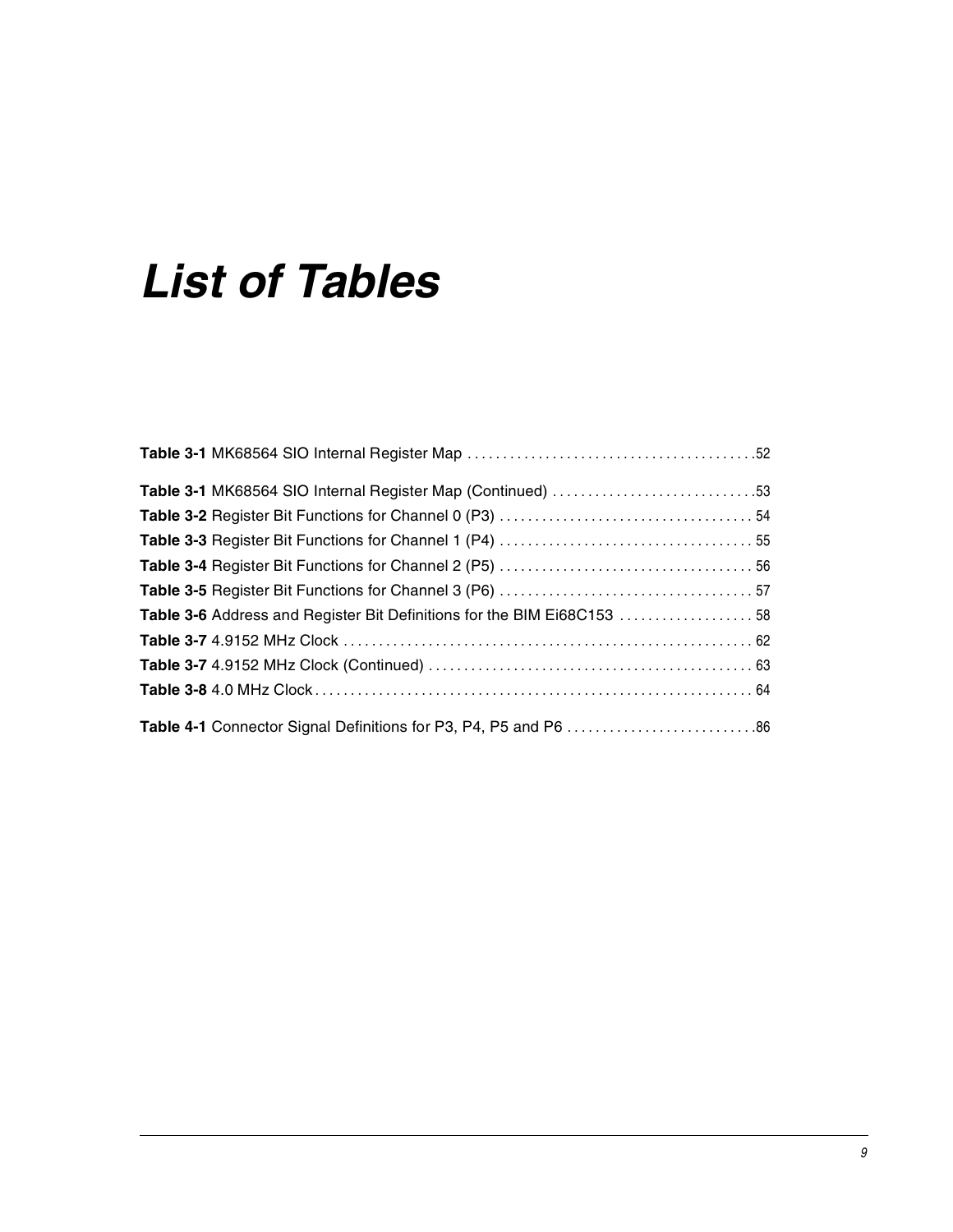*VMIVME-6015 Quad-Serial Input/Output Interface Board Product Manual*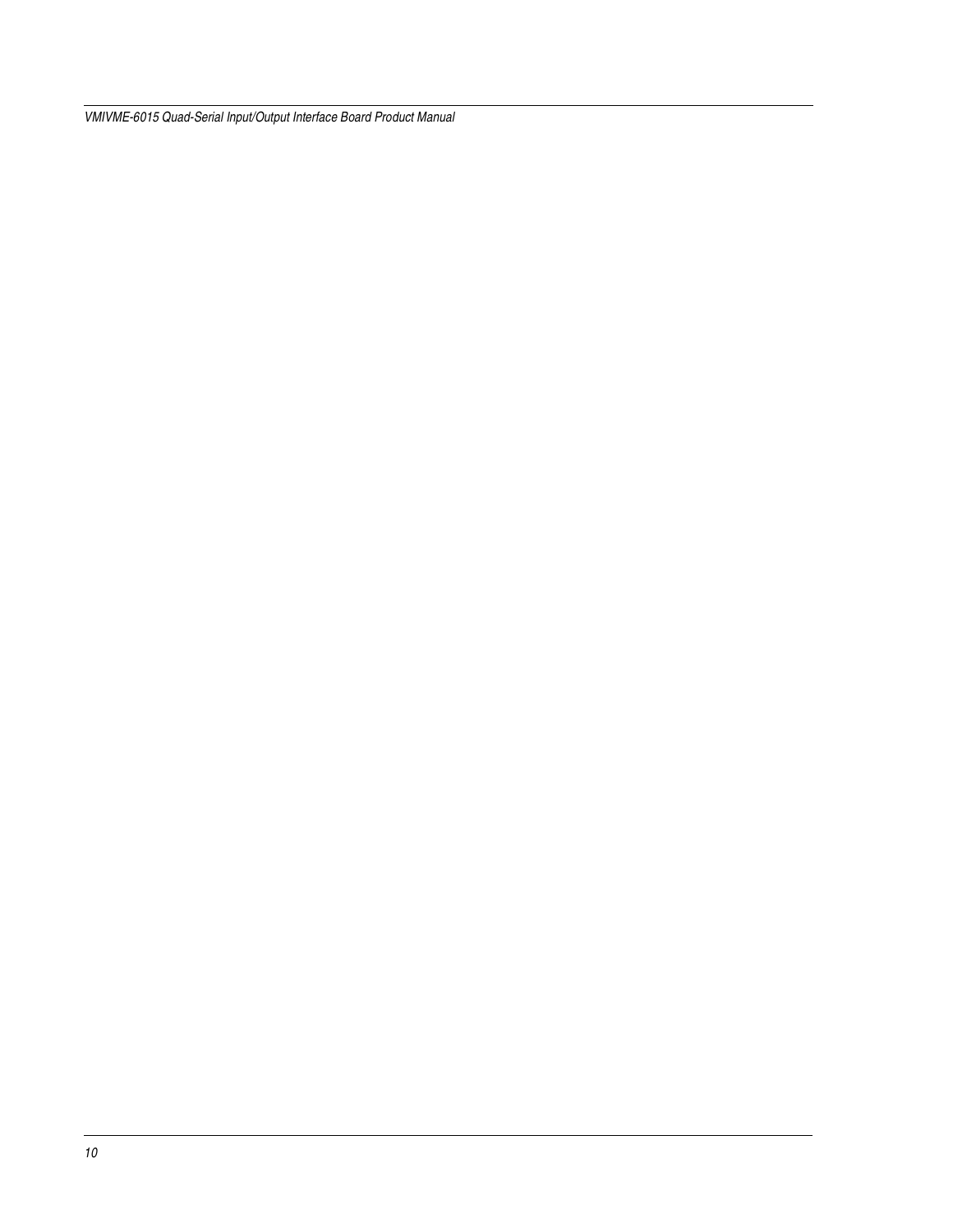### <span id="page-10-0"></span>**VMIC Safety Summary**

**NOTE** The following general safety precautions must be observed during all phases of the operation, service, and repair of this product. Failure to comply with these precautions or with specific warnings elsewhere in this manual violates safety standards of design, manufacture, and intended use of this product. VMIC assumes no liability for the customer's failure to comply with these requirements.

#### **Ground the System**

To minimize shock hazard, the chassis and system cabinet must be connected to an electrical ground. A three-conductor AC power cable should be used. The power cable must either be plugged into an approved three-contact electrical outlet or used with a three-contact to two-contact adapter with the grounding wire (green) firmly connected to an electrical ground (safety ground) at the power outlet.

#### **Do Not Operate in an Explosive Atmosphere**

Do not operate the system in the presence of flammable gases or fumes. Operation of any electrical system in such an environment constitutes a definite safety hazard.

#### **Keep Away from Live Circuits**

Operating personnel must not remove product covers. Component replacement and internal adjustments must be made by qualified maintenance personnel. Do not replace components with power cable connected. Under certain conditions, dangerous voltages may exist even with the power cable removed. To avoid injuries, always disconnect power and discharge circuits before touching them.

#### **Do Not Service or Adjust Alone**

Do not attempt internal service or adjustment unless another person, capable of rendering first aid and resuscitation, is present.

#### **Do Not Substitute Parts or Modify System**

Because of the danger of introducing additional hazards, do not install substitute parts or perform any unauthorized modification to the product. Return the product to VMIC for service and repair to ensure that safety features are maintained.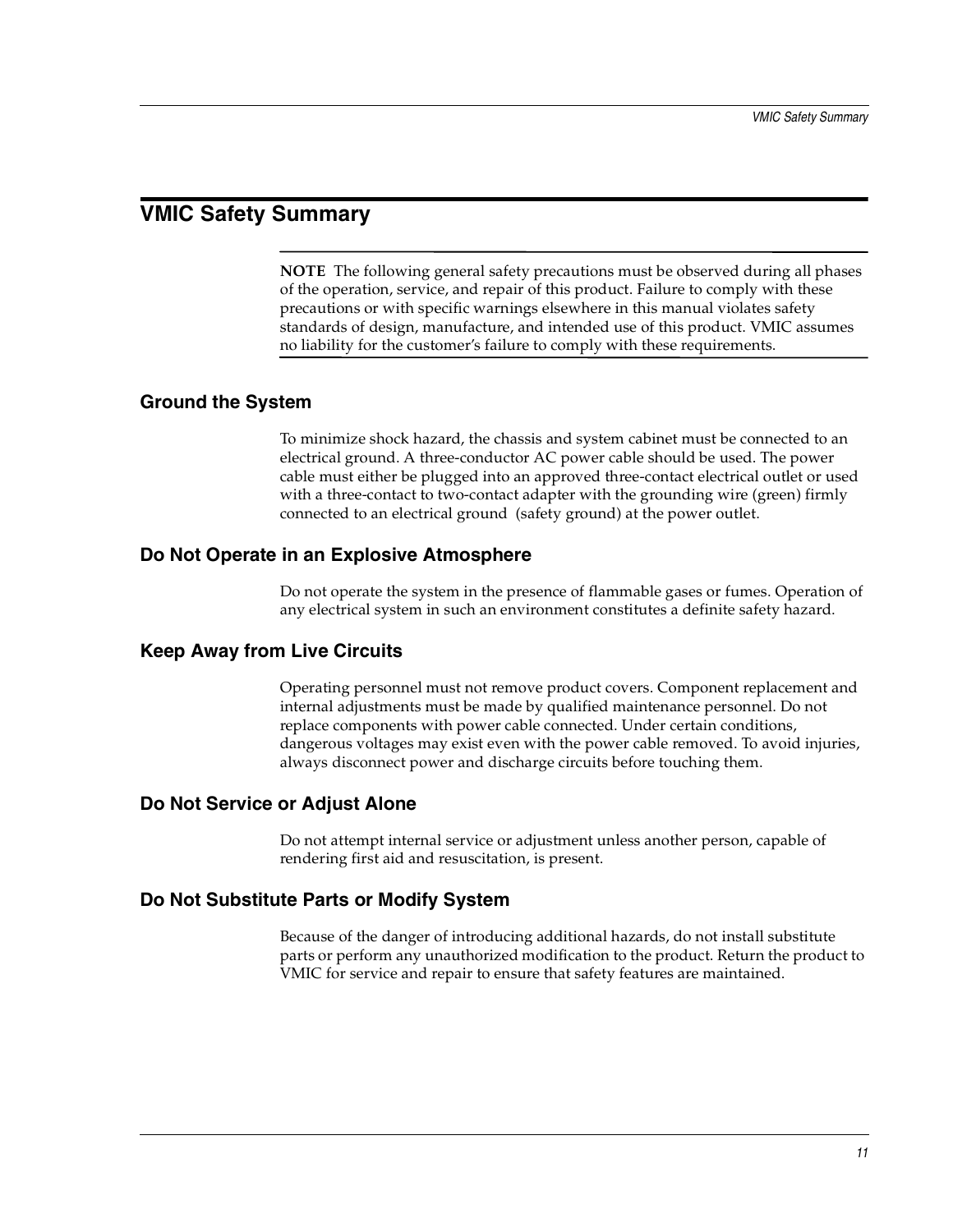#### **Dangerous Procedure Warnings**

Warnings, such as the example below, precede only potentially dangerous procedures throughout this manual. Instructions contained in the warnings must be followed.

**WARNING** Dangerous voltages, capable of causing death, are present in this system. Use extreme caution when handling, testing, and adjusting.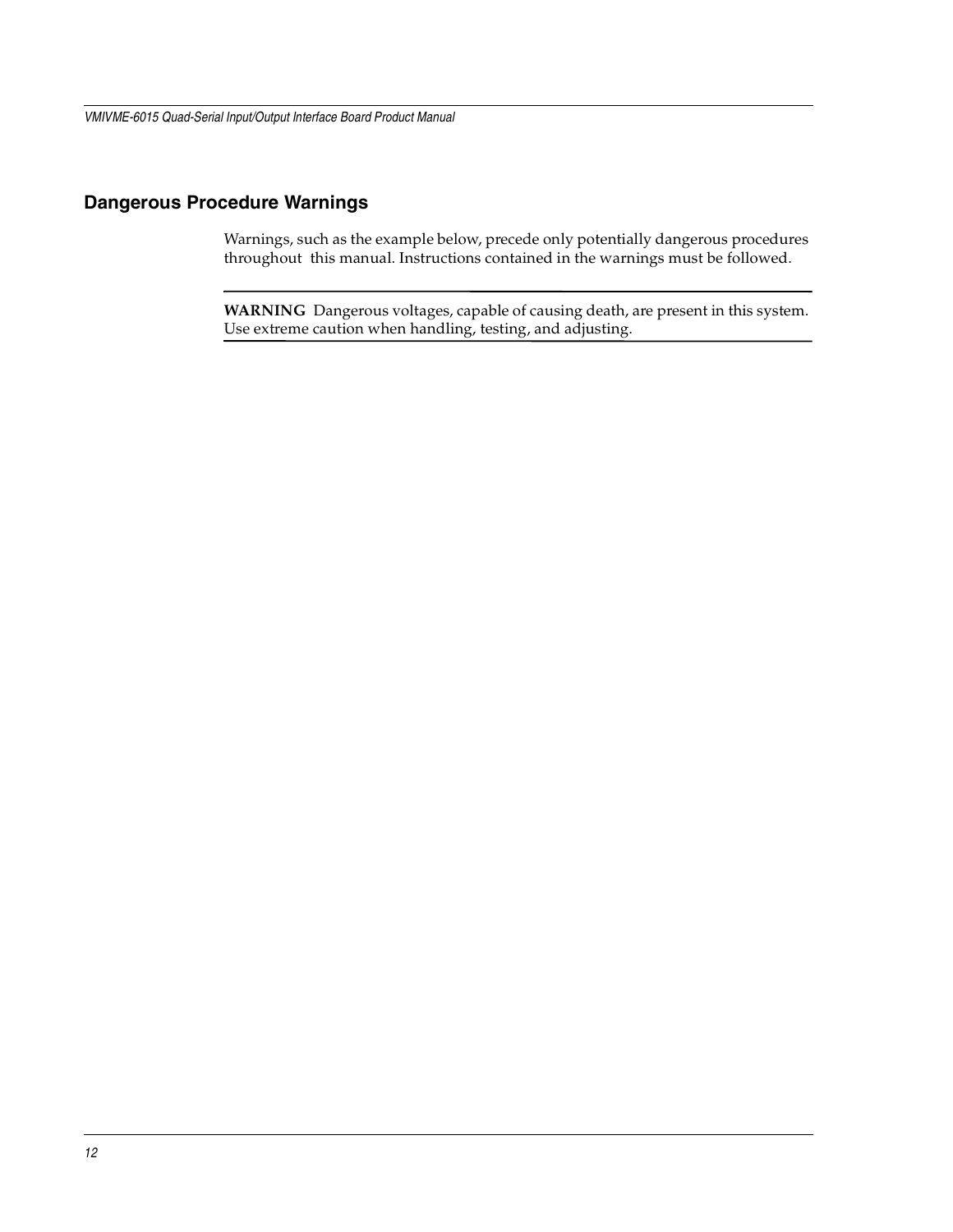# <span id="page-12-0"></span>**Safety Symbols**

General definitions of safety symbols used in this manual:

| Symbol | <b>Description</b>                                                                                                                                                                                                                                                                                                                  |
|--------|-------------------------------------------------------------------------------------------------------------------------------------------------------------------------------------------------------------------------------------------------------------------------------------------------------------------------------------|
|        | Product manual symbol: the product is marked with this symbol when it is<br>necessary for the user to refer to the product manual in order to protect against<br>damage to the system.                                                                                                                                              |
|        | Indicates dangerous voltage (terminals fed from the interior by voltage exceeding<br>1000 volts are so marked).                                                                                                                                                                                                                     |
|        | Protective conductor terminal. For protection against electrical shock in case of a<br>fault. Used with field wiring terminals to indicate the terminal which must be<br>connected to ground before operating equipment.                                                                                                            |
|        | Low-noise or noiseless, clean ground (earth) terminal. Used for a signal common,<br>as well as providing protection against electrical shock in case of a fault. Before<br>operating the equipment, terminal marked with this symbol must be connected to<br>ground in the manner described in the installation (operation) manual. |
| ΟR     | Frame or chassis terminal. A connection to the frame (chassis) of the equipment<br>which normally includes all exposed metal structures.                                                                                                                                                                                            |
|        | Alternating current (power line).                                                                                                                                                                                                                                                                                                   |
|        | Direct current (power line).                                                                                                                                                                                                                                                                                                        |
|        | Alternating or direct current (power line).                                                                                                                                                                                                                                                                                         |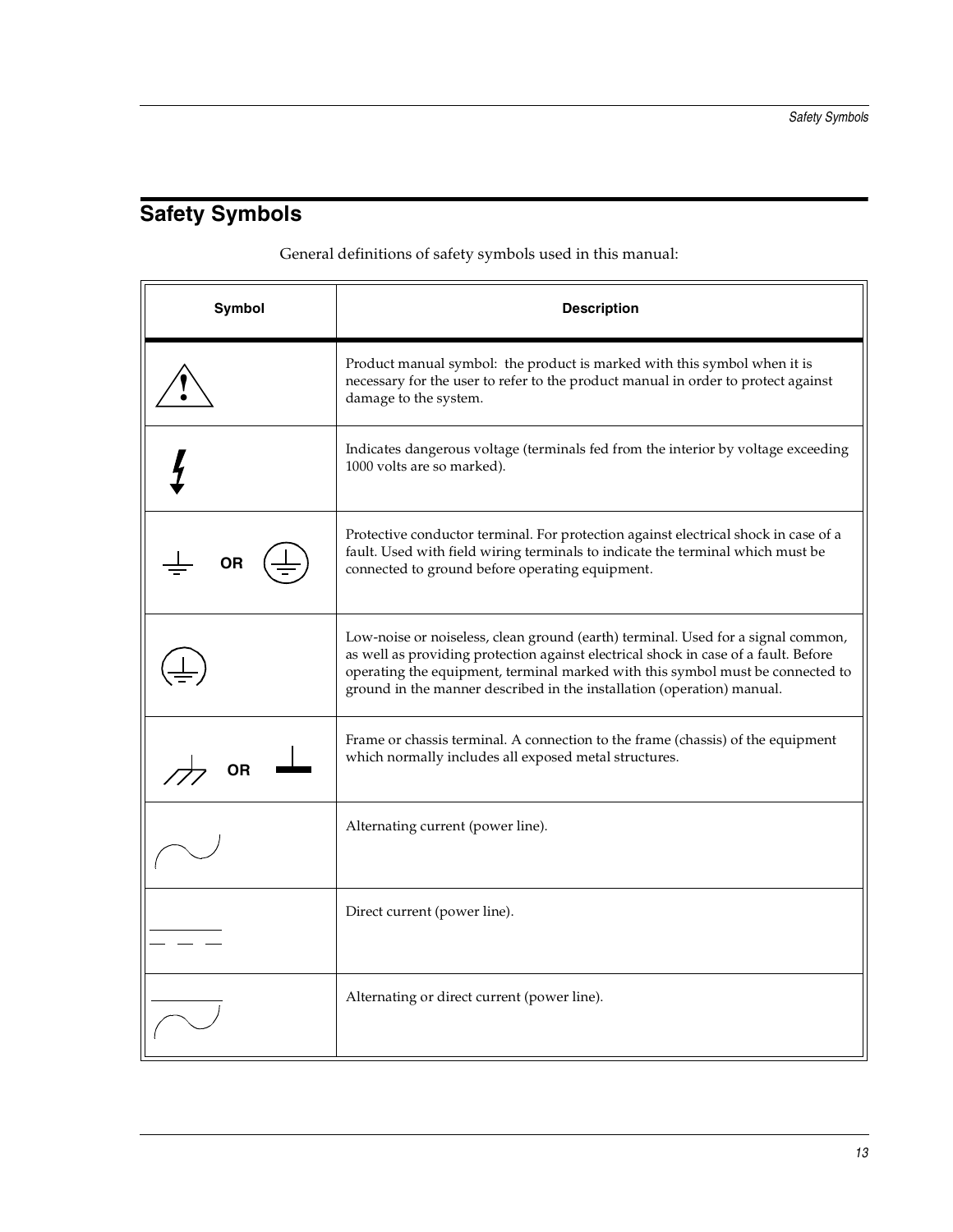*VMIVME-6015 Quad-Serial Input/Output Interface Board Product Manual*

| Symbol         | <b>Description</b>                                                                                                                                                                                                                          |
|----------------|---------------------------------------------------------------------------------------------------------------------------------------------------------------------------------------------------------------------------------------------|
| <b>WARNING</b> | <b>WARNING</b> denotes a hazard. It calls attention to an operating procedure, a<br>practice, a condition, or the like, which, if not correctly performed or adhered to,<br>could result in injury or death to personnel.                   |
| <b>CAUTION</b> | CAUTION denotes a hazard. It calls attention to an operating procedure, a<br>practice, a condition, or the like, which, if not correctly performed or adhered to,<br>could result in damage to or destruction of part or all of the system. |
| <b>NOTE</b>    | <b>NOTE</b> denotes important information. It calls attention to an operating<br>procedure, a practice, a condition, or the like, which is essential to highlight.                                                                          |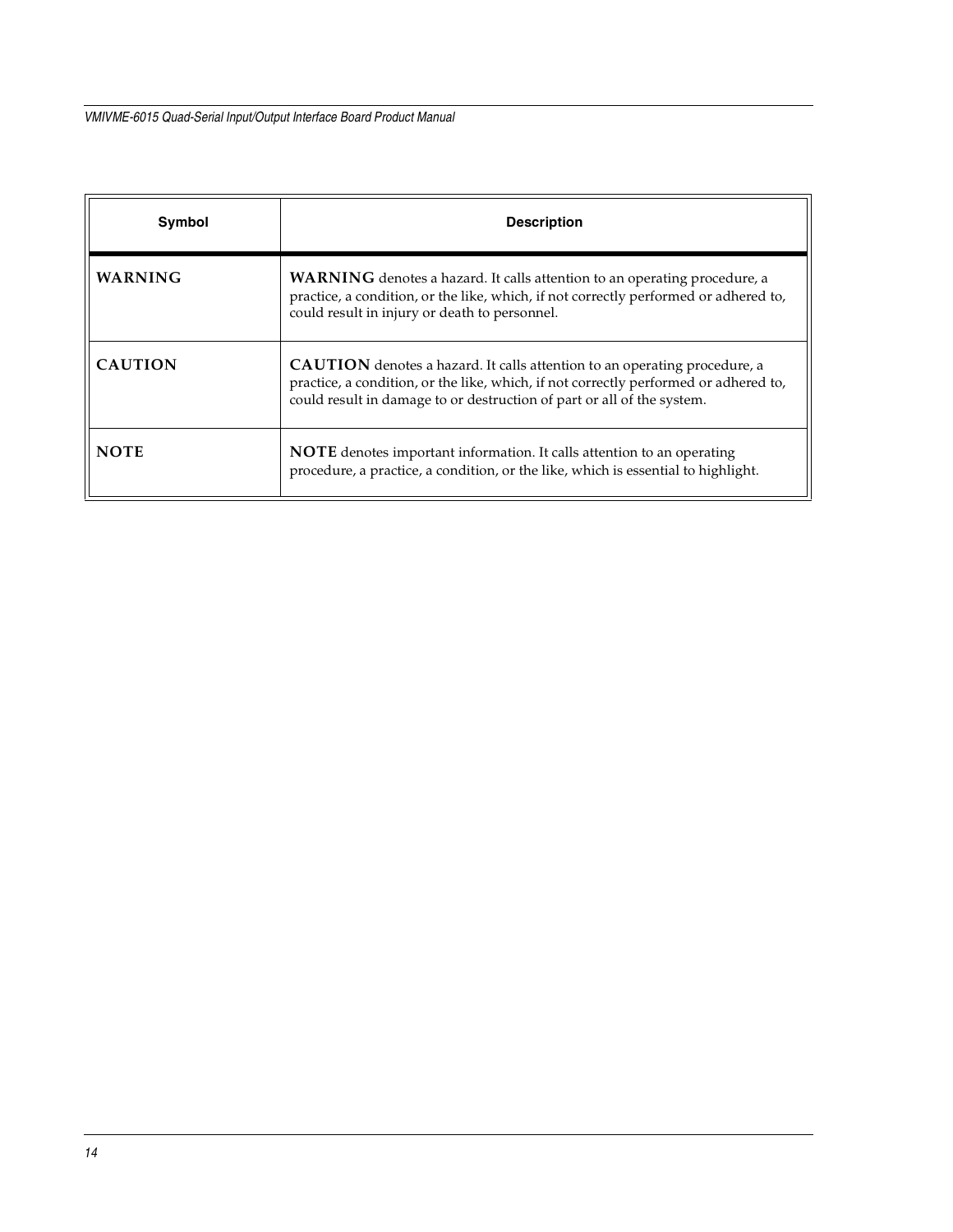# <span id="page-14-0"></span>*Introduction*

# **Contents**

### **Introduction to the VMIVME-6015**

The VMIVME-6015 is a quad-channel, multifunctional Serial Input/Output (SIO) peripheral interface board, designed to satisfy a wide variety of serial data communications requirements in VMEbus systems. The basic function of the VMIVME-6015 is a serial-to-parallel, parallel-to-serial, controller; however, it is software configurable so that its "personality" may be optimized for any given serial data communications application.

The VMIVME-6015 is capable of handling asynchronous protocols, synchronous byte-oriented protocols (such as IBM Bisync) and synchronous bit-oriented protocols (such as HDLC and IBM SDLC). This SIO controller can also be used to support virtually any serial protocol for applications other than data communications (cassette or floppy disk interface, for example).

The VMIVME-6015 can generate and check Character Recognition Codes (CRCs) in any synchronous mode and may be programmed to check data integrity in various modes. The controller also has facilities for modem controls and in applications where these controls are not needed the modem controls may be used for general purpose  $I/O$ .

The VMIVME-6015 is designed with two MK68564 SIO dual-channel multifunction peripheral circuits that support a self-test capability. When the loop mode bit is set in the command register, the loop mode is activated to support Built-in-Test functions.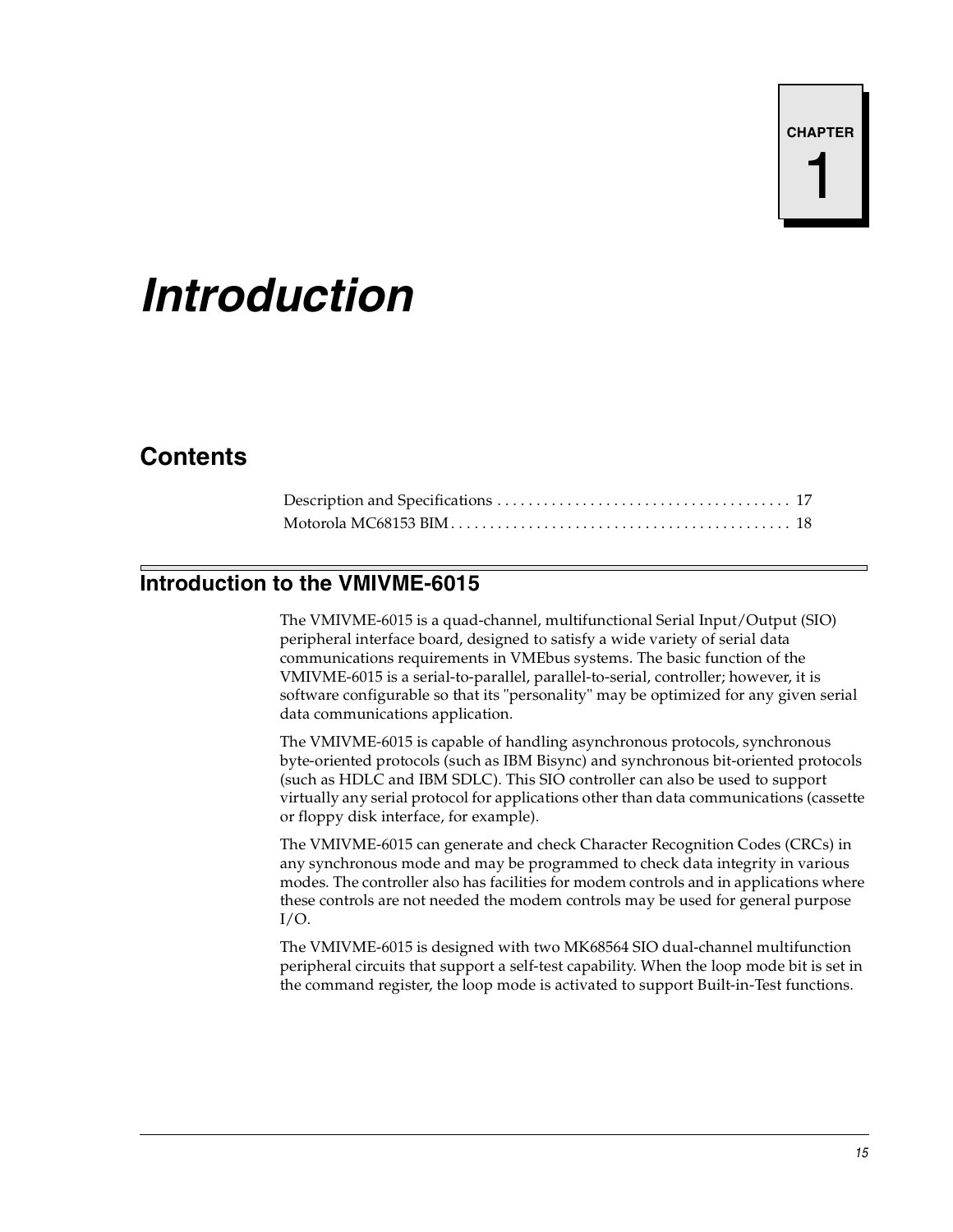The VMIVME-6015 supports the following features:

- Four independent full duplex channels
- Directly addressable registers (all control registers are read/write)
- Data rates in synchronous or asynchronous modes
- 0 to 1 Mbits/s transfer rate
- Self-test capability
- Receive data registers are quadruply buffered, transmit registers are doubly buffered
- Each channel may be independently configured for RS-232, RS-422, RS-423 or RS-485, or as a low cost RS-485 token passing network
- Modem status can be monitored
- Separate modem controls for each channel
- Asynchronous features
	- -- 5, 6, 7 or 8 bits per character
	- -- 1, 1-1/2 or 2 stop bits
	- -- Even, odd, or no parity
	- $x1$ , x16, x32 and x64 clock modes
	- -- Break generation and detection
	- -- Parity, overrun and framing error detection
- Byte synchronous features
	- -- Internal or external character synchronization
	- -- One or two sync characters in separate registers
	- -- Automatic sync character insertion
	- -- CRC-16 or CRC-CCITT block check generation and checking
- Bit synchronous features
	- -- Abort sequence generation and detection
	- -- Automatic zero insertion and deletion
	- -- Automatic flag insertion between messages
	- -- Address field recognition
	- -- I-field residue handling
	- -- Valid receive messages protected from overrun
	- -- CRC-CCITT block check generation and checking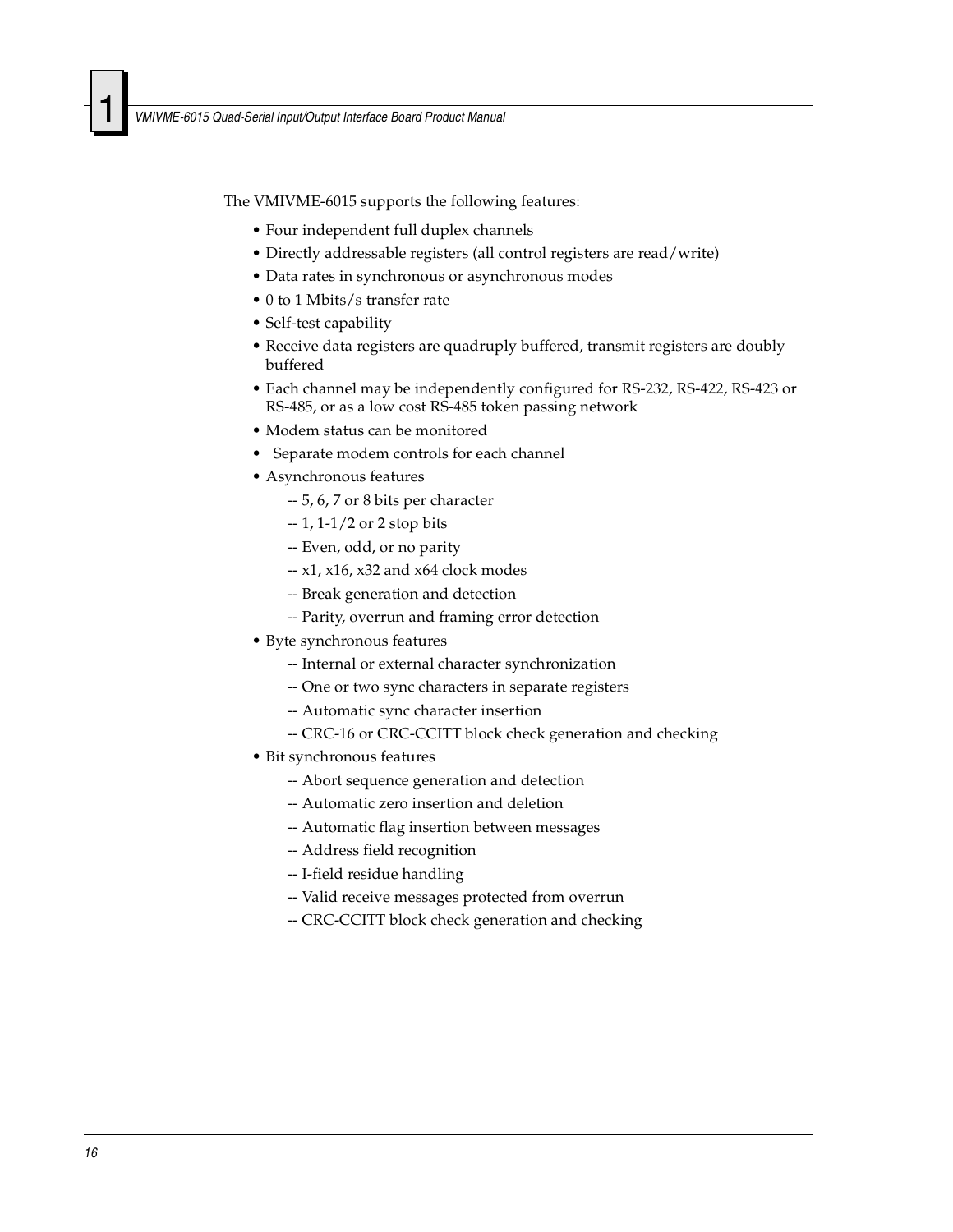### <span id="page-16-0"></span>**Description and Specifications**

The following are sources for description and specification information.

The Quad-serial Input/Output Interface Board specification (Document number 800-006015-000) is available from:

VMIC 12090 South Memorial Parkway Huntsville, AL 35803-3308 PH: 256-880-0444 1-800-240-7782 FX: 256-650-7245 Email: customer.service@vmic.com Internet: www.vmic.com PDF for the VMIVME-6015: www.vmic.com/products/chap7/pdf/800-006015-000.pdf

The MK68564 Serial Input Output specification is available from:

**STMicroelectronics** 1000 East Bell Road Phoenix, AZ 85022 PH: 602-485-6100 FX: 602-485-6102 Internet: www.us.st.com PDF for the MK68654: www.us.st.com/stonline/books/pdf/docs/2337.pdf

The Epic Ei68C153 Bus Interrupter Module (VME) specification is available from:

Epic Semiconductor, Inc. 4801 S. Lakeshore Dr. Suite 203 Tempe, AZ 85282 PH: 480-730-1000 FX: 480-838-4740 Internet: www.epicsemi.com PDF for the Ei68C153: www.epicsemi.com/153.pdf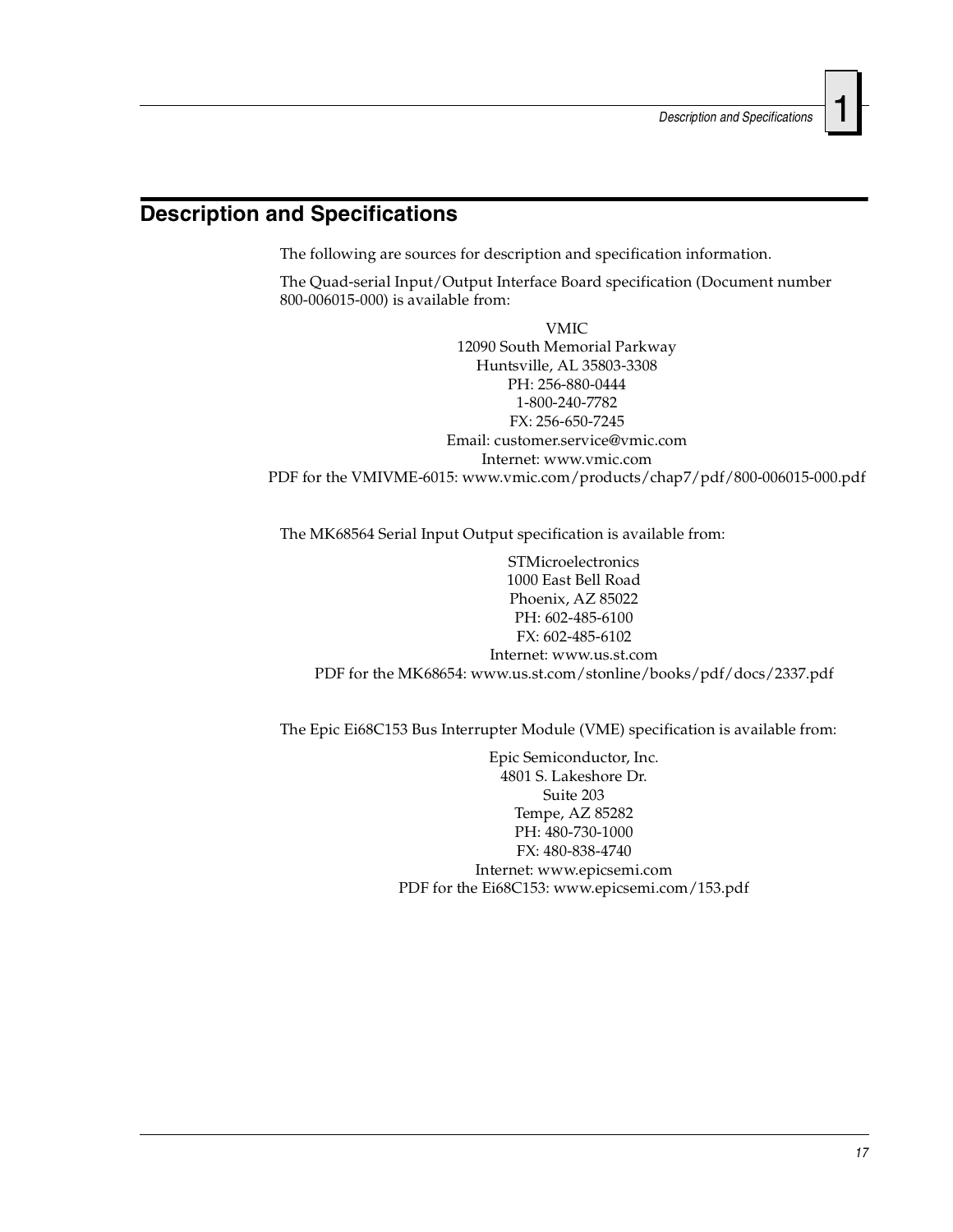### <span id="page-17-0"></span>**Motorola MC68153 BIM**

The VMIVME-6015 was originally manufactured using the Motorola MC68153 BIM, which is now out of production. The Epic Ei68C153 BIM is being used as a replacement on all newly-manufactured VMIVME-6015 boards. Any references to the Ei68C153 in this document are also applicable to the MC68153.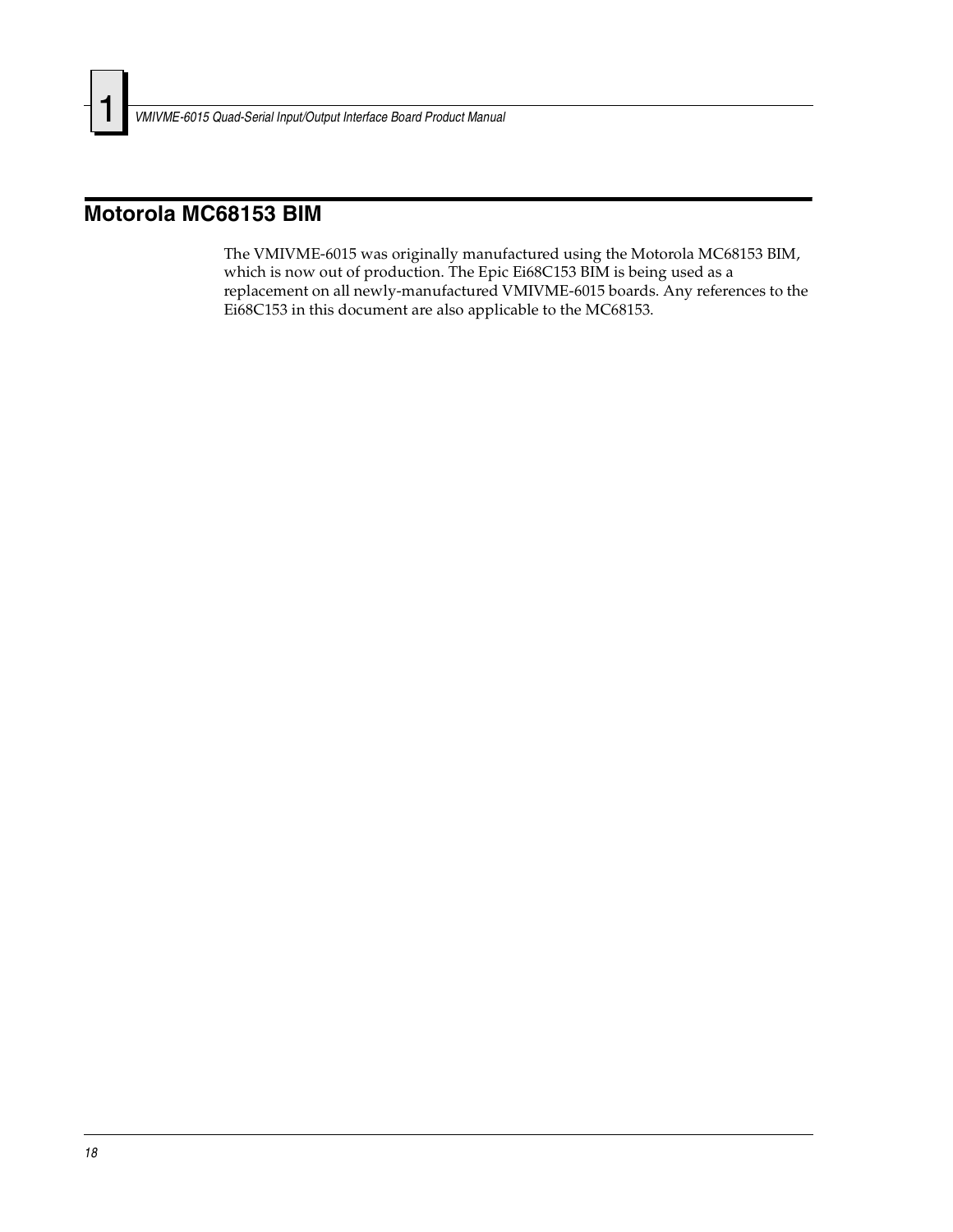# <span id="page-18-0"></span>*Theory of Operation*

# **Contents**

| MK68564 Serial Input/Output (SIO) Integrated Circuit 25 |  |
|---------------------------------------------------------|--|
|                                                         |  |
|                                                         |  |
|                                                         |  |
|                                                         |  |

### **Introduction**

The VMIVME-6015 Board is a quad-channel, multifunctional Serial Input/Output (SIO) Board designed to satisfy a wide variety of serial data communication requirements in microcomputer systems. Its basic function is a serial-to-parallel, parallel-to-serial converter/controller; however, within that role, it is system software configurable, so that its "personality" may be optimized for any given serial data communications application.

The VMIVME-6015 is capable of handling asynchronous protocols, synchronous byte-oriented protocols (such as IBM Bisync) and synchronous bit-oriented protocols (such as HDLC and IBM SDLC).

The VMIVME-6015 can generate and check Character Recognition Codes (CRCs) in any synchronous mode and may be programmed to check data integrity in various modes. The VMIVME-6015 also has facilities for modem controls in each channel.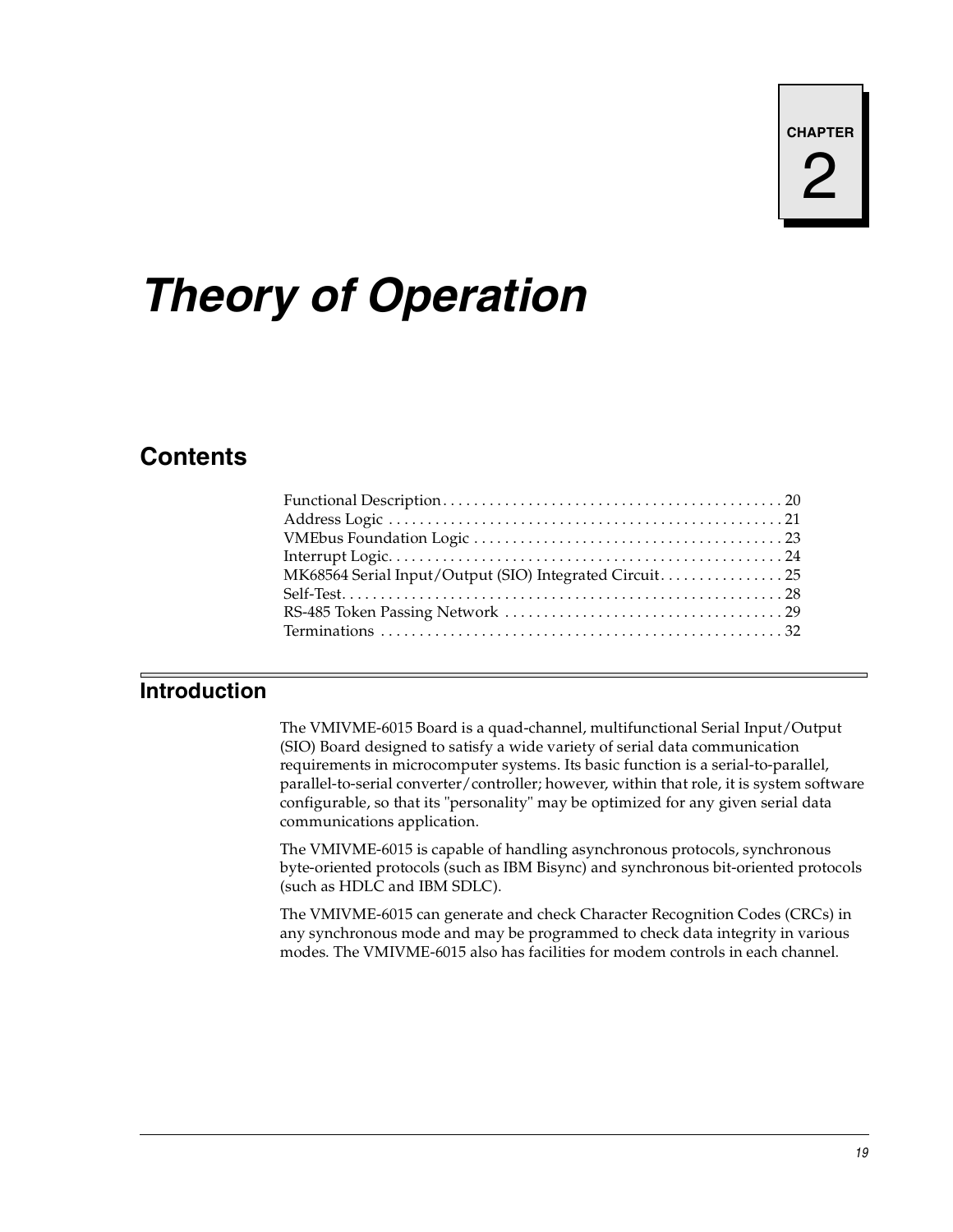

## <span id="page-19-0"></span>**Functional Description**

A detailed functional block diagram of the VMIVME-6015 is shown in [Figure 2-1 on](#page-20-1)  [page 21.](#page-20-1) SIO data is supplied to the front panel subminiature "D" connectors and on-board signal conditioning electronics is provided to support EAI RS-232, RS-422, RS-423 and RS-485 compatible signals. Input signal conditioning options are independently jumper-selectable by the user. Two MK68564 SIO integrated circuits are provided for serial-to-parallel conversion and parallel-to-serial conversion. A Bus Interrupter Module (BIM) Ei68C153 is provided to support the interrupts generated by the SIO integrated circuits.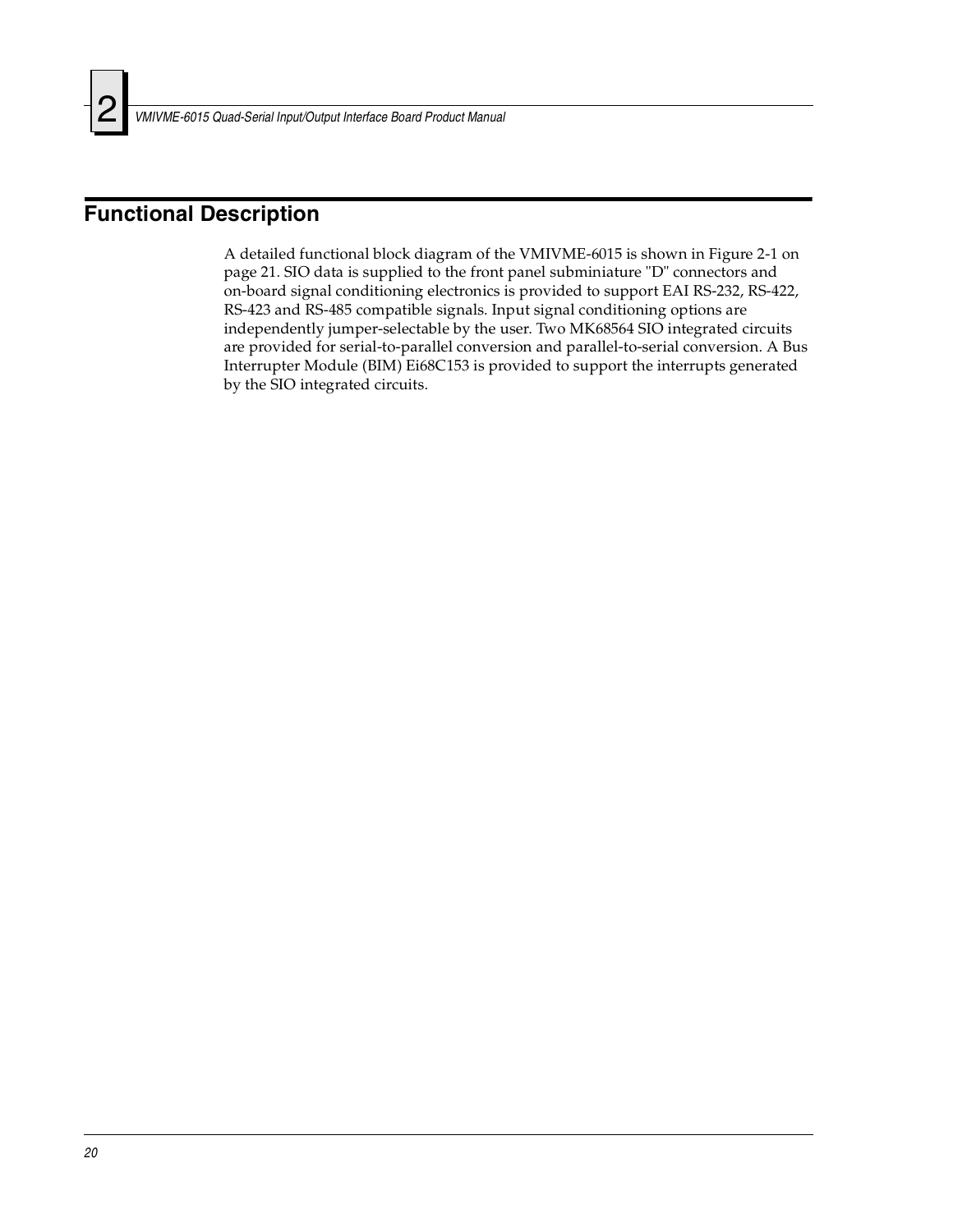# <span id="page-20-0"></span>**Address Logic**

The VMIVME-6015 Board is designed with address decode logic that allows the user to select a board jumper address within the short I/O memory address map. An 8-bit DIP switch is designed to provide inputs to the address comparator as shown in [Figure 2-2 on page 22](#page-21-0). A comparison is made with address bits A08 through A15. A jumper (AM) is provided, as shown in [Figure 2-2,](#page-21-0) that gives the user the option of selecting short supervisory or nonprivileged I/O transfers.

The eight least significant bits (LSBs) of address (A01 through A07) are used by the VMIVME-6015 for internal I/O register transfers.



<span id="page-20-1"></span>**Figure 2-1** Block Diagram of VMIVME-6015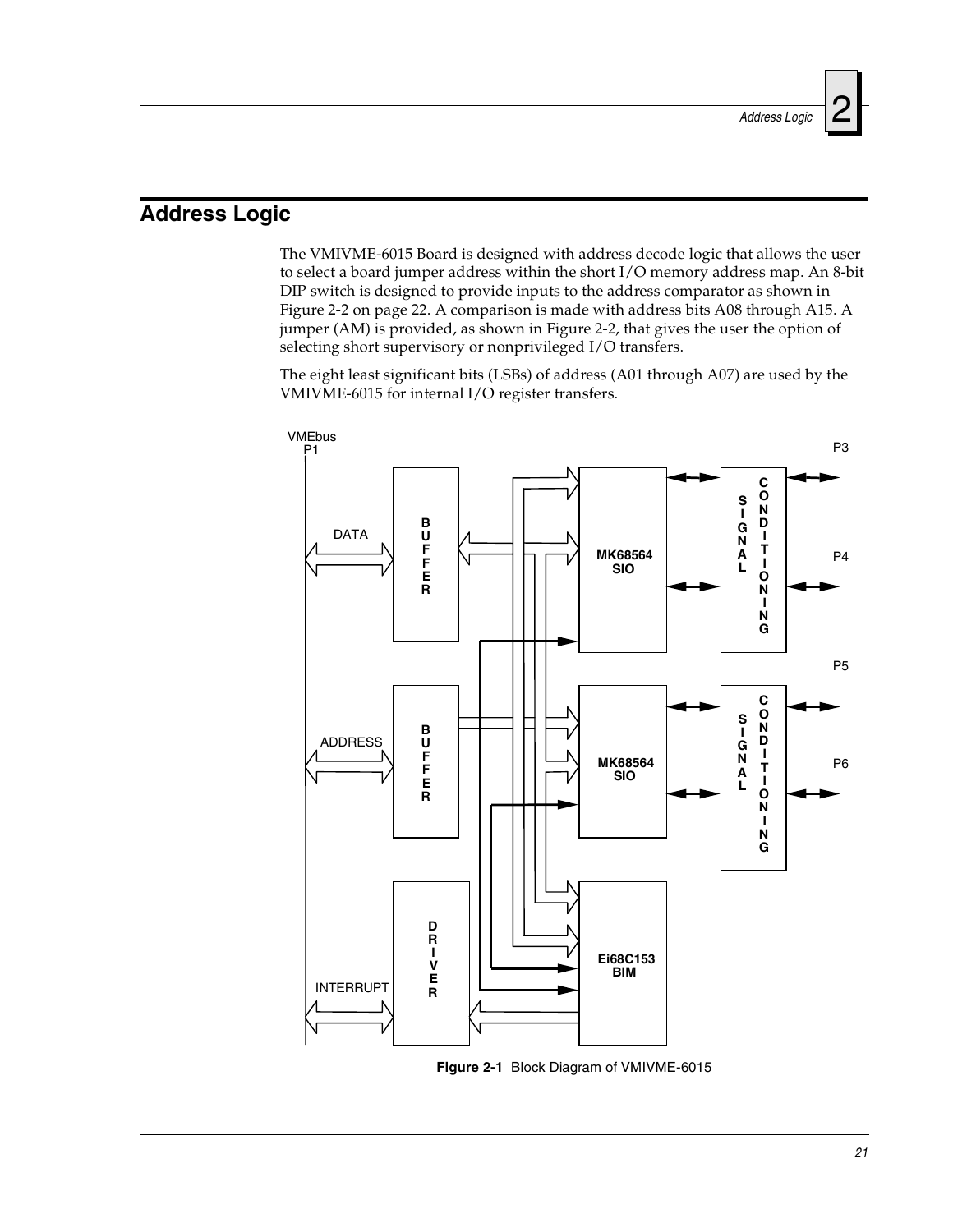

<span id="page-21-0"></span>**Figure 2-2** Device Address Selection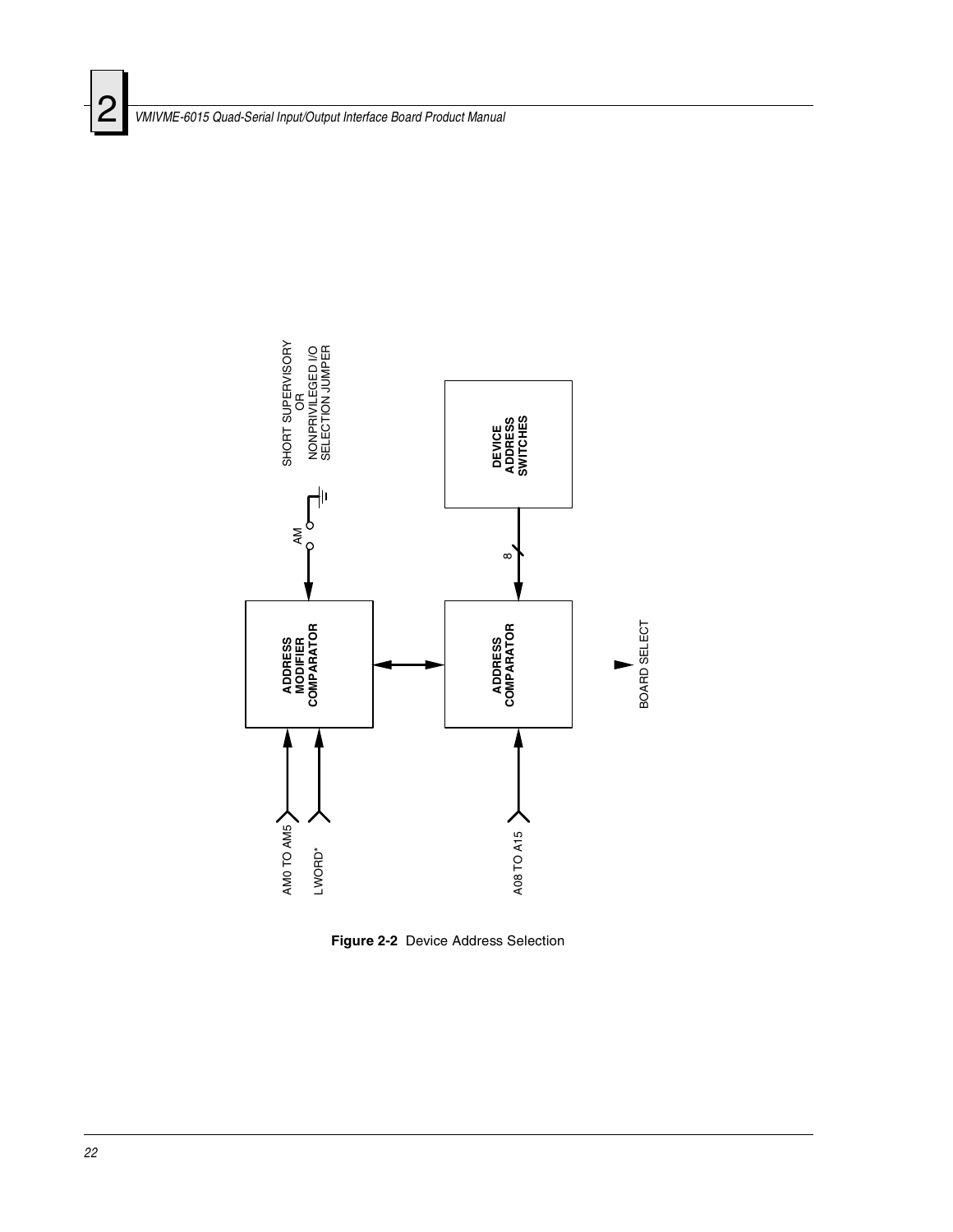# <span id="page-22-0"></span>**VMEbus Foundation Logic**

The VMIVME-6015 foundation logic consists primarily of an 8-bit data I/O buffer, a control signal buffer, a DTACK generator and a BIM. Additional logic is provided to generate the clock signals for the MK68564 SIO integrated circuit. A functional block diagram of the foundation logic is shown in [Figure 2-3 on page 26](#page-25-0).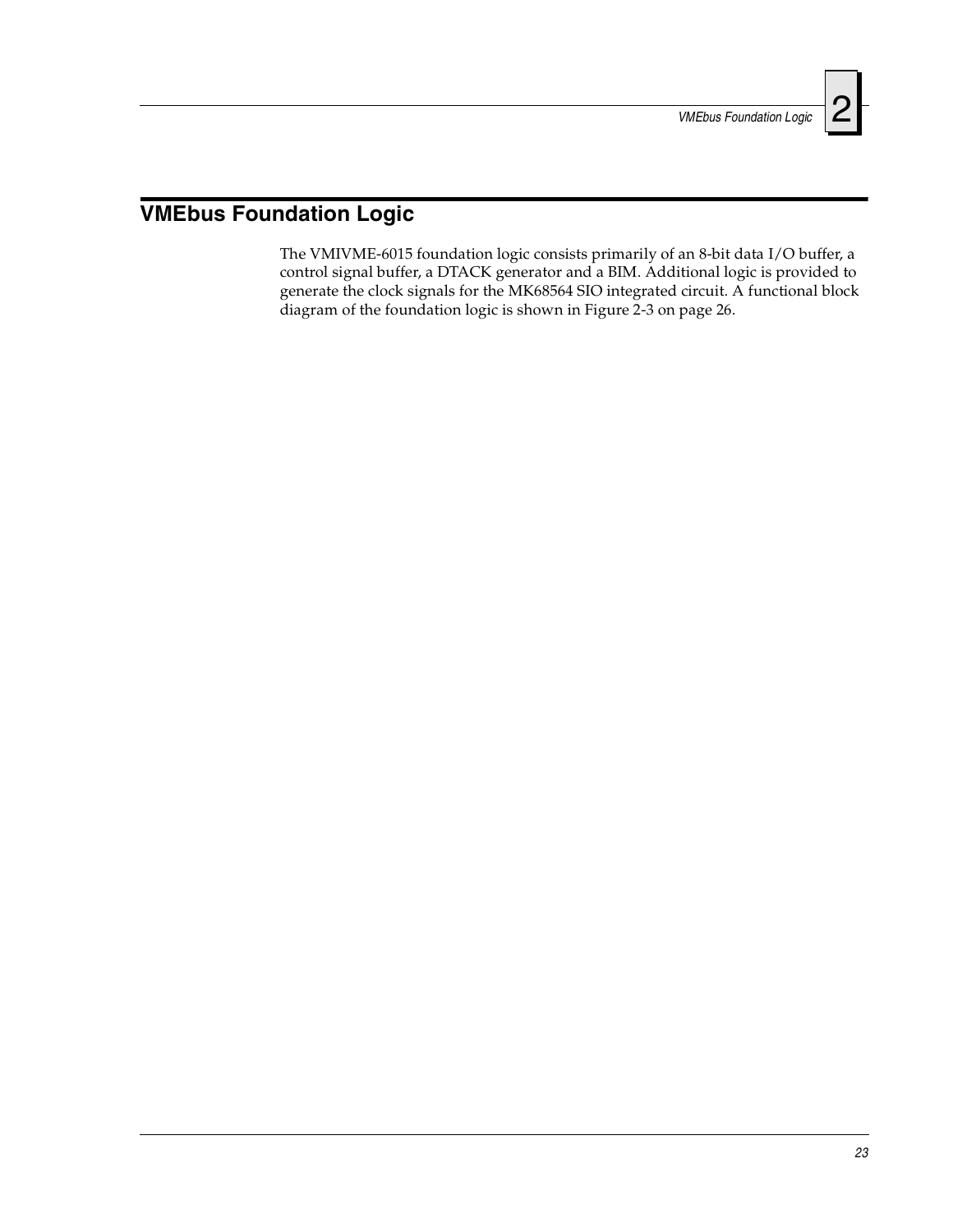#### <span id="page-23-0"></span>**Interrupt Logic**

A detailed functional block diagram of the interrupt logic is shown in [Figure 2-4 on](#page-26-0)  [page 27.](#page-26-0) The VMIVME-6015 is designed with Epic's Ei68C153 BIM. Only two of the four channels available on Ei68C153 are used by the VMIVME-6015. Channel 3 of the BIM is used for serial Channels 0 and 1, and Channel 2 of the BIM is used for serial Channels 2 and 3.

The MK68564 SIO integrated circuit is designed to operate as an independent, interrupting "peripheral". It contains an Internal Vector Register (IVR); therefore, the Ei68C153 must be programmed so that it will not generate vector data and DTACK.

The Vector Register within the MK68564 is different from the other 24 registers within the SIO chip, because it may be accessed through either Channel "A" or Channel "B" of the SIO during an R/W cycle. During an interrupt acknowledge cycle, the contents of the Vector Register are passed to the VMEbus to be used as a pointer to an interrupt service routine. If the status affects vector bit is low in the Interrupt Control Register (ICR) any data written to the Vector Register will be returned unmodified during a read cycle or an IACK cycle. If the status affects vector bit is high, the lower three bits of the vector returned during a read or IACK cycle are modified to reflect the highest priority interrupt pending in the SIO at that time. The upper five bits written to the Vector Register are unaffected. After a hardware reset, this register contains an "0F" HEX value which is the uninitialized interrupt vector assignment of the 680XX CPU.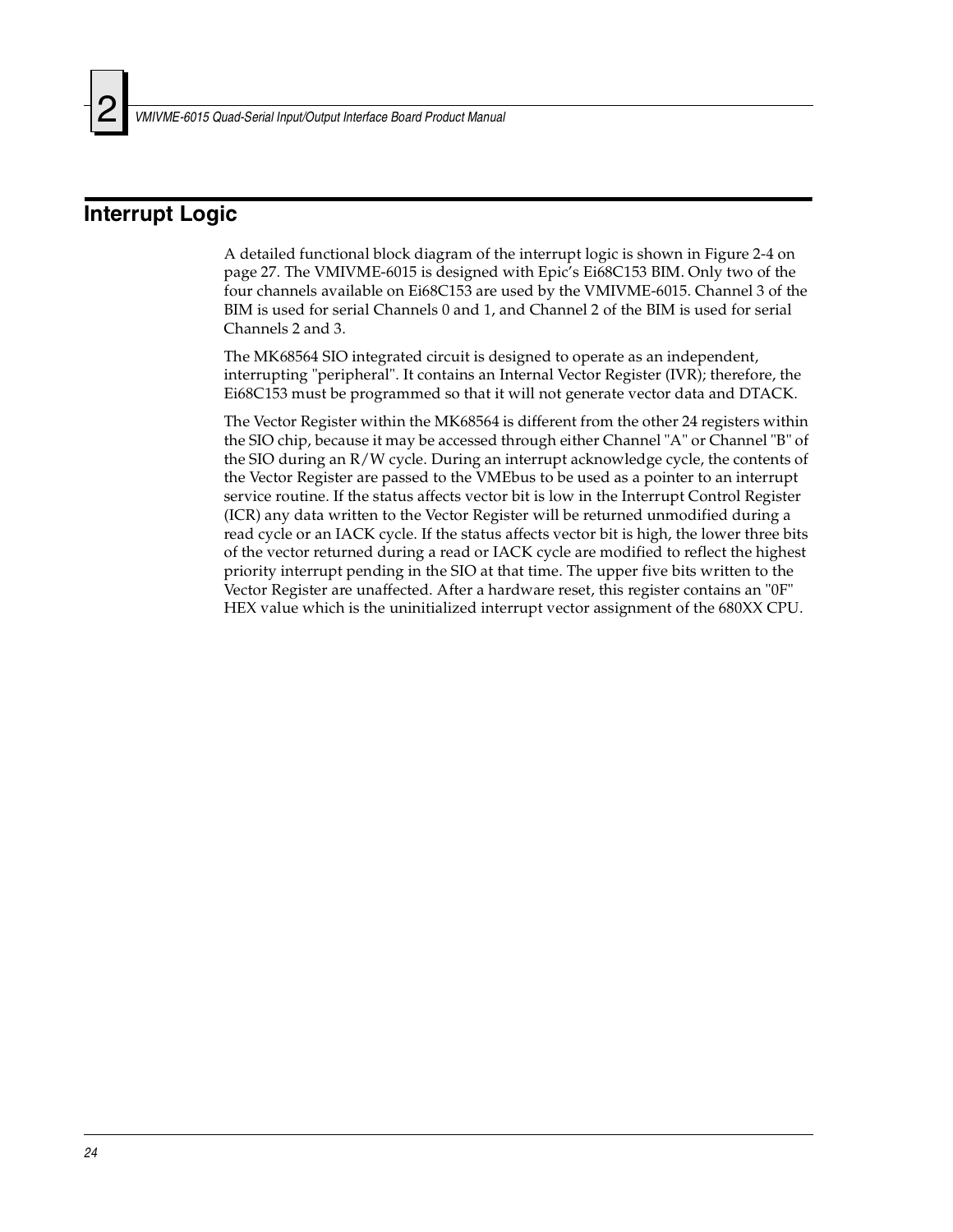## <span id="page-24-0"></span>**MK68564 Serial Input/Output (SIO) Integrated Circuit**

The MK68564 SIO is a VLSI designed for a simple and efficient interface to the VMEbus. All data transfers between the MK68564 SIO and the VMEbus Central Processing Unit (CPU) are asynchronous to the system clock.

The MK68564 SIO chip offers an elaborate interrupt scheme to provide fast interrupt response in real-time applications. The interrupt vector points to an interrupt service routine in the CPU memory. To service operations in both MK68564 SIO channels and to eliminate the necessity of writing a status analysis routine (as required for a polling scheme), the MK68564 SIO can modify the interrupt vector so it points to one of eight interrupt service routines.

The VMIVME-6015 contains two sources of clocks to generate a wide variety of baud rates. Jumper selection is provided as shown in [Figure 2-5 on page 30](#page-29-0). Details concerning the baud rates are provided in Section 4.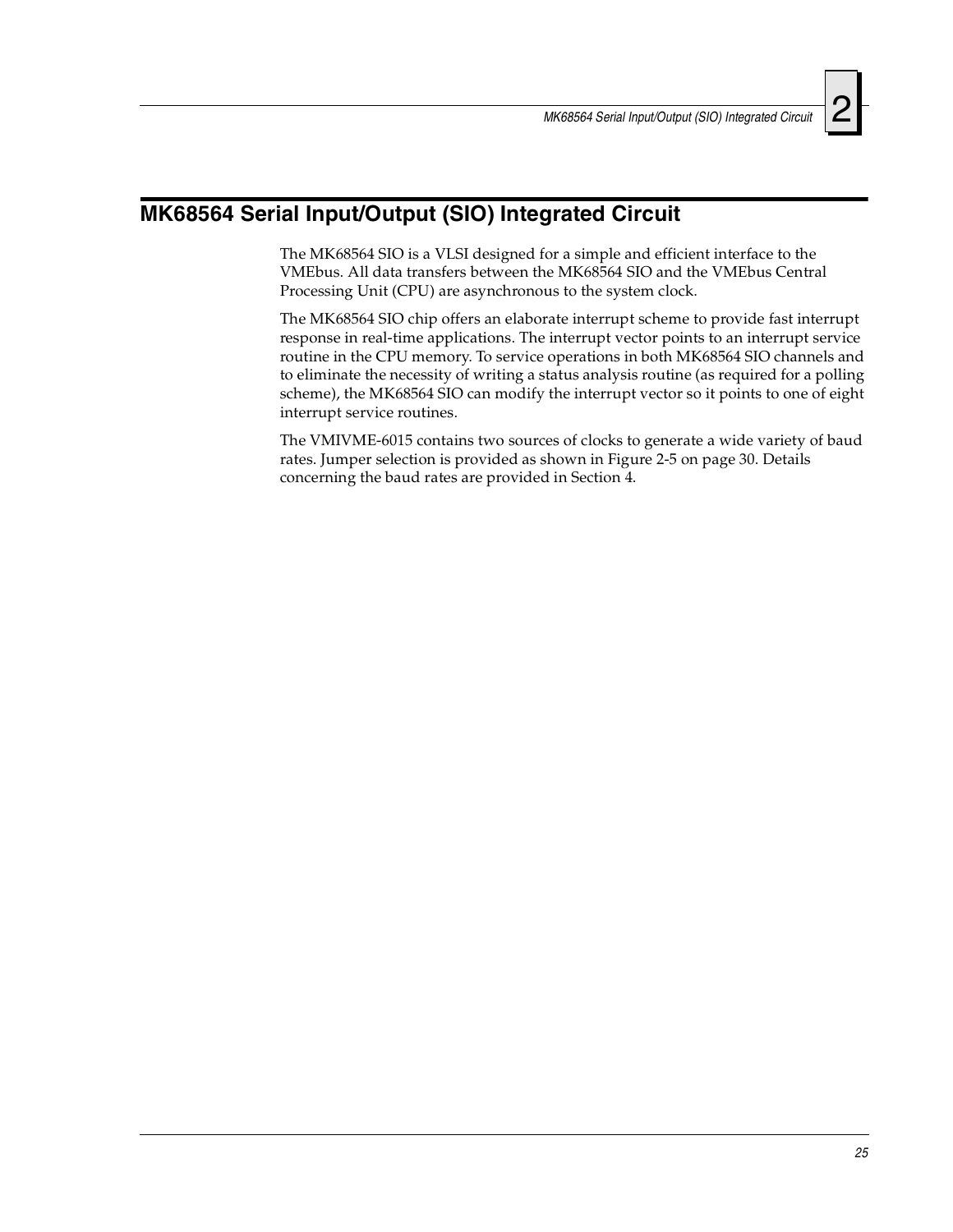

<span id="page-25-0"></span>**Figure 2-3** VMEbus Foundation Logic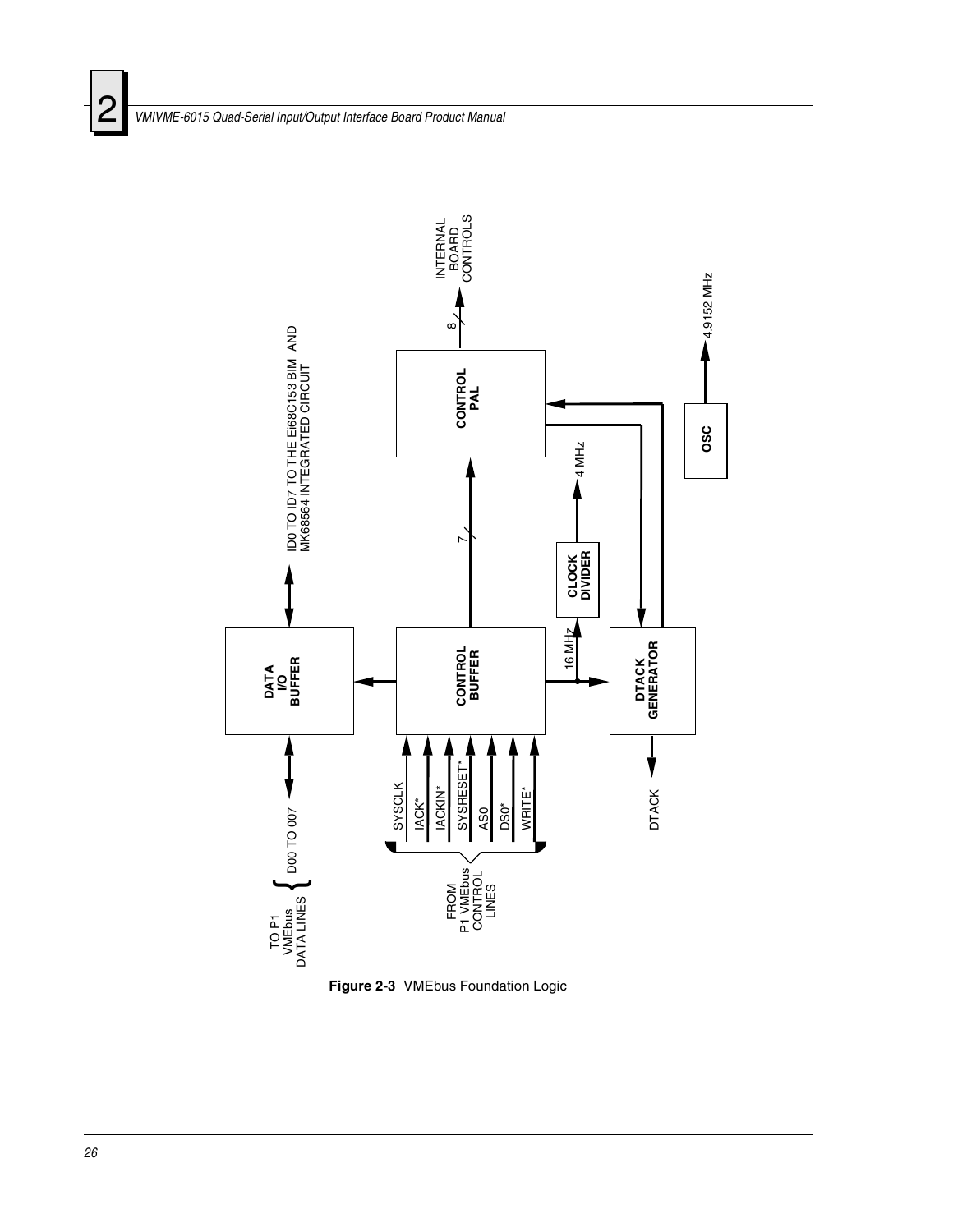*MK68564 Serial Input/Output (SIO) Integrated Circuit* 2





<span id="page-26-0"></span>**Figure 2-4** Interrupter Functional Block Diagram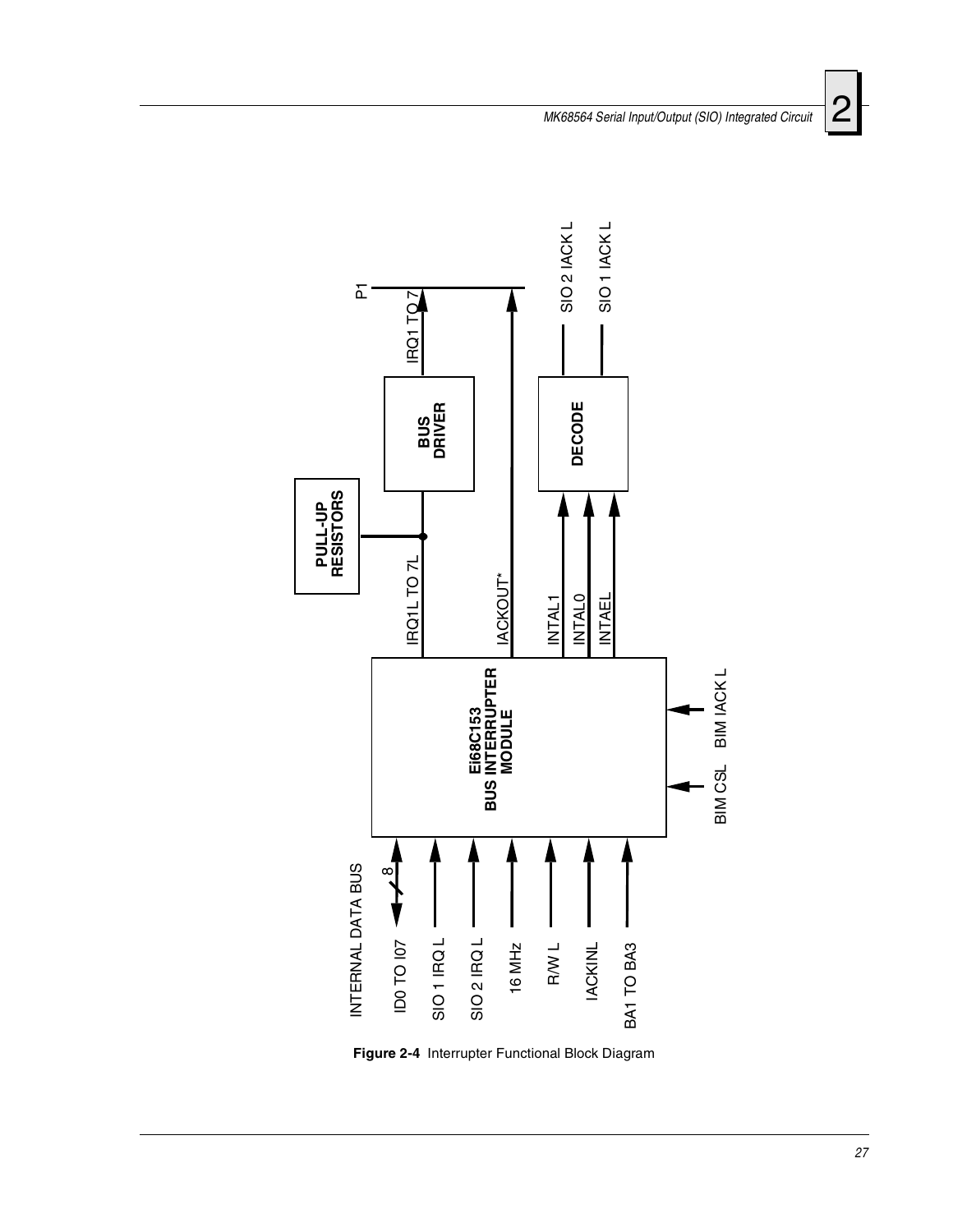

## <span id="page-27-0"></span>**Self-Test**

The MK68564 SIO chip is designed with internal self-test logic that supports a loop test on each channel.

When the loop mode bit is set in the command register, the receiver shift clock input pin (RxC) and the receiver data input pin (RxD) are electrically disconnected from the internal logic. The transmit data output pin (TxD) is connected to the internal receiver data logic and the transmit shift clock pin (TxC) is connected to the internal receiver shift clock logic. All other features of the MK68564 SIO are unaffected.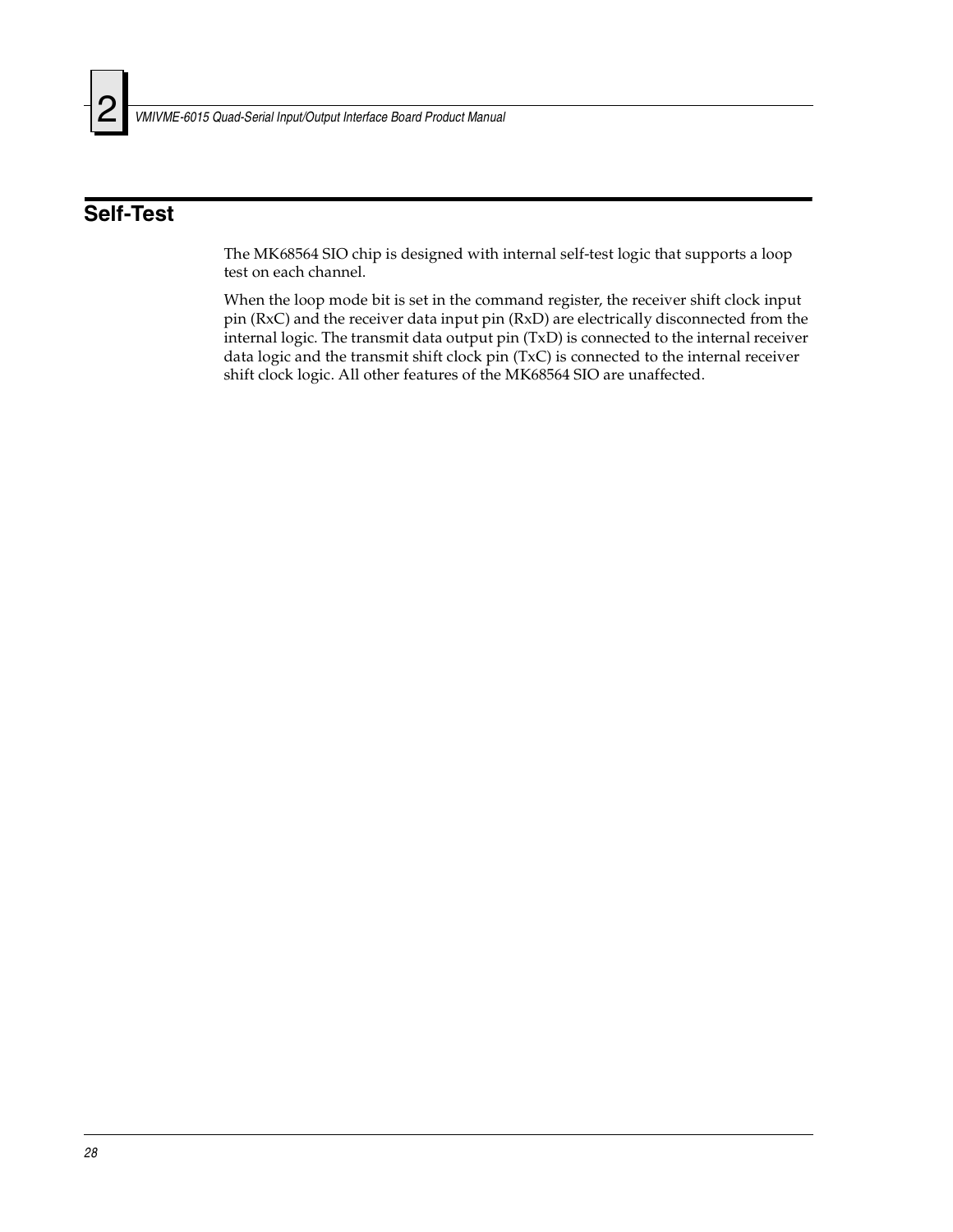### <span id="page-28-0"></span>**RS-485 Token Passing Network**

The VMIVME-6015 SIO interface provides an easy connection to the new RS-485 interface standard. RS-485 is an upgraded version of the earlier RS-422 standard for balanced voltage digital interface circuits. Up to 32 RS-485 devices can be multidropped onto a single low cost 24-gauge twisted-pair cable, forming a half duplex network (see [Figure 2-6 on page 31](#page-30-0)). The RS-485 transmitter in the VMIVME-6015 is controlled via the RS-232 request-to-send signal. The RS-485 interface is typically capable of 0 to 100 Kbaud at distances up to 4,000 feet.

A network of RS-485 devices would normally be implemented in a token bus topology. All devices would be wired in line, one after another, forming a single main bus. One device would have the (imaginary) token and thereby the ability to transmit onto the bus. All the RS-232 devices connected to the bus via a VMIVME-6015 need to share some common software in order to determine which device has possession of the token and to control their request-to-send signals.

RS-485 improvements over RS-422 include higher receiver input impedance, increased generator drive and a greater common mode voltage range. The VMIVME-6015 will operate with a common mode voltage (ground potential difference) of  $\pm$ 7 V peak. This means that the ground voltage difference between any two VMIVME-6015s in a network can be up to 7 V. Since the signal grounds between RS-485 devices are normally not connected, problems caused by ground loop currents are virtually eliminated. This fact, along with the inherent common mode noise rejection of differential transmission, makes RS-485 a viable interface for multipoint communication in both data processing and industrial control applications.

In the interval between the time when one transmitter releases the line and another transmitter becomes active, the line is "floating". During this floating period, noise can very easily be picked up by the RS-485 receivers. This will produce erroneous data on the RS-232 output. The software controlling the network will normally interrogate all received characters and thereby reject this noise input.

A situation which must be avoided is noise received immediately prior to the line becoming active and the transmission of the first data character. This noise triggers the asynchronous receiver element in the associated equipment, causing one or more characters of the real data to be missed. One way to reduce this possibility is to provide a slight time delay between when the RS-485 generator becomes active and when the first data character is transmitted.

Other types of networks include those with a single transmitter and multiple receivers and those with a single receiver and multiple transmitters (see [Figure 2-7](#page-32-0) and [Figure 2-8 on page 33](#page-32-1)). Both types of these networks are commonly used where there is one controlling device (master) and several devices being controlled (slaves). This network allows full duplex operation over two pairs of twisted-pair wire.

[Figure 2-9 on page 33](#page-32-2) shows two VMIVME-6015s being used as simple line drivers. Control of the RS-232 RTS signal is not required in this application.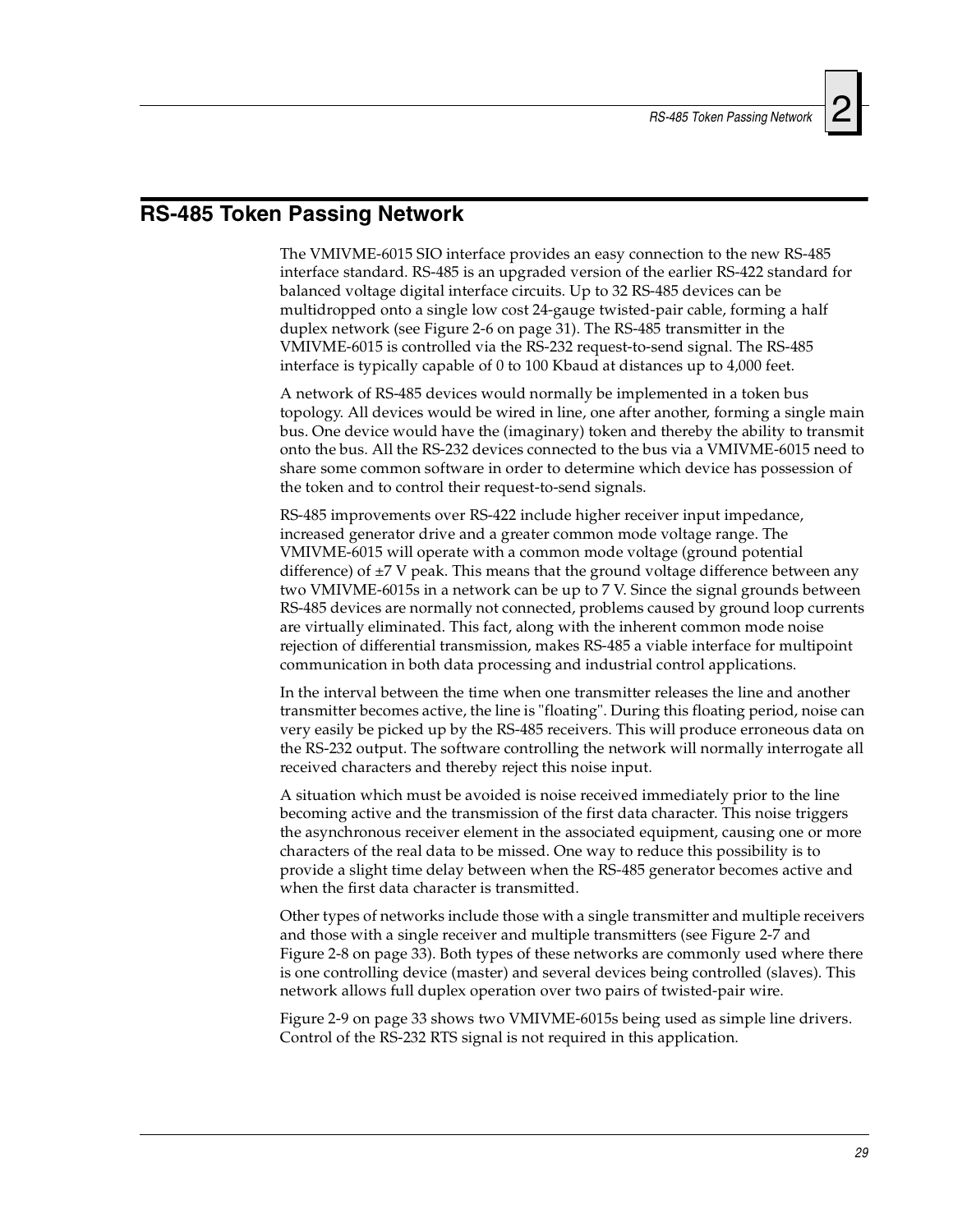

<span id="page-29-0"></span>**Figure 2-5** SIO Configuration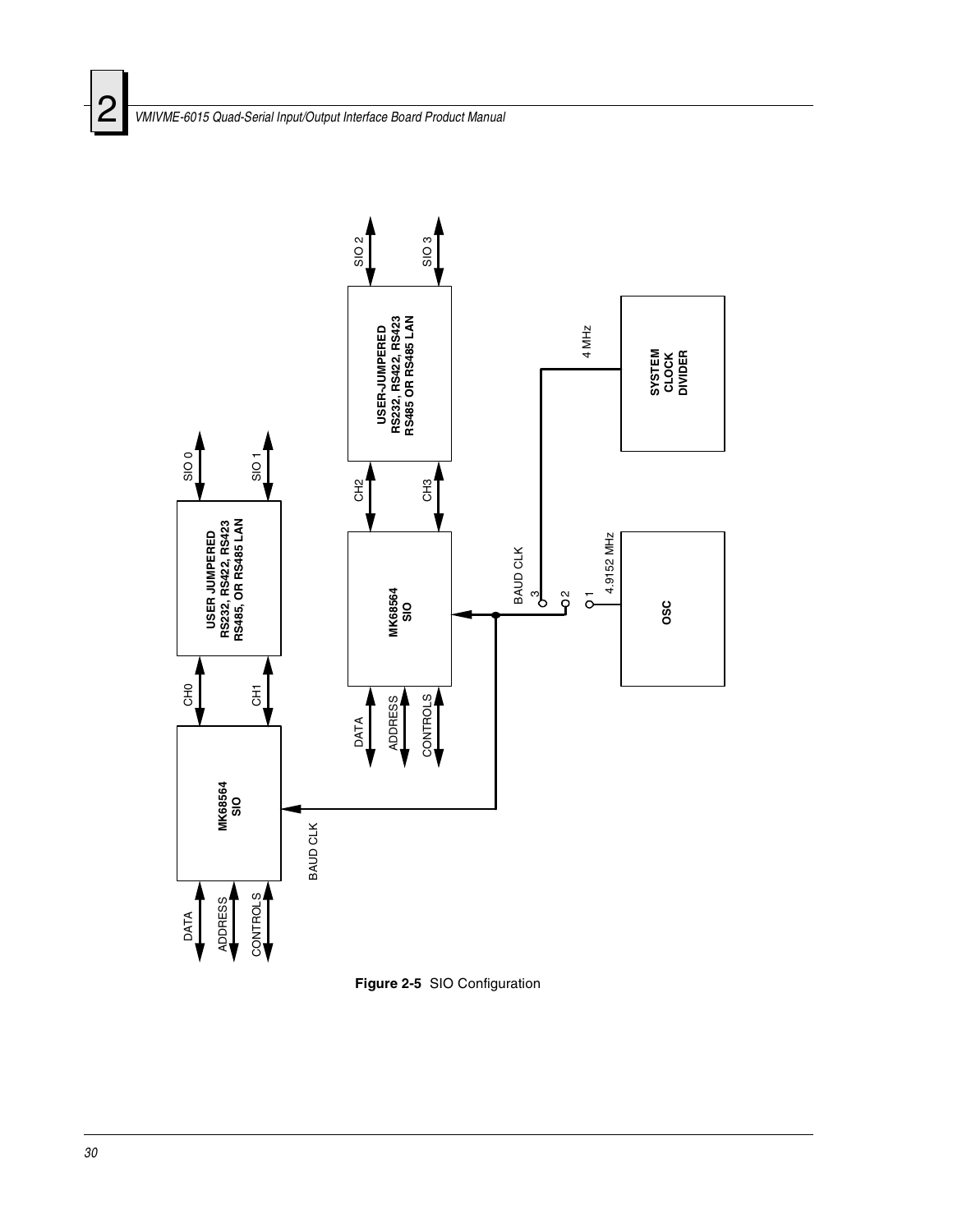**RS-485 Token Passing Network** 2





<span id="page-30-0"></span>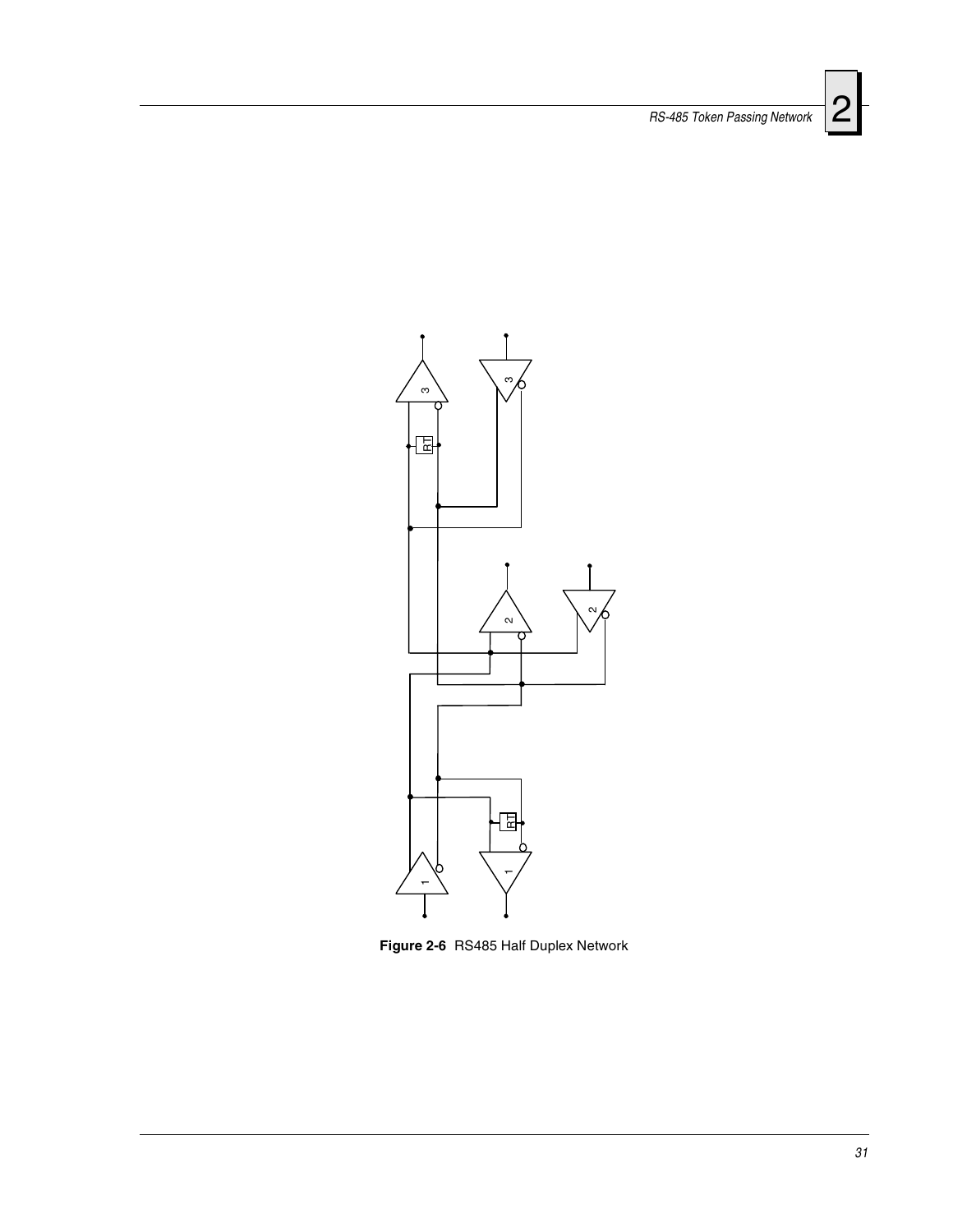#### <span id="page-31-0"></span>**Terminations**

Termination resistors are provided by the VMIVME-6015 to terminate the ends of the transmission line(s). Termination is used to reduce reflections on a transmission line. Reflections are due primarily to capacitive loading. Proper termination becomes increasingly important as baud rate and line length increases.

There are two general classes of transmission; single direction transmission and bidirectional transmission. A single direction transmission line, comprised of a single transmitter and a single receiver, is normally terminated only at the receiver end of the line. A single direction transmission line, comprised of a single transmitter and multiple receivers, is normally terminated at both ends of the line. A bidirectional transmission line, comprised of multiple transmitters and one or more receivers, is normally terminated at both ends of the line.

Proper termination means that the transmission line is terminated at its end(s) in a resistive value close to its characteristic impedance. A 24-gauge twisted-pair wire, which is a common RS-422/-485 cable, typically has a characteristic impedance of about 100Ω. RS-422A generator circuits are specified to drive a maximum load of 100Ω. RS-485 generator circuits have increased drive capability and are specified to drive a maximum load of 60Ω. This means that the user would normally terminate a bidirectional line at both ends with  $120Ω$  terminations only if all generators on that line are RS-485 compatible. The generators in the VMIVME-6015 may be configured for RS-485. If one or more generators on a bidirectional line are only RS-422A compatible (less drive capability), the user should probably use  $240\Omega$  termination at each end.

Having the terminations exactly match the characteristic impedance of the transmission line is usually not critical to most RS-422/-485 applications. The termination values would only be of critical importance when the limits of baud rate and/or line length are being driven to the maximum.

Sometimes the final value chosen for termination will be a trade-off between the wave shape and the voltage swing of the signal. RS-485 and RS-422A networks are designed to be wired in a point-to-point fashion. All devices are wired in line, one after another forming a single main line (a bus topology). Stub lengths off of the main line are not recommended. If a RS-485 receiver is not being used (left disconnected), it is possible that noise on the inputs will be generated; therefore, the user should ground all unused inputs.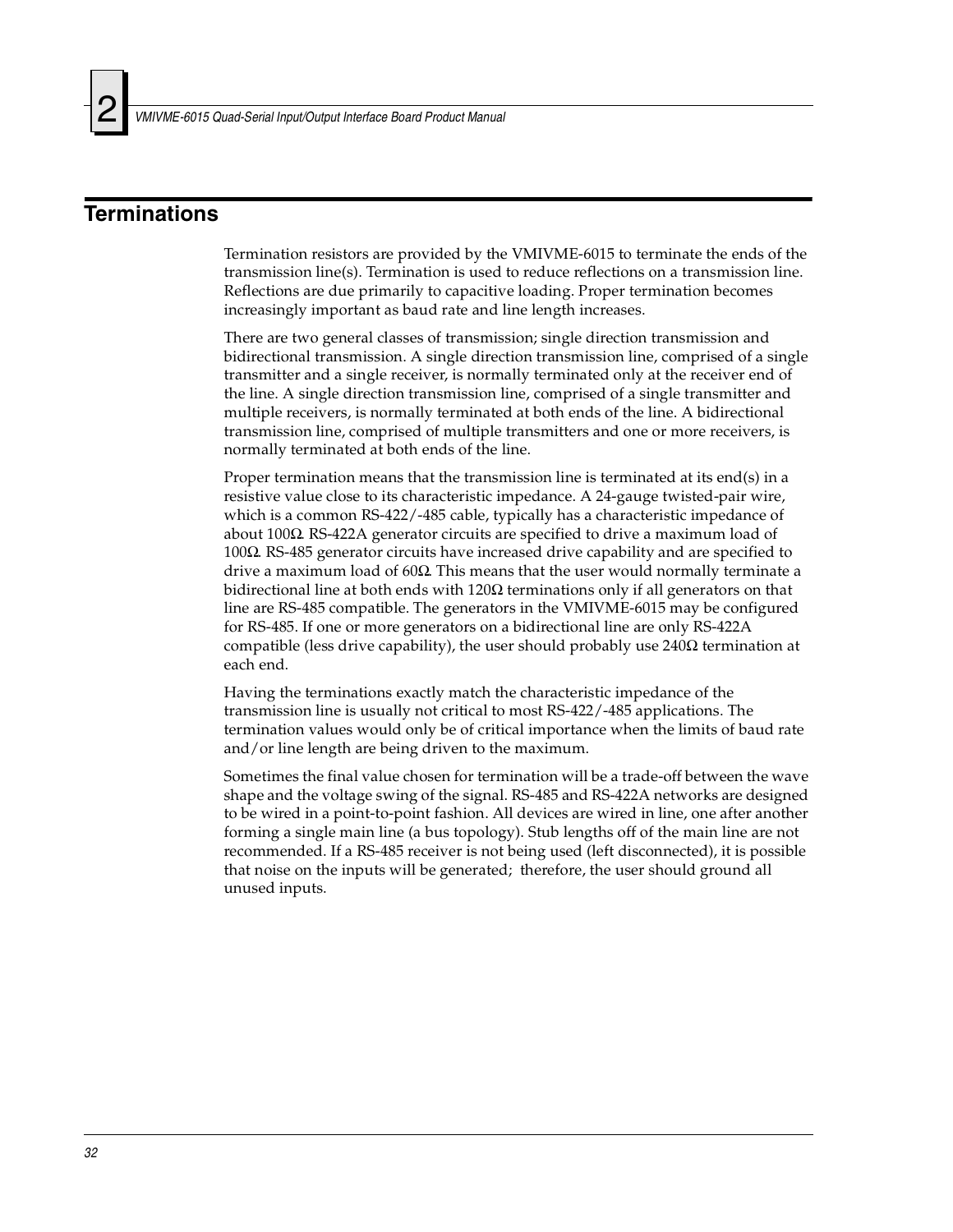

**Figure 2-7** Single Transmitter and Multiple Receiver

<span id="page-32-0"></span>

**Figure 2-8** Single Receiver and Multiple Transmitter

<span id="page-32-2"></span><span id="page-32-1"></span>

**Figure 2-9** Simple Line Driver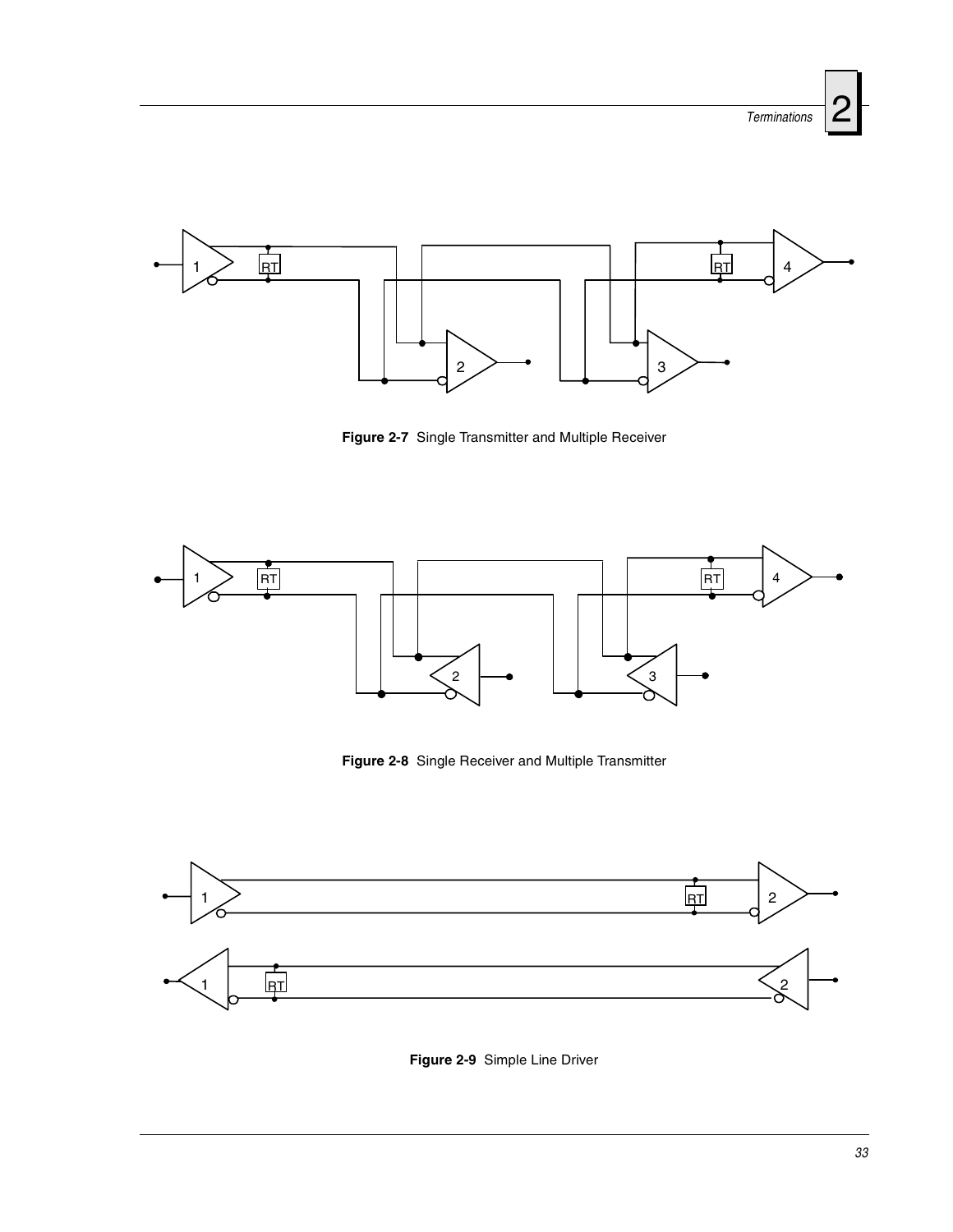

*VMIVME-6015 Quad-Serial Input/Output Interface Board Product Manual*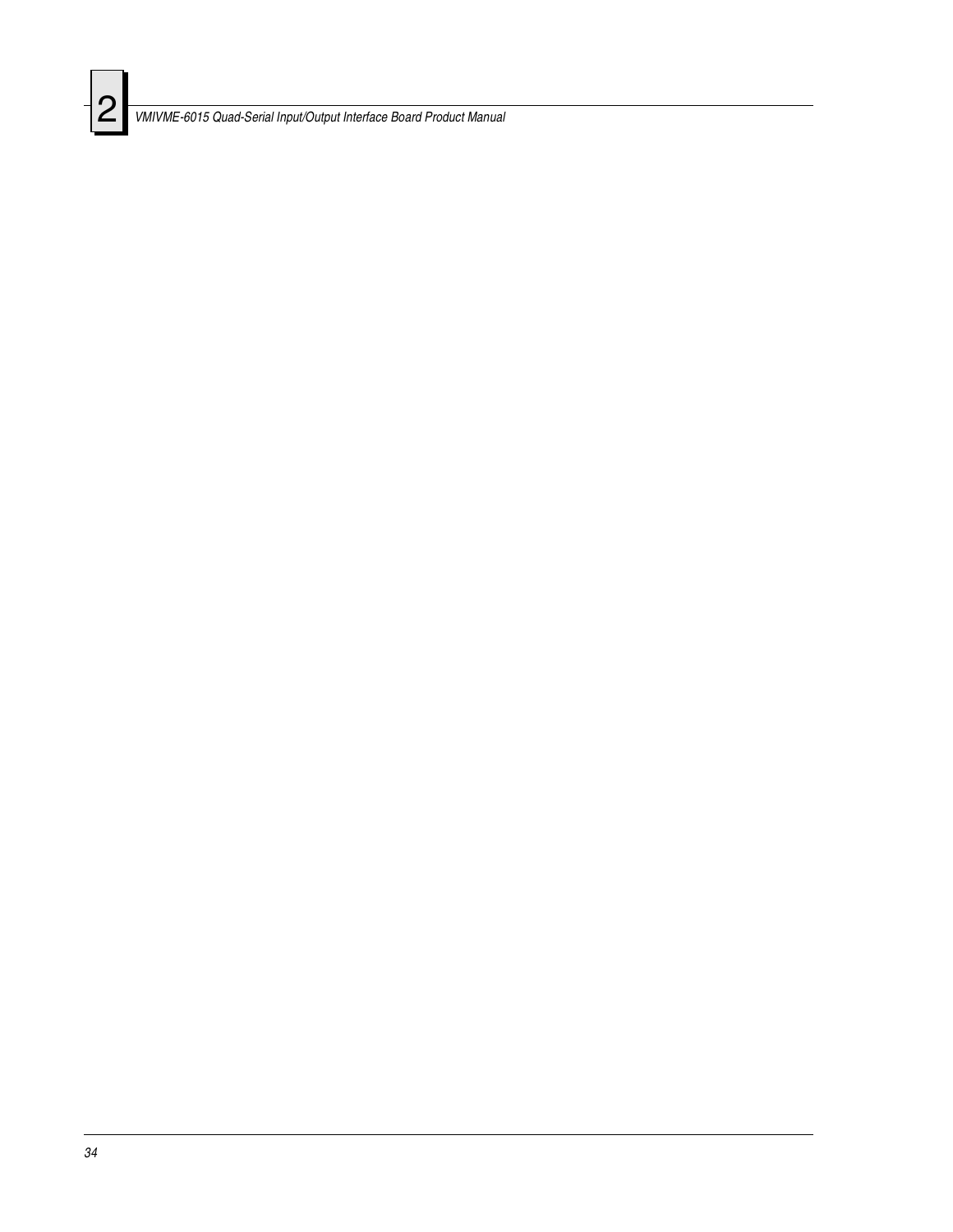# <span id="page-34-0"></span>*Programming*

# **Contents**

## **Introduction**

This section describes the programming requirements for the VMIVME-6015 Serial Input/Output (SIO) Board. The VMIVME-6015 SIO Board is designed with two MK68564 SIO integrated circuits, each of which contains a transmitter, a receiver, modem control logic, interrupt control logic, a Baud Rate Generator (BRG), ten read/write registers and two read only status registers. Each channel can communicate with the Central Processing Unit (CPU) using polling or interrupts, or both. Each channel also has the ability to connect the transmitter output into the receiver without disturbing any external hardware.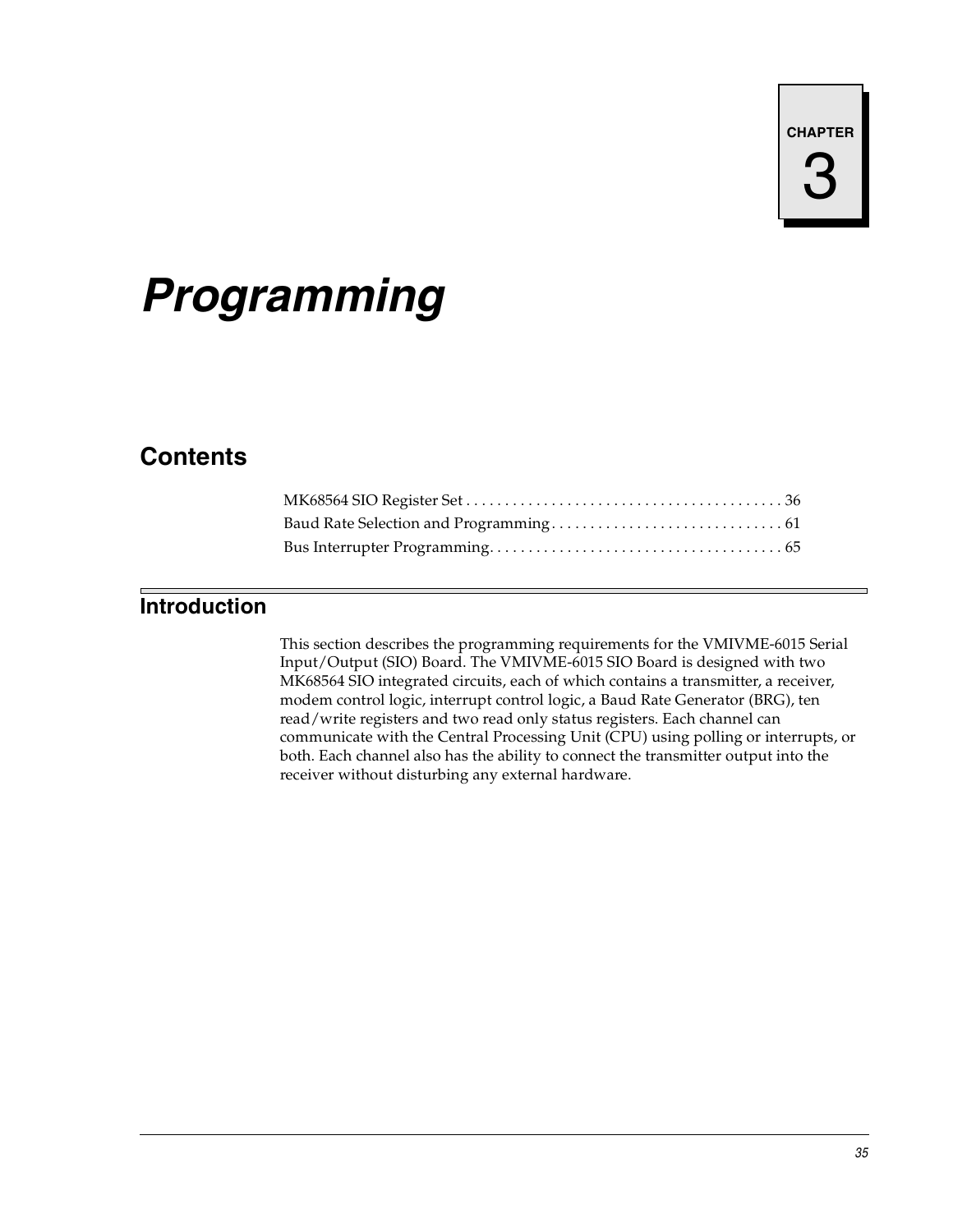### <span id="page-35-0"></span>**MK68564 SIO Register Set**

The register set is the heart of each channel. A channel may be configured for different communication protocols and interface options by programming these registers. Each register group associated with each I/O channel is defined with its addresses as shown in [Table 3-1 on page 52.](#page-51-0) Detailed register bit maps are provided in [Table 3-2 on](#page-53-0)  [page 54](#page-53-0) through [Table 3-5 on page 57.](#page-56-0) Additional addressing and register bit definitions are provided in [Table 3-6 on page 58.](#page-57-0)

#### <span id="page-35-2"></span><span id="page-35-1"></span>**Register Description**

The following paragraphs describe the MK68564 SIO registers. Each register is detailed in terms of bit configuration, the active states of each bit, bit definitions, bit functions and their effects upon the internal hardware and external pins.

#### **CMDREG (Command Register)**

This register contains command and reset functions used in programming the SIO. This register is reset to OOH by a channel or by hardware reset. All bits, except loop mode will be read as "zeros" during a read cycle.

#### <span id="page-35-3"></span>**Bits D7 and D6**

CRC reset codes "one" and "zero".

#### <span id="page-35-4"></span>**NULL CODE**

The **NULL CODE** has no effect on the MK68564 SIO. It is used when writing to the CMDREG for any reason other than a CRC reset.

#### <span id="page-35-5"></span>**RESET RECEIVER CRC CHECKER**

It is necessary in synchronous modes (except SDLC) to reset the receiver CRC circuitry between received messages. The CRC circuitry may be reset by one of the following: disabling the receiver, setting the enter hunt mode bit in the Receiver Control Register (RCR), or issuing this reset command. The CRC circuitry is reset automatically in SDLC mode when the end of frame flag is detected. This reset command will initialize the CRC checker circuit to all "ones" in SDLC mode and all "zeros" in the other synchronous modes.

#### <span id="page-35-6"></span>**RESET TRANSMIT CRC GENERATOR**

This command resets the CRC generator to all "ones" in SDLC mode and all "zeros" in the other synchronous modes. This command should be issued after the transmitter is enabled, but before the first character of a message is loaded into the transmit buffer.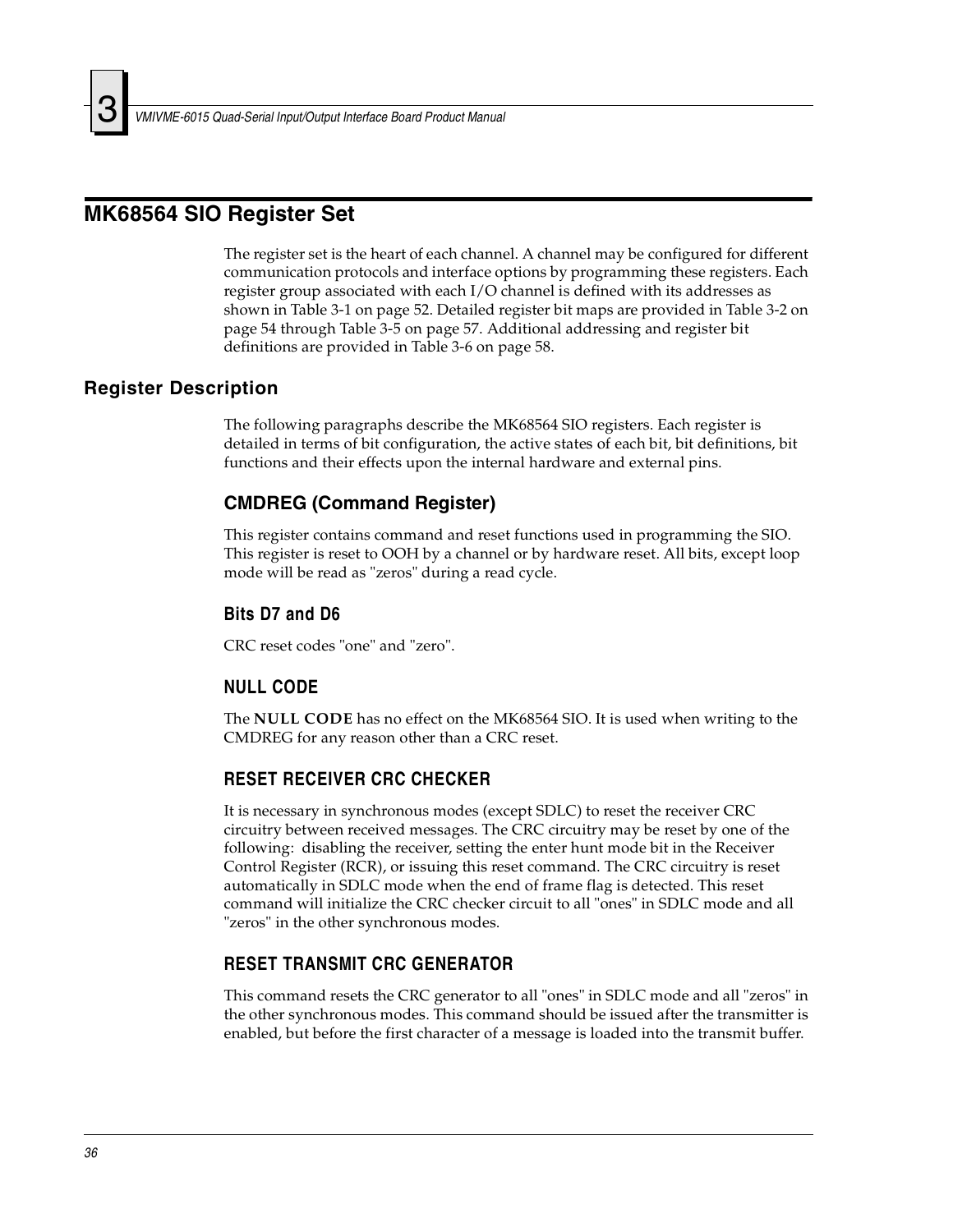#### **RESET TRANSMIT UNDERRUN/EOM LATCH**

This command resets the Underrun/EOM Latch in status register 0 if the transmitter is enabled. The Underrun/EOM Latch controls the transmission of CRC at the end of a message in synchronous modes. When a transmit underrun occurs and this latch is low, CRC will be appended to the end of the transmission.

#### **Bits D5, D4 and D3**

Command Codes.

### **COMMAND 0 (NULL)**

The null command has no effect on the MK68564 SIO.

#### **COMMAND 1 (Send Abort - SDLC)**

This command is used in SDLC mode to transmit a sequence of eight to 13 "ones". This command always empties the transmit buffer and sets the transmit Underrun/EOM Latch in status register 0 to a "one".

#### **COMMAND 2 (Reset External/Status Interrupts)**

After an external status interrupt (a change on a modem line or a break condition, for example), the upper five bits in status register 0 are latched. This command re-enables these bits and allows interrupts to occur again as a result of a status change. Latching the status bits captures short pulses, until the CPU has time to read the change. This command should be issued prior to enabling external status interrupts.

#### **COMMAND 3 (Channel Reset)**

This command disables both the receiver and transmitter, forces TxD to a marking state ("one"), forces the modem control signals high, resets any pending interrupts from this channel and resets all control registers. All Control Registers for the channel must be rewritten after a channel reset command.

#### **COMMAND 4 (Enable Interrupt on Next Rx Character)**

This command is used to reactivate the **RECEIVE INTERRUPT ON FIRST CHARACTER ONLY INTERRUPT** mode. This command is normally issued after the present message is completed, but before the next message begins to be assembled. The next character to enter the receive data FIFO after this command is issued will cause a receiver interrupt request.

**NOTE** If the data FIFO has more than one character stored when this command is issued, the first previously stored character will cause the receiver interrupt request.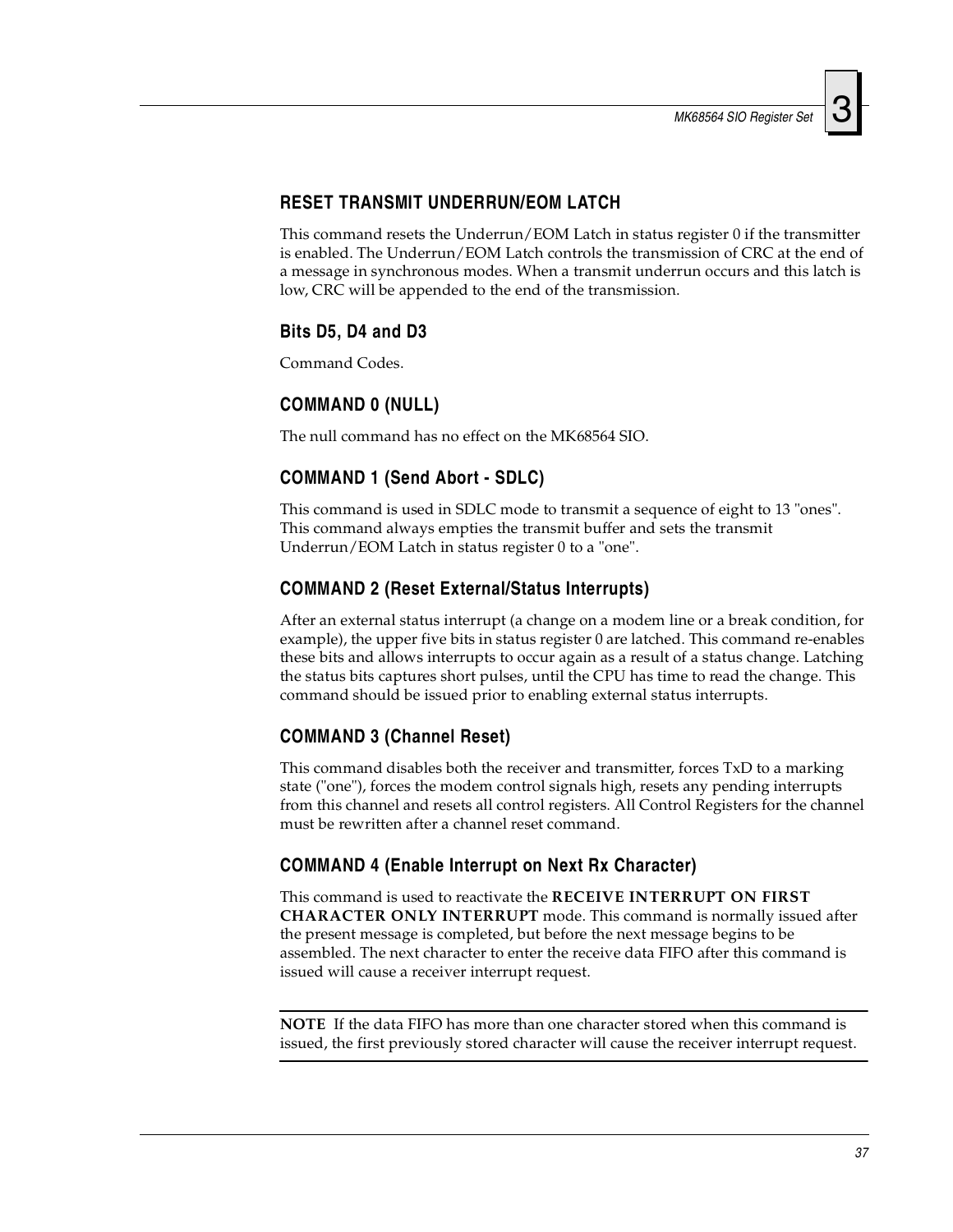#### **COMMAND 5 (Reset Tx Interrupt Pending)**

When the transmit interrupt enable mode is selected, the transmitter requests an interrupt when the transmit buffer becomes empty. In those cases, where there are no more characters to be sent (at the end of message, for example), issuing this command resets the pending transmit interrupt and prevents any further transmitter interrupt requests until the next character has been loaded into the transmit buffer, or until CRC has been completely sent.

#### **COMMAND 6 (Error Reset)**

This command resets the upper seven bits in Status Register 1. Anytime a special receive condition exists when **RECEIVE INTERRUPT ON FIRST CHARACTER ONLY** mode is selected, the data with the special condition is held in the receive data FIFO until this command is issued.

#### **COMMAND 7 (Null)**

The null command has no effect on the MK68564 SIO.

#### **Bits D2 and D1**

Not used (read as zeros).

#### **D0 - Loop Mode**

When this bit is set to a "one", the transmitter output is connected to the receiver input and TxC (active low) is connected to the receiver clock. RxC (active low) and RxD pins are not used by the receiver; they are bypassed internally. RxC (active low) may still be used as the Baud Rate Generator (BRG) output in loop mode.

#### **MODECTL (Mode Control Register)**

The **MODECTL** contains control bits that affect both the receiver and the transmitter. This register must be initialized before loading the interrupt, Tx and Rx Control Registers and the Sync Word Registers. This register is reset to 00 HEX by a channel or by hardware reset.

#### **Bits D7 AND D6 - Clock Rate 1 and 0**

These bits specify the multiplier between the input shift clock rates (TxC (active low) and RxC (active low)) and the data rate. The same multiplier is used for both the transmitter and receiver, although the input clock rates may be different. In x16, x32 and x64 clock modes, the receiver start bit detection logic is enabled; therefore, for synchronous modes, the x1 clock rate must be specified. Any clock rate may be specified for asynchronous mode; however, if the x1 clock rate is selected, synchronization between the receive data and the receive clock must be accomplished externally.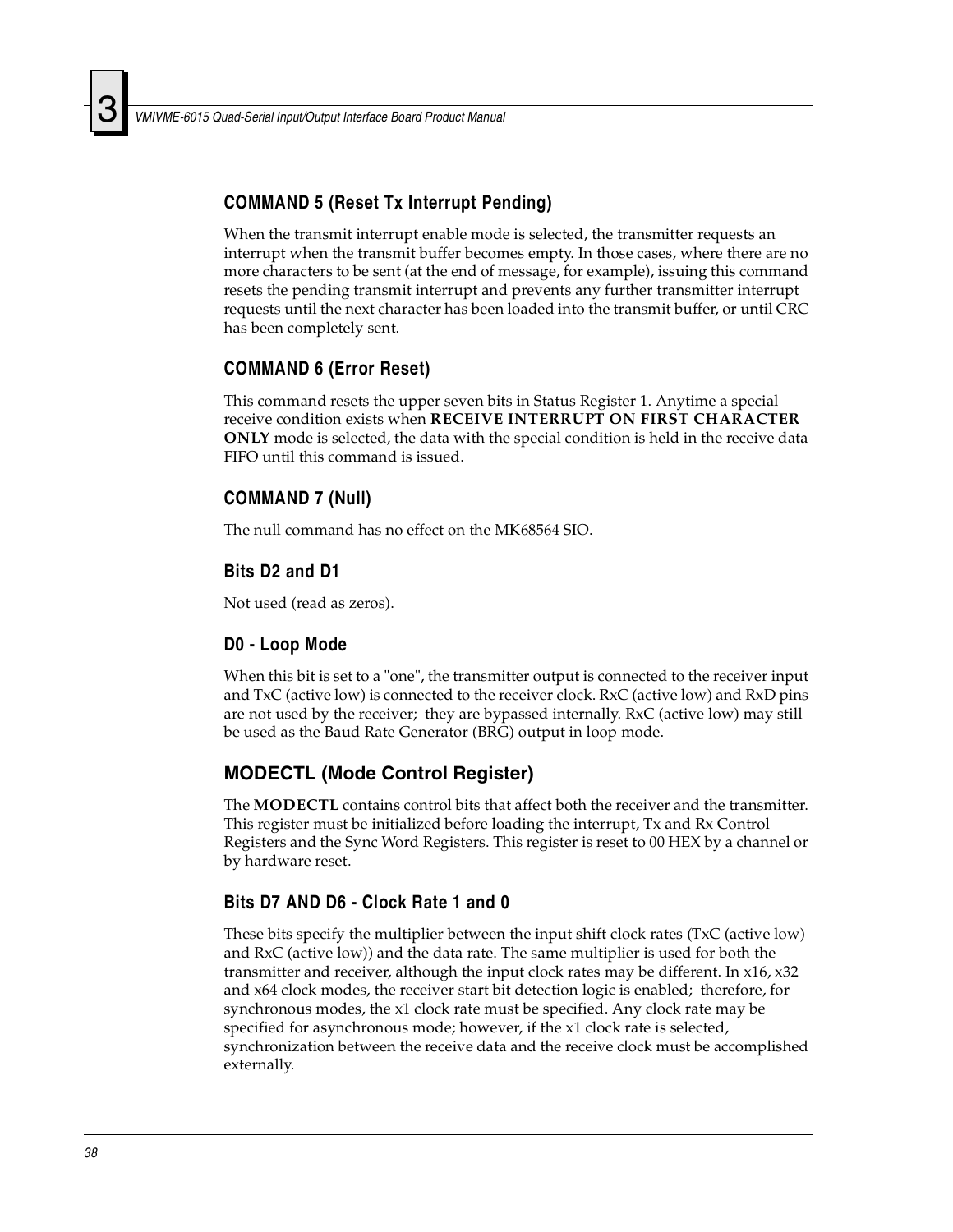#### **Bits D5 and D4 - Sync Modes 1 and 0**

These bits select the various options for character synchronization. These bits are ignored unless sync modes is selected in the stop bits field of this register.

#### **Bits D3 and D2 (Stop Bits 1 and 0)**

These bits determine the number of stop bits added to each asynchronous character that is transmitted. The receiver always checks for one stop bit in asynchronous mode. A special code (00) signifies that a synchronous mode is to be selected. A one and one half stop bit is not allowed if x1 clock rate is selected because it will lock up the transmitter.

#### **Bit D1 - Parity Even/odd**

If the parity enable bit is set, this bit determines whether parity is checked as even or as odd.  $(1 = even, 0 = odd)$ . This bit is ignored if the parity enable bit is reset.

#### **Bit D0 - Parity Enable**

If this bit is set to "one", one additional bit position beyond those specified in the bits/character control field is added to the transmitted data and is expected in the receive data. The received parity bit is transferred to the CPU as part of the data character, unless eight bits per character is selected in the Receiver Control Register (RCR).

#### **INTCTL (Interrupt Control Register)**

This register contains the control bits for the various interrupt modes and the DMA handshaking signals. This register is reset to 00 HEX by a channel or by hardware reset.

#### **Bit D7 - CRC-16/SDLC-CRC**

This bit selects the CRC polynomial used by both the transmitter and receiver. When set to a "one", the CRC-16 polynomial  $(x^{16} + x^{15} + x^2 + 1)$  is used; when reset to a "zero", the SDLC-CRC polynomial  $(x^{16} + x^{12} + x^5 + 1)$  is used. If the SDLC mode is selected, the CRC generator and checker are preset to all "ones" and a special check sequence is used. The SDLC-CRC polynomial must be selected in SDLC mode. Failure to do so will result in receiver CRC errors. When a synchronous mode, other than SDLC, is selected the CRC generator and checker are preset to all "zeros" (for both polynomials). This bit must be programmed before CRC is enabled in the receiver and transmitter Control Registers, to assure valid CRC generation and checking. This bit is ignored in asynchronous modes.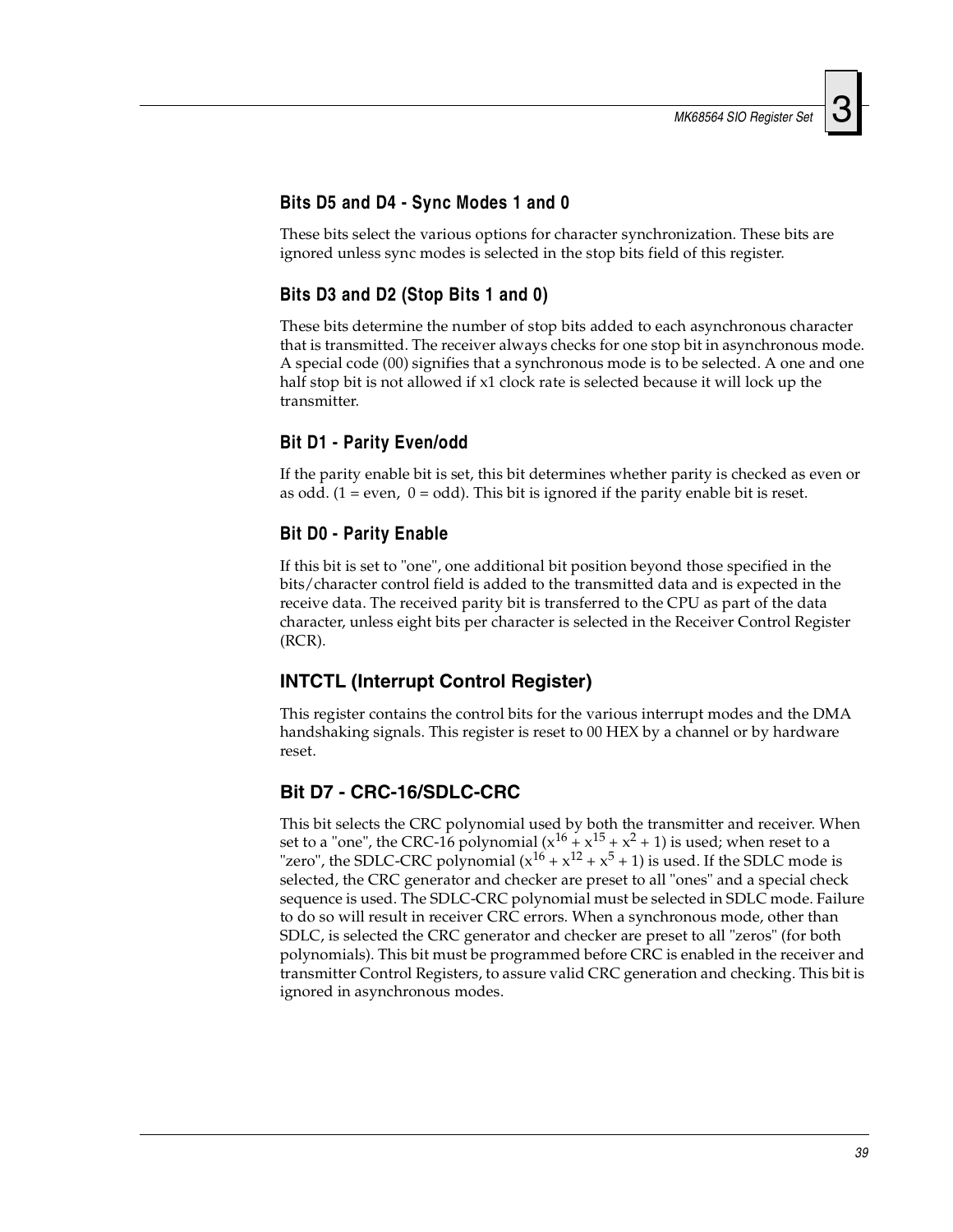#### **Bit D6 - Tx Ready Enable**

When this bit is set to a "one", the TxRDY (active low) output pin will pulse low for three clock cycles when the transmit buffer becomes empty. When this bit is "zero", the TxRDY (active low) pin is held high.

#### **Bit D5 - Rx Ready Enable**

When this bit is set to a "one", the RxRDY (active low) output pin will pulse low for three clock cycles when a character is available in the receive buffer. If a special receive condition is detected when the **RECEIVE INTERRUPT ON FIRST CHARACTER ONLY** interrupt mode is selected, the RxRDY (active low) pin will not become active; instead, a special receive condition interrupt will be generated. When this bit is "zero", the RxRDY (active low) pin will be held high.

#### **Bits D4 and D3 - Receive Interrupt Modes 1 and 0**

Together, these two bits specify the various character available conditions that will cause interrupt requests. When receiver interrupts are enabled, a special receive condition can cause an interrupt request and modify the interrupt vector. Special receive conditions are: Rx overrun error, framing error (in async mode), end of frame (in SDLC mode) and parity error (when selected). The Rx overrun error and the parity error conditions are latched in Status Register 1 when they occur; they are cleared by an error reset command (Command 4) or by a hardware or channel reset.

#### **RECEIVE INTERRUPTS DISABLED**

This mode prevents the receiver from generating an interrupt request and clears any pending receiver interrupts. If a character is available in the receiver data FIFO, or if a special receive condition exists before or during the time receiver interrupts are disabled and receiver interrupts are then enabled without clearing these conditions, an interrupt request will immediately be generated.

#### **RECEIVE INTERRUPT ON FIRST CHARACTER ONLY**

The receiver requests an interrupt in this mode on the first available character (or stored FIFO character), or on a special receive condition. If a special receive condition occurs, the data with the special condition is held in the receive data FIFO until an error reset command (command 6) is issued.

#### **THE RECEIVE INTERRUPT ON FIRST CHARACTER ONLY**

The **RECEIVE INTERRUPT ON FIRST CHARACTER ONLY** mode can be re-enabled by the enable interrupt on next Rx character command (command 4). If this interrupt mode was terminated by a special receive condition, the error reset command must be issued before command 4 for proper operation to resume.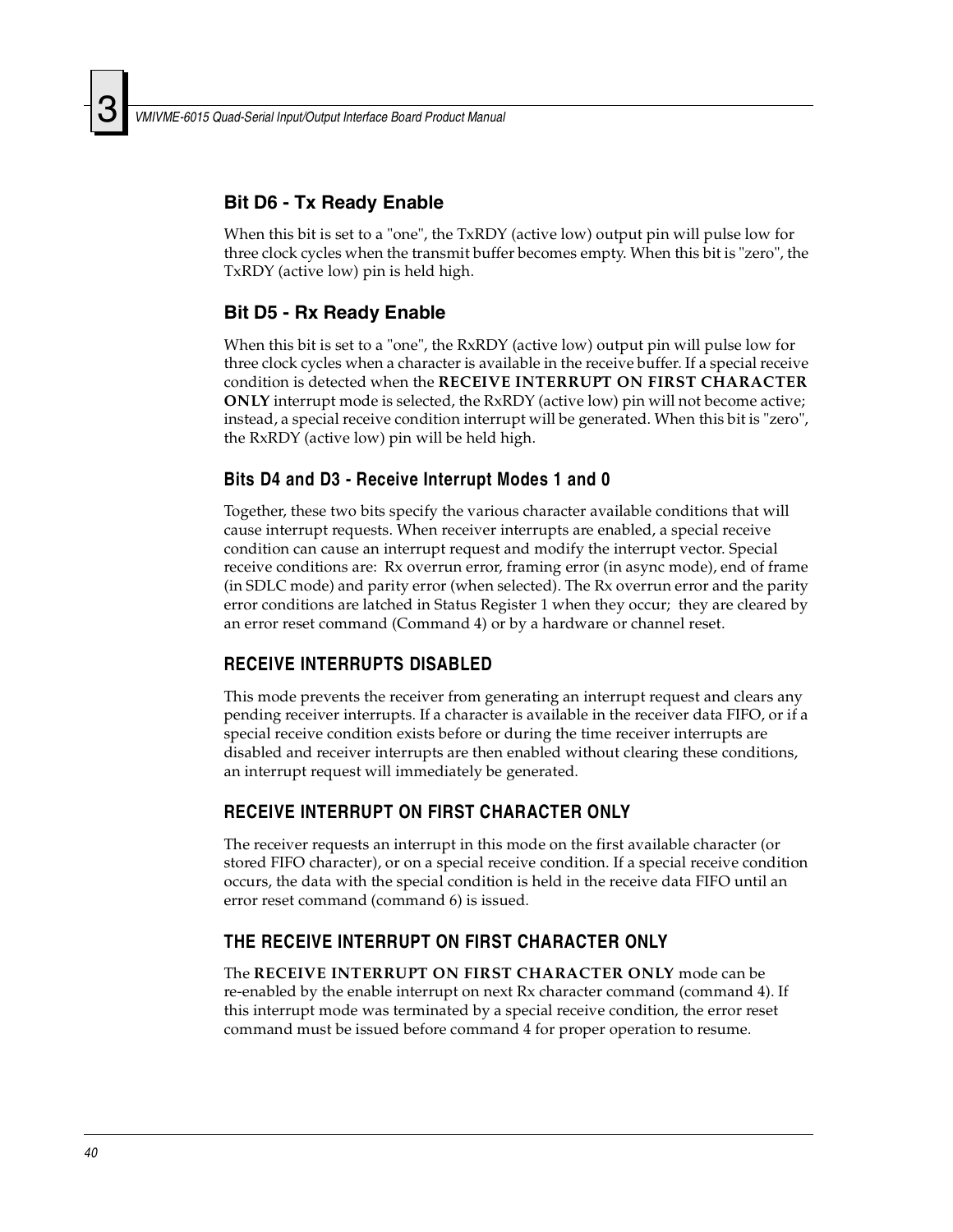### **INTERRUPT ON ALL RECEIVE CHARACTERS**

This mode allows an interrupt for every character received (or character in the receive data FIFO) and provides a unique vector (if status affects vector is enabled) when a special receive condition exists. When the interrupt request is due to a special condition, the data containing that condition is not held in the receive data FIFO.

#### **Bit D2 - Status Affects Vector**

When this bit is "zero", the value programmed into the Vector Register is returned during a read cycle or an interrupt acknowledge cycle. If the Vector Register has not been programmed following a hardware reset, then 0F HEX is returned.

When this bit is a "one", the vector returned during a read cycle or an interrupt acknowledge cycle is variable. The variable field returned depends on the highest priority pending interrupt at the start of the cycle.

The status affects vector control bits from both channels are logical "ORed" together; therefore, if either is programmed to a "one", its operation affects both channels. This is the only control bit that functions in this manner on the MK68564.

**NOTE** Special receive conditions: parity error, Rx overrun error, framing error (async), end of frame (SDLC).

#### **Bit D1 - Transmit Interrupt Enable**

When this bit is set to a "one", the transmitter will request an interrupt whenever the transmit buffer becomes empty. When this bit is "zero", no transmitter interrupts will be requested.

#### **Bit D0 - External Status Interrupt Enable**

When this bit is set to a "one", an interrupt will be requested by the external status logic on any of the following occurrences: a transition (high-to-low or low-to-high) on the DCD (active low), CTS (active low), or SYNC (active low) input pins, a break/abort condition that has been detected and terminated, or at the beginning of CRC transmission when the transmit Underrun/EOM Latch in status register 0 becomes set. When this bit is "zero", no external status interrupts will occur.

If this bit is set when an external status condition is pending, an interrupt will be requested. It is recommended that a reset external/status interrupt command (command 2 in the command register) be issued prior to enabling external status interrupts.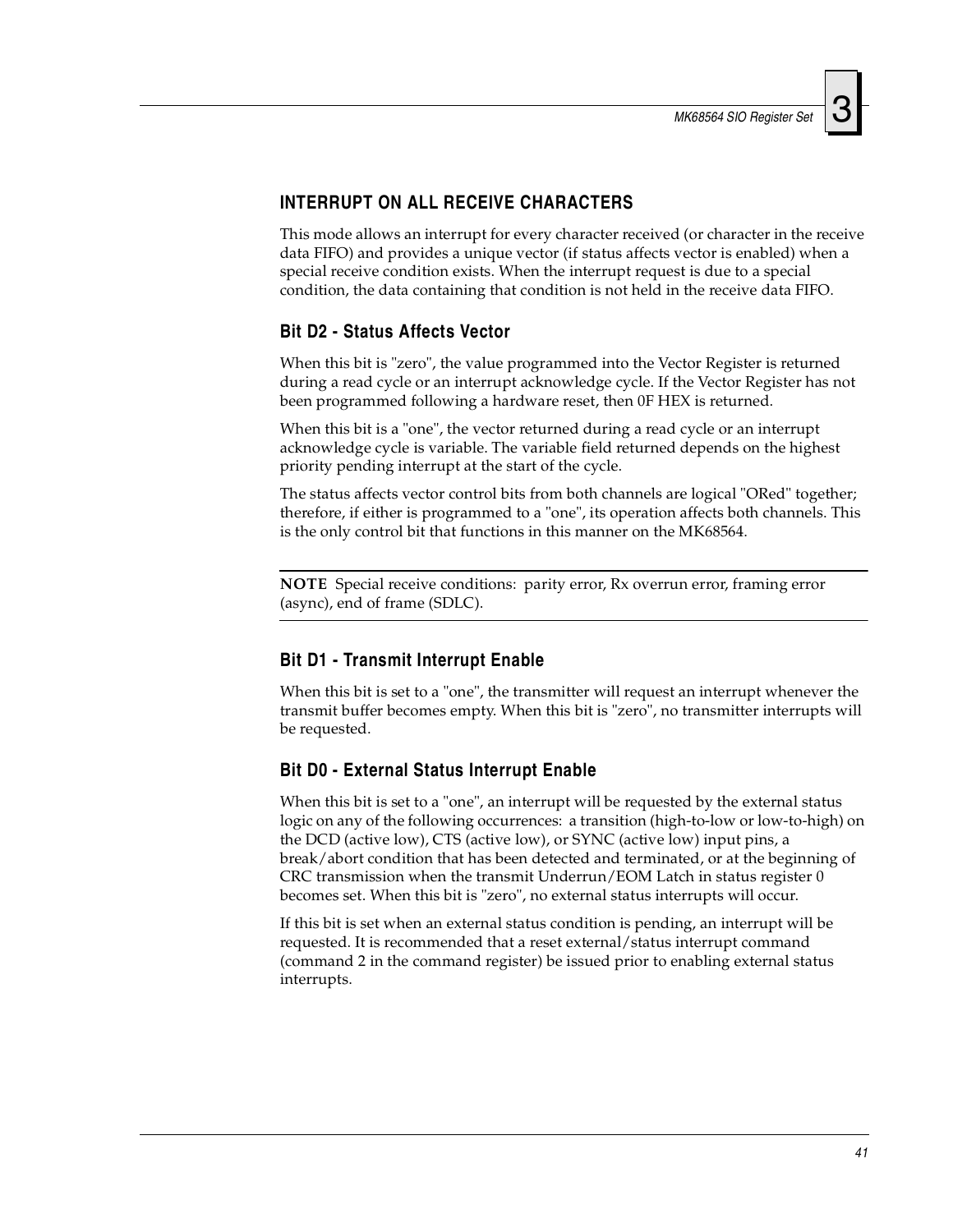#### **SYNC 1 (SYNC Word Register 1)**

This register is programmed to contain the transmit sync character in the monosync mode, the first eight bits of the 16-bit sync character in the bisync mode, or the transmit sync character in the external sync mode. This register is not used in asynchronous mode. In the SDLC mode, this register is programmed to contain the secondary address field used to compare against the address field of the SDLC frame. The SIO does not automatically transmit the station address at the beginning of a response frame. This register is reset to 00 HEX by a channel or hardware reset.

#### **SYNC 2 (SYNC Word Register 2)**

This register is programmed to contain the receive sync character in the monosync mode, the last eight bits of the 16-bit sync character in the bisync mode, or a flag character (01111110) in the SDLC mode. This register is not used in the external sync mode and the asynchronous Mode. This register is reset to 00 HEX by a channel or hardware reset.

#### **RCVCTL (Receiver Control Register)**

This register contains the control bits and parameters for the receiver logic. This register is reset to 00 HEX by a channel or hardware reset.

#### **Bits D7 and D6 - Receiver Bits/Character 1 and 0**

The state of these two bits determines the number of bits to be assembled as a character in the received serial data stream. If parity is enabled, one additional bit will be added to each character. The number of bits per character can be changed while a character is being assembled, but only before the number of bits currently programmed is reached. All data is right-justified in the shift register and transferred to the receive data FIFO in 8-bit groups.

In asynchronous mode, transfers are made at character boundaries and all unused bits of a character are set to a "one". In synchronous modes and SDLC mode, an 8-bit segment of the serial data stream is transferred to the data FIFO when the internal counter reaches the number of bits programmed for less than eight bits per character, no parity, the most significant bit(s) (MSBs) of the first transfer will be the least significant bit(s) (LSBs) of the next transfer.

#### **Bit D5 - Receiver Auto Enables**

When this bit is set to a "one" and the receiver enable bit is also set, a low on the DCD (active low) input pin becomes the enable for the receiver. When this bit is "zero", the DCD (active low) pin is simply an input to the SIO and its status is displayed in status register 0.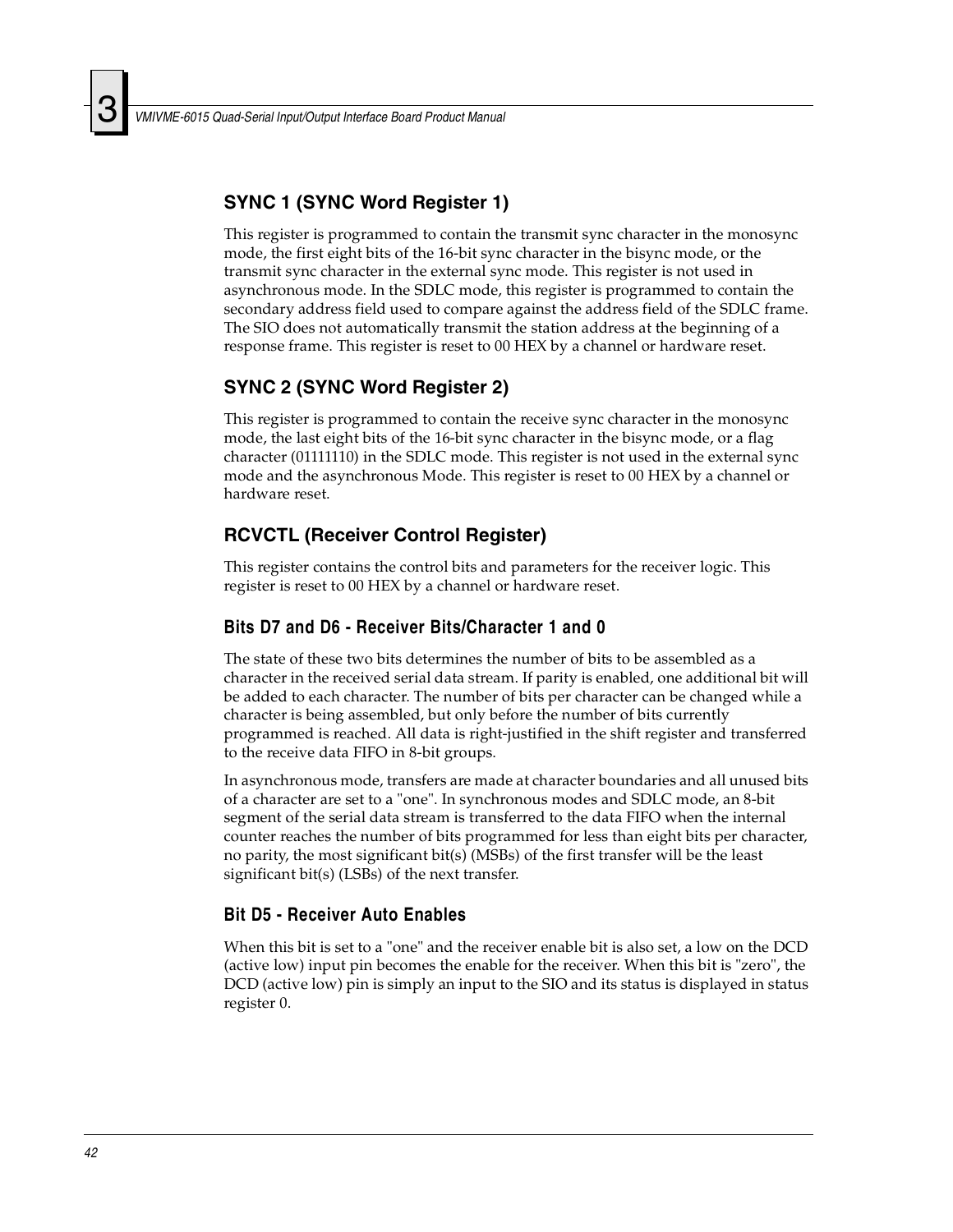#### **Bit D4 - Enter Hunt Mode**

This bit, when written to a "one", re-arms the receiver synchronization logic and forces the comparison of the received bit stream to the contents of Sync Word Register 1 and/or Sync Word Register 2, depending upon which synchronous mode is selected, until bit synchronization is achieved. The SIO automatically enters the hunt mode after a channel or hardware reset, after an Abort condition is detected, or when the receiver is disabled. When the hunt mode is entered, the hunt sync bit in status register 0 is set to a "one". When synchronization is achieved, the hunt sync bit is reset to a "zero". If external status interrupts are enabled, an interrupt request will be generated on both transitions of the hunt sync bit. enter hunt mode has no effect in asynchronous modes. This bit is not latched and will always be ready as a "zero".

#### **Bit D3 - Receiver CRC Enable**

This bit, when set to a "one" in a synchronous mode other than SDLC, is used to initiate CRC calculation at the beginning of the last byte transferred from the Receiver Shift Register to the receive data FIFO. This operation occurs independently of the number of bytes in the receive data FIFO. As long as this bit is set, CRC will be calculated on all characters received (data or sync). When a particular byte is to be excluded from CRC calculation, this bit should be reset to a "zero" before the next byte is transferred to the receive data FIFO. If this feature is used, care must be taken to ensure that eight bits per character are selected in the receiver because of an inherent 8-bit delay from the Receiver Shift Register to the CRC checker.

When this bit is set to a "one" in SDLC mode, the SIO will calculate CRC on all bits between the opening and closing flags. There is no delay from the Receiver Shift Register to the CRC checker in SDLC mode. This bit is ignored in asynchronous modes.

#### **Bit D2 - Address Search Mode (SDLC)**

Setting this bit to a "one" in SDLC mode forces the comparison of the first non-flag character of a frame with the address programmed in Sync Word Register 1 or the global address (11111111). If a match does not occur, the frame is ignored and the receiver remains idle until the next frame is detected. No receiver interrupts can occur in this mode, unless there is an address match. This bit is ignored in all modes except SDLC.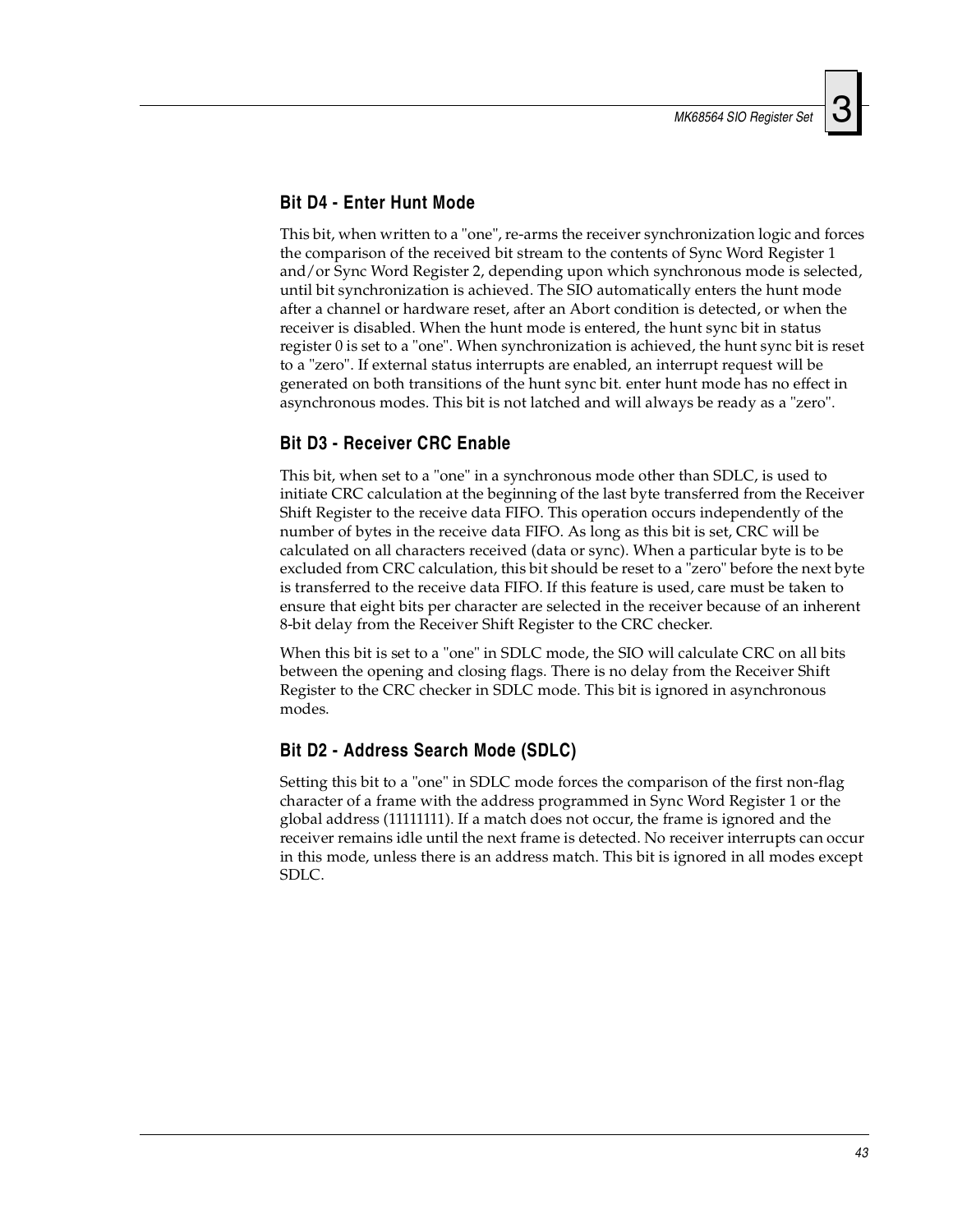#### **Bit D1 - Sync Character Load Inhibit**

When this bit is set to a "one" in any synchronous mode except SDLC, the SIO compares the byte in Sync Word Register 1 with the byte about to be loaded into the receiver data FIFO. If the two bytes are equal the load is inhibited and no receiver interrupt will be generated by this character. CRC calculation is performed on all bytes, whether they are loaded into the data FIFO or not, when the receiver CRC is enabled. Note that the register used in the comparison contains the transmit sync character in monosync and external sync modes. This bit is ignored in SDLC mode because all flag characters are automatically stripped in this mode without performing CRC calculations on them.

If this bit is set to a "one" in asynchronous modes, any character received matching the contents of Sync Word Register 1 will not be loaded into the receive data FIFO and no receiver interrupt will be generated for the character.

#### **Bit D0 - Receiver Enable**

When this bit is sent to a "one", receiver operation begins if Rx auto enables mode is not selected. This bit should be set only after all receiver parameters are established and the receiver is completely initialized. When this bit is "zero", the receiver is disabled; the receiver CRC checker is reset and the receiver is in the hunt mode.

#### **XMTCTL (Transmitter Control Register)**

This register contains the control bits and parameters for the transmitter logic. This register is reset to 00 HEX by a channel or hardware reset.

#### **Bits D7 and D6 - Transmit Bits/Character 1 and 0**

The state of these two bits determine the number of bits in each byte transferred from the transmit buffer to the Transmit Shift Register. All data written to the transmit buffer must be right-justified with the LSBs first. The five or less mode allows transmission of 1 to 5 bits per character; however, the CPU should format the data characters as shown. If parity is enabled, one additional bit per character will be transmitted.

#### **Bit D5 - Transmit Auto Enables**

When this bit is set to "one" and the transmit enable bit is also set, a low on the CTS (active low) input pin will enable the transmitter. When this bit is "zero" the CTS (active low) pin is simply an input to the SIO and its status is displayed in status register 0.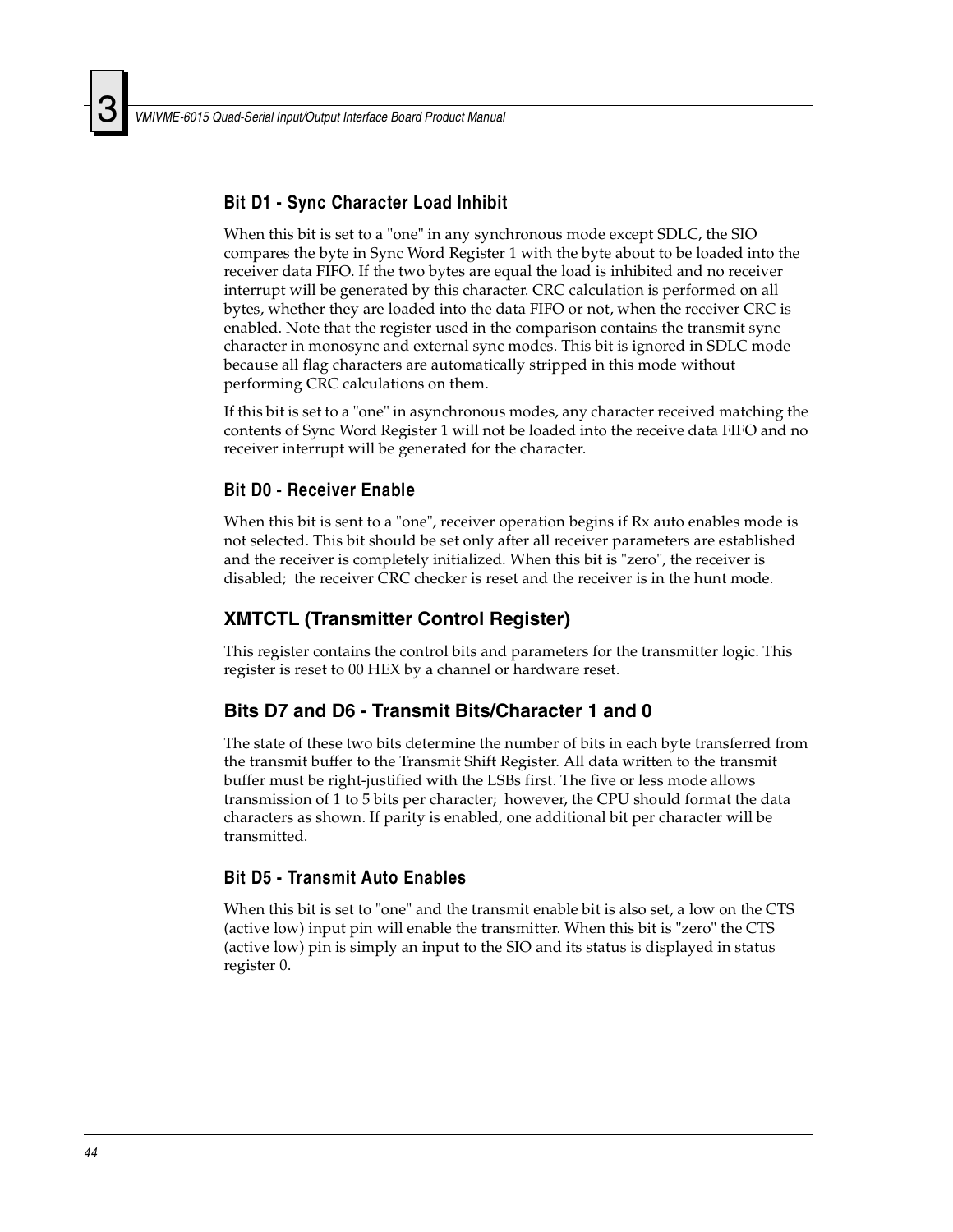#### **Bit D4 - Send Break**

When set to a "one", this bit immediately forces the transmit data output pin  $(TxD)$  to a spacing condition (continuous zeros), regardless of any data being transmitted at the time. This bit functions whether the transmitter is enabled or not. When this bit is reset to "zero", the transmitter will continue to send the contents of the Transmit Shift Register. The Transmit Shift Register may contain sync characters, data characters, or all "ones".

#### **Bit D3 - Transmitter CRC Enable**

This bit determines if CRC calculations are performed on a transmitted data character. If this bit is a "one" at the time, a character is loaded from the transmit buffer to the Transmit Shift Register, CRC is calculated on the character. CRC is not calculated on any automatically inserted sync characters. CRC is not automatically appended to the end of a message unless this bit is set and the transmit Underrun/EOM status bit in status register 0 is reset when a transmit underrun condition occurs. If this bit is a "zero" when a character is loaded from the transmit buffer into the Transmit Shift Register, no CRC calculations are performed on the character. This bit is ignored in asynchronous modes.

#### **Bit D2 - DTR (Data Terminal Ready)**

This is the control bit for the DTR (active low) output pin. When this bit is set to a "one", the DTR (active low) pin goes low; when this bit is reset to a "zero", the DTR (active low) pin goes high.

#### **Bit D1 - RTS (Request To Send)**

This is the control bit for the RTS output signal. In synchronous modes, when this bit is set to a "one", the RTS signal goes high; when this bit is reset to a "zero", the RTS signal goes low. In asynchronous modes, when this bit is set to a "one", the RTS signal goes high; when this bit is reset to a "zero", the RTS signal will go low only after all the bits of the character are transmitted, and the transmit buffer is empty.

The RTS bit is also used to enable/disable the differential circuitry that drives the transmit data when RS-422A, RS-423 and RS-485 differential communications are selected. When the RTS bit is set to a "one" the differential circuitry is disabled; when the RTS bit is reset to a "zero", the differential circuity is enabled.

**NOTE:** The RTS bit is Not used to enable/disable the single ended circuity that drives the transmit data when RS-232 single ended communications are selected.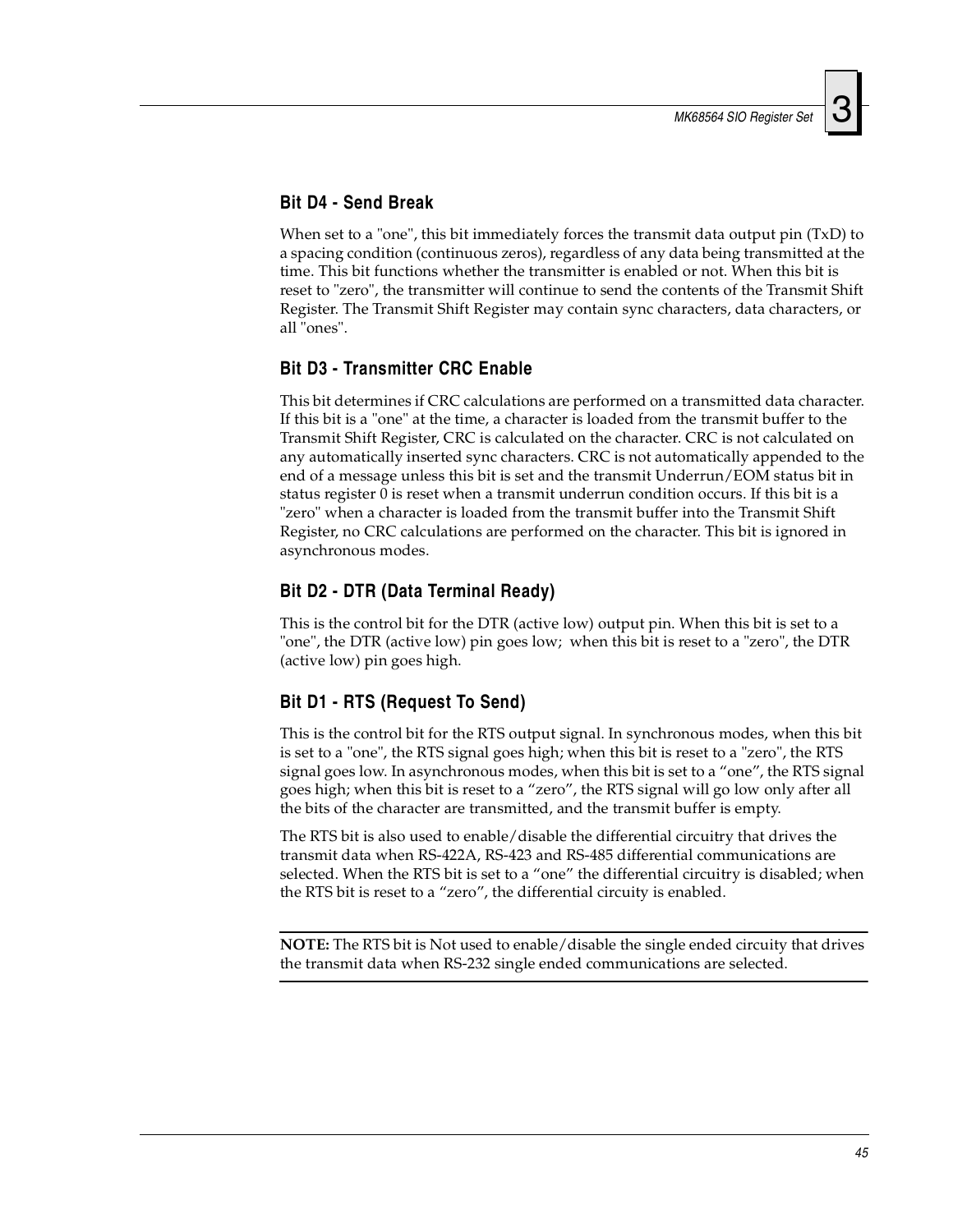#### **Bit D0 - Transmitter Enable**

Data is not transmitted until this bit is set to a "one", until the send break bit is reset and, if Tx auto enables mode is selected, until the CTS (active low) pin is low. To transmit sync or flag characters in synchronous modes, this bit has to be set when the transmit buffer is empty. Data or sync characters in the process of being transmitted are completely sent if this bit is reset to "zero" after transmission has started. If this bit is reset during the transmission of a CRC character, sync or flag characters are sent instead of the CRC character.

#### **STAT 0 (Status Register 0 - Read Only)**

This register contains the status of the receive and transmit buffers and the status bits for the five sources of external status interrupts.

#### **Bit D7 - Break/Abort**

This bit is reset by a channel or hardware reset. In asynchronous modes, this bit is set when a break sequence (null character plus framing error) is detected in the received data stream. An external status interrupt, if enabled, is generated when break is detected. The interrupt service routine must issue a reset external/status interrupt command (command 2) to the SIO, so the break detection logic can recognize the termination of the break sequence.

The break/abort bit is reset to a "zero" when the termination of the break sequence is detected in the incoming data stream. The termination of the break sequence also causes the generation of a external/status interrupt. Command 2 must be issued to enable the break detection logic to look for the next break sequence. A single extraneous null character is present in the receiver after the termination of a break; it should be read and discarded.

In SDLC mode, this bit is set by the detection of an abort sequence (seven or more "ones") in the received data stream. The external/status interrupt is handled the same way as in the case of a break sequence. The break/abort bit is not used in the other synchronous modes.

#### **Bit D6 - Transmit Underrun/Eom**

This bit is set to a "one" following a hardware or channel reset, when the transmitter is disabled or when a send abort command (command 1) is issued. This bit can only be reset by the reset transmit underrun/OEM latch command in the Command Register. This bit is used to control the transmission of CRC at the end of a message in synchronous modes. When a transmit underrun condition occurs and this bit is low, CRC will be appended to the end of the transmission and this bit will be set. Only the "zero" to one transition of this bit causes an external status interrupt, when enabled. This bit is not used in asynchronous modes.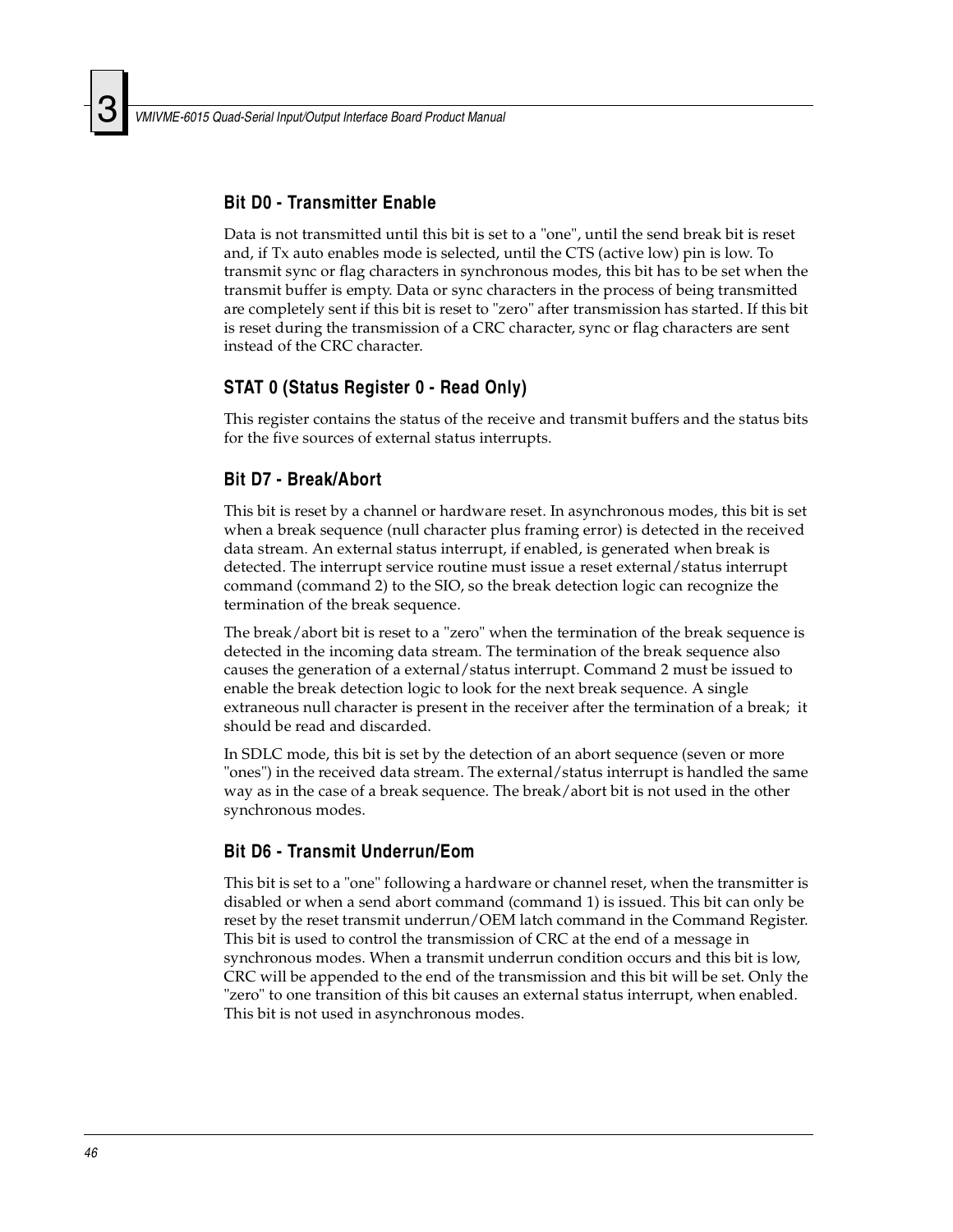#### **Bit D5 - CTS (Clear To Send)**

This bit indicates the inverted state of the CTS (active low) input pin at the time of the last change of any of the five external status bits. Any transition of the CTS (active low) input causes the CTS bit to be latched and generates an external status interrupt request, if enabled. To read the current state of the CTS (active low) pin, this bit must be read immediately following a reset external status interrupts command (command 2).

#### **Bit D4 - Hunt/Sync**

In asynchronous modes, this bit indicates the inverted state of the SYNC (active low) input pin at the time of the last change of any of the five external status bits. Any transition of the SYNC (active low) input causes the hunt/sync bit to be latched, if enabled, and generates an external status interrupt request. To read the current state of the SYNC (active low) pin, this bit must be read immediately following a reset external/status interrupt command (command 2).

In external sync mode, the SYNC (active low) pin is used by external logic to signal character synchronization. When synchronization is achieved, the SYNC (active low) pin is driven low on the second rising edge of the receive clock (RxC) (active low) on which the last bit of the sync character was received. Once the SYNC (active low) pin is low, it should be held low until the end of the message and then driven back high. If enabled, both transitions on the SYNC (active low) pin cause external status interrupt requests. The inverted state of the SYNC (active low) pin is indicated by this bit.

In monosync, bisync and SDLC modes, this bit indicates when the receiver is in the hunt mode. This bit is set to a "one" following a hardware or channel reset, after the enter hunt mode bit is written high, when the receiver is disabled, or when an abort sequence (SDLC mode) is detected. This bit will remain in this state until character synchronization is achieved. External status interrupt requests will be generated on both transitions of the hunt sync bit.

#### **Bit D3 - DCD (Data Carrier Detect)**

This bit indicates the inverted state of the DCD (active low) input pin at the time of the last change of any of the five external status bits. Any transition of the DCD (active low) input causes the DCD bit to be latched and if enabled, generates an external status interrupt request. To read the current state of the DCD (active low) pin, this bit must be read immediately following a reset external/status interrupts command (command 2).

#### **Bit D2 - Transmit Buffer Empty**

This bit is set to a "one" when the transmit buffer becomes empty and when the last CRC bit is transmitted in synchronous or SDLC modes. This bit is reset when the transmit buffer is loaded or while the CRC character is being sent in synchronous or SDLC modes. This bit is set to a "one" following a hardware or channel reset.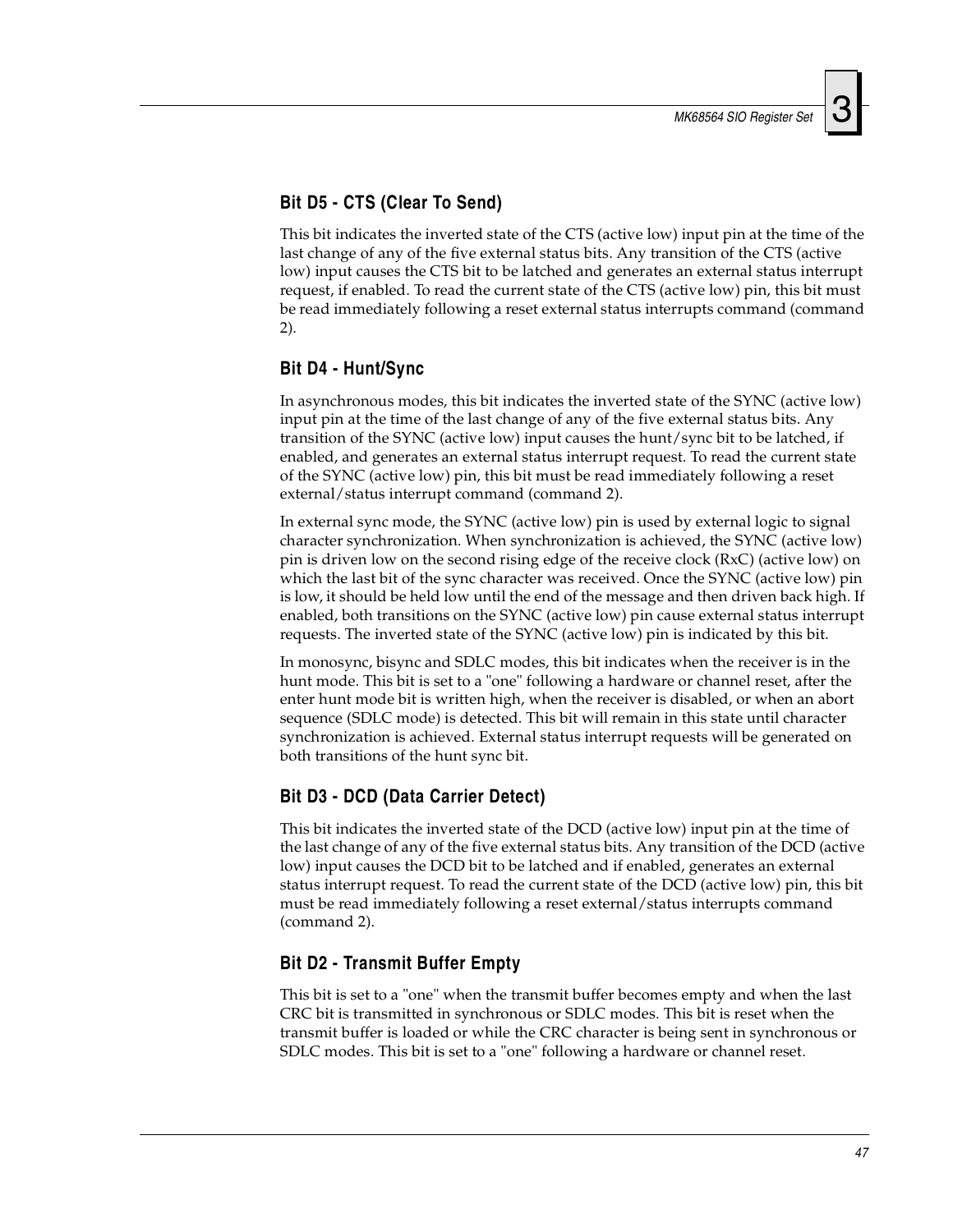#### **Bit D1 - Interrupt Pending**

Any interrupt condition, pending in the interrupt control logic for this channel, will set this bit to a "one". This bit is reset to "zero" by a hardware channel reset, or when all the interrupt conditions are cleared.

#### **Bit D0 - Receive Character Available**

This bit is set to a "one" when a character becomes available in the receive data FIFO. This bit is reset to "zero" when the receive data FIFO (receive buffer) is read, or by a hardware or channel reset.

#### **STAT 1 (Status Register 1) Read Only**

This register contains the special receive condition status bits and the residue codes for the I-field in the SDLC receive mode. The all sent bit is set high and all other bits are reset to a low by a channel or by hardware reset.

#### **Bit D7 - SDLC (End of Frame)**

This bit is used only in SDLC mode. When set to a "one", this bit indicates that a valid closing flag has been received and that the CRC framing error bit and residue codes are valid. If receiver interrupts are enabled, a special receive condition interrupt will also be generated. This bit can be reset by issuing an error reset command (command 6). This bit is also updated by the first character of the following frame. This bit is a "zero" in all modes except for SDLC.

#### **Bit D6 - CRC Framing Error**

In asynchronous modes, if a framing error occurs, this bit is set to a "one" for the receive character in which the framing error occurred. When this bit is set to a "one", a special receive condition interrupt will be requested, if receiver interrupts are enabled. Detection of a framing error adds an additional one-half bit time to the character time, so that the framing error is not interpreted as a new start bit.

In synchronous and SDLC modes, this bit indicates the result of comparing the received CRC value to the appropriate check value. A "zero" indicates that a match has occurred. This bit is usually set since most bit combinations result in a non-zero CRC, except for a correctly completed message. Receiver interrupts are not requested by the CRC error bit.

The CRC framing bit is not latched in any receiver mode. It is always updated when the next character is received. An error reset command (command 6) will always reset this bit to "zero".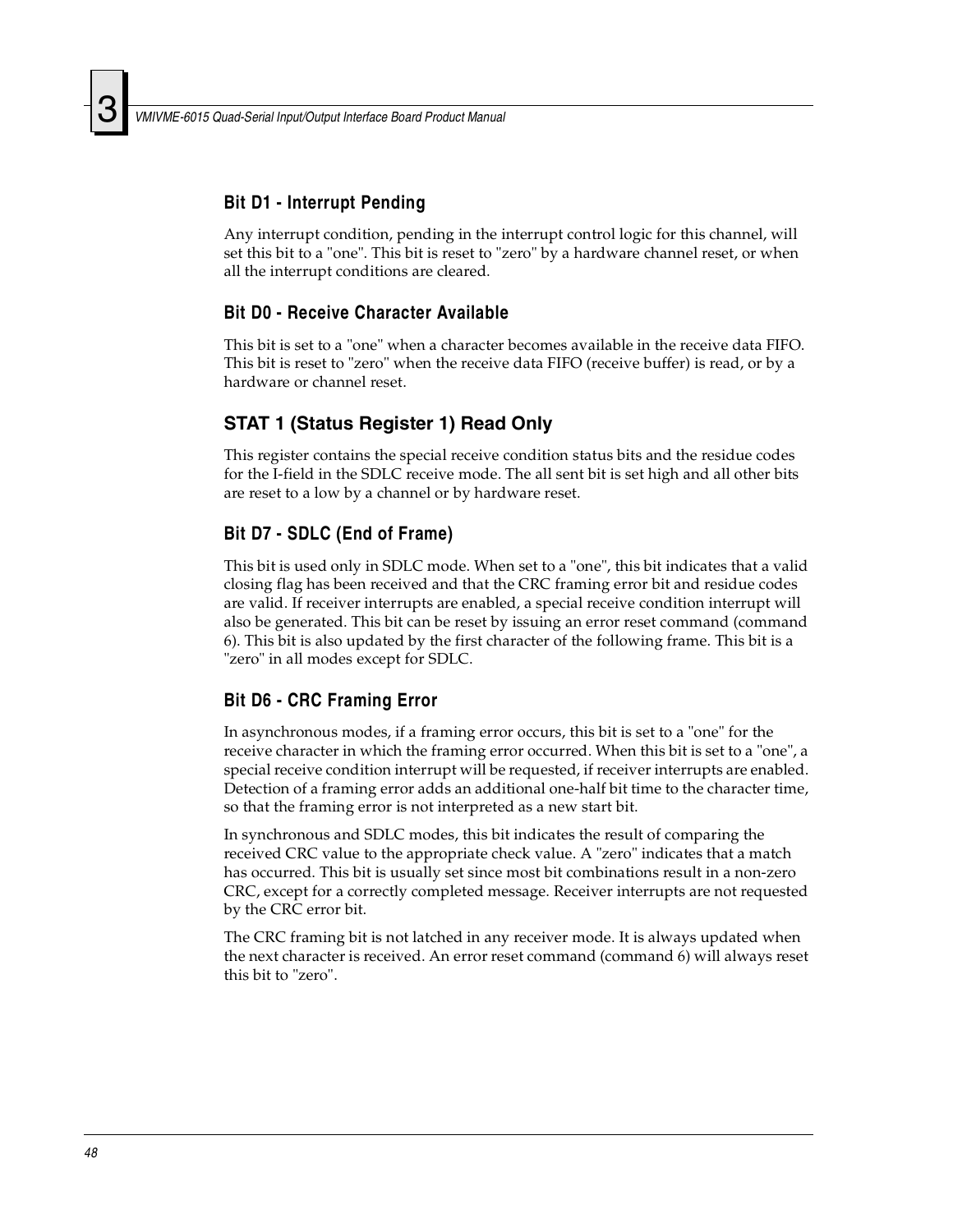#### **Bit D5 - Receive Overrun Error**

This bit indicates that the receive data FIFO has overflowed. Only the character that has been written over is flagged with this error. When the character is read, the error condition is latched until reset by the error reset command (command 6). If receiver interrupts are enabled, the overrun character and all subsequent characters received, until the error reset command is issued, will generate a special receive condition interrupt request.

#### **Bit D4 - Parity Error**

When parity is enabled this bit is set to a "one" for those characters whose parity does not match the programmed sense (even/odd). This bit is latched so that once an error occurs, it remains set until the error reset command (command 6) is issued. If parity is a special receive condition, a parity error will cause a special receive condition interrupt request on the character containing the error on all subsequent characters until the error reset command is issued.

#### **Bits D3, D2, D1 - Residue Codes 2, 1 and 0**

In those cases of the SDLC receive mode, where the I-field is not an integral multiple of the character length, these three bits indicate the length of the residual I-field read in the previous bytes. These codes are meaningful only for the transfer in which the end of frame bit is set. This field is set to "000" by a channel or hardware reset and can leave this state only if SDLC mode is selected and a character received.

**NOTE** I-field bits are right-justified in all cases.

If a receive character length, different from eight bits, is used for the I-field, a table similar to the previous one may be constructed for each different character length. For no residue (that is, the last character boundary coincides with the boundary of the I-field and CRC field) refer to the residue codes shown in [Table 3-1 on page 52.](#page-51-0)

#### **Bit D0 - All Sent**

This bit is only active in asynchronous modes; it is always high in synchronous or SDLC modes. This bit is low while the transmitter is sending characters; it will go high only after all the bits of the characters are transmitted and the transmit buffer is empty.

#### **DATARG (Data Register)**

The Data Register is actually two separate registers; a write only register that is the transmit buffer and a read only register that is the receiver buffer. The receiver buffer is also the top register of a three register stack called the receive data FIFO. The Data Register is not affected by a channel or hardware reset.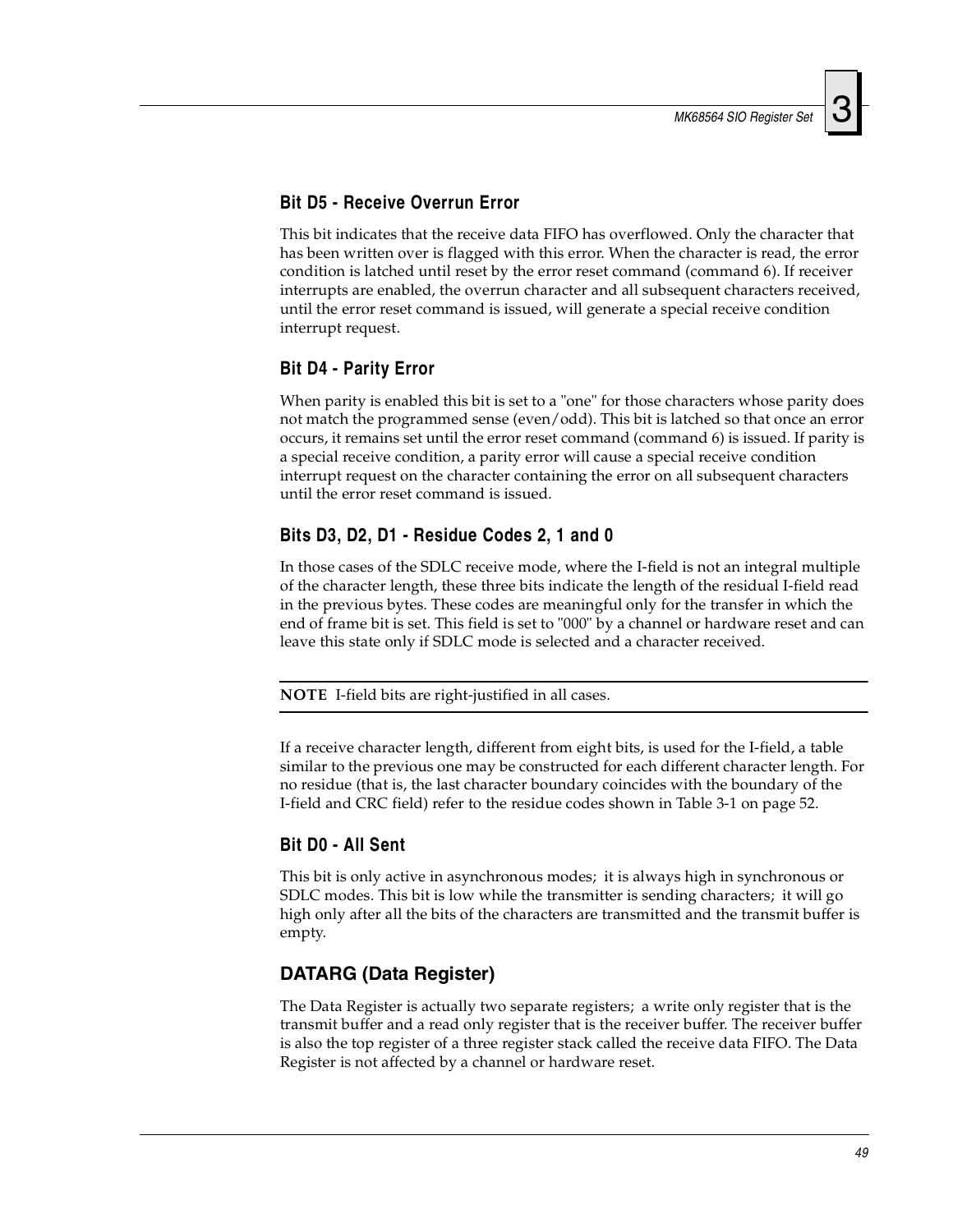#### **TCREG (Time Constant Register)**

This register contains the time constant used by the down counter in the Baud Rate Generator (BRG). The time constant may be changed at any time, but the new value does not take effect until the next time the time constant is loaded into the down counter. It is recommended that the BRG be disabled before writing to this register, as no attempt was made to synchronize the loading of a new time constant with the clock used to drive the BRG. This register is reset to 00 HEX by a channel or by hardware reset.

#### **BRGCTL (Baud Rate Generator Control Register)**

This register contains the control bits used to program the BRG and to select the BRG output mode. This register is reset to 00 HEX by a channel or by hardware reset.

#### **Bits D7, D6, D5 and D4**

Not used (read as zeros).

#### **Bit D3 - Receiver Clock, Internal/External**

This bit determines the direction of the RxC (active low) pin. When this bit is set to a "one", the RxC (active low) pin is the output of the BRG. If this bit is a "zero", the RxC (active low) pin is an input and an external source must supply the receiver clock. The receiver clock is always the signal on the RxC (active low) pin, except in loop mode, when the transmitter clock is connected internally to the receiver clock.

#### **Bit D2 - Transmitter Clock, Internal/External**

This bit determines the direction of the TxC (active low) pin. When this bit is set to a "one", the TxC (active low) pin is the output of the BRG. If this bit is a "zero", the TxC (active low) pin is an input and an external source must supply the transmitter clock. The transmit clock is always the signal on the TxC (active low) pin.

#### **Bit D1 - Divide by 64/4**

This bit specifies the minimum BRG input clock cycles to output clock cycle. This minimum occurs when the Time Constant Register is loaded with a 01 HEX value. When this bit is set to a "one", 64 input clocks are required for every output clock. When this bit is a "zero", four input clocks are required for every output clock.

#### **Bit D0 - BRG (Baud Rate Generator Enable)**

This bit controls the operation of the BRG. When this bit is set to a "one", the BRG will start counting down from the value left in the down counter when this bit was last reset to "zero". If the Time Constant Register is loaded while this bit is reset, the new time constant value is loaded immediately into the down counter. The BRG is disabled from counting when this bit is reset.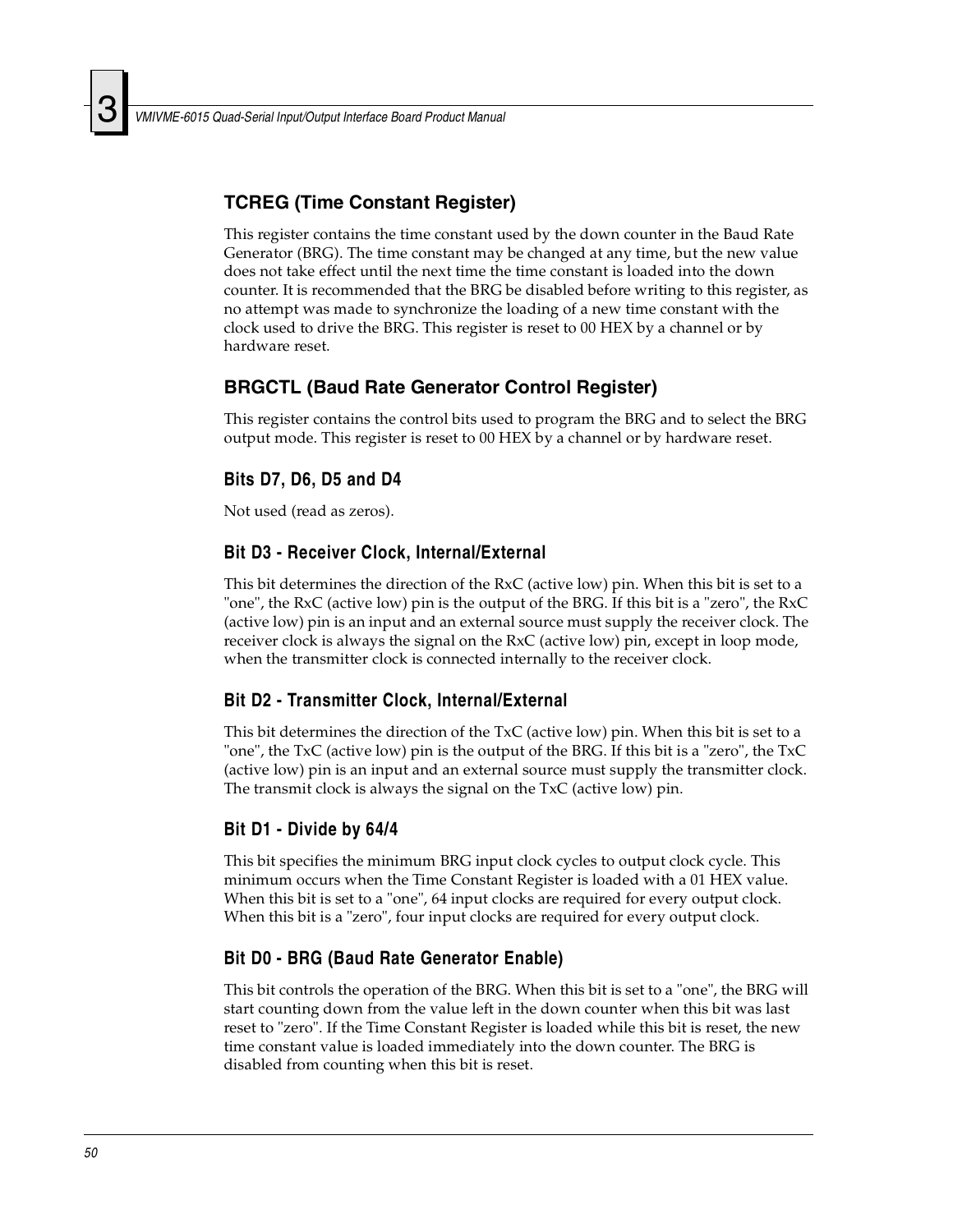#### **VECTRG (Interrupt Vector Register)**

This register is used to hold a vector that is passed to the CPU during an interrupt acknowledge cycle. This register can also be accessed through a read/write cycle. If the status affects vector bit in the Interrupt Control Register is disabled, the value programmed into the Vector Register will be passed to the CPU during an interrupt acknowledge cycle or a read cycle. If the status affects vector bit in either channel is enabled, the lower three bits of this register are modified, according to the table listed in the Interrupt Control Register description. With status affects vector ON and no interrupt pending in the SIO, the lower three bits will be read as 011. Only one Vector Register exists in the SIO, but it can be accessed through either channel. This register is reset to 0F HEX by a hardware reset only.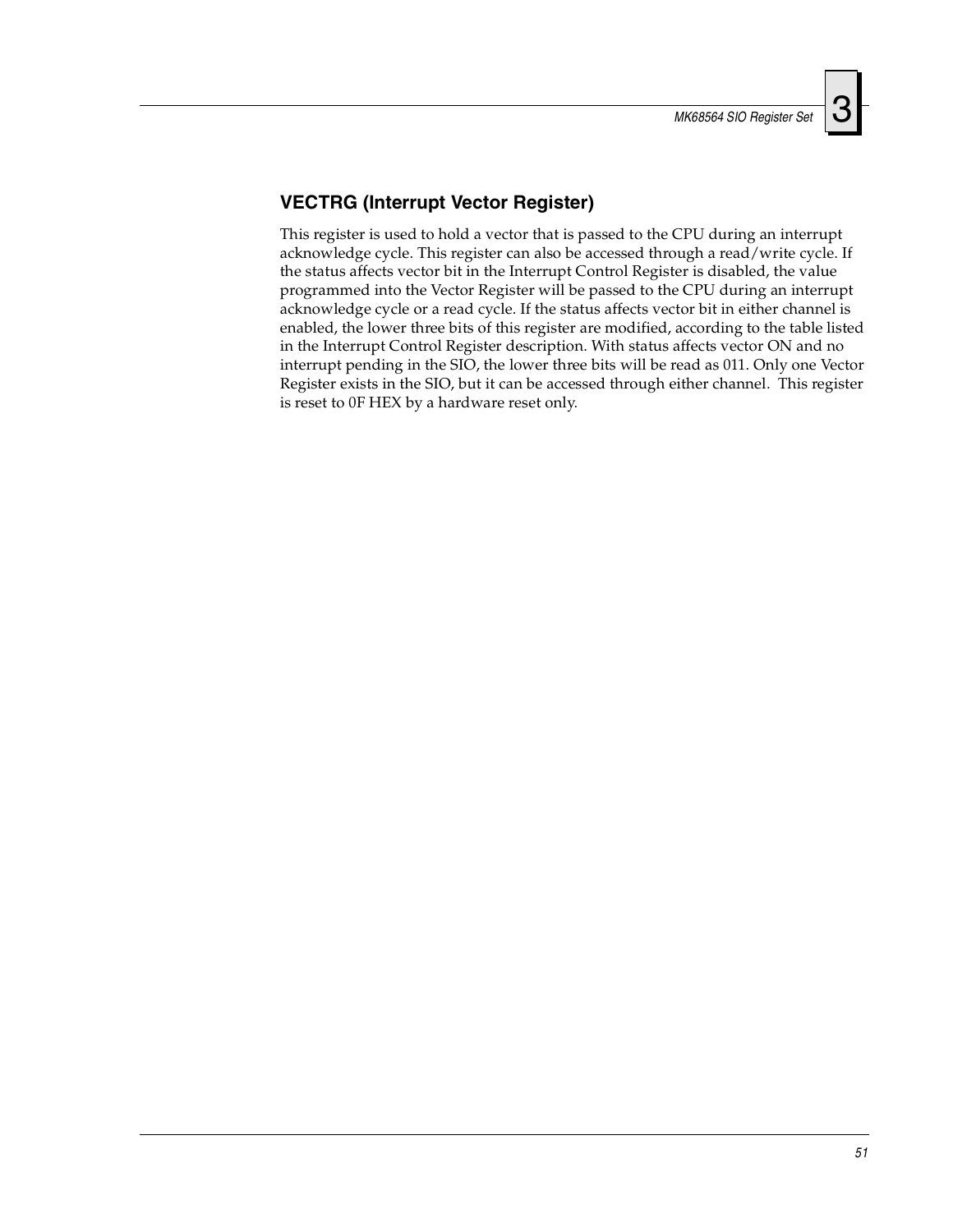<span id="page-51-0"></span>

| <b>ADDRESS</b>                                                                                                                       |                                                                                                                                                                                                                                                                                                       | <b>REGISTER</b>                                                                                                                                                                                                                                                                                                                                                                        |                                                                                                                   |
|--------------------------------------------------------------------------------------------------------------------------------------|-------------------------------------------------------------------------------------------------------------------------------------------------------------------------------------------------------------------------------------------------------------------------------------------------------|----------------------------------------------------------------------------------------------------------------------------------------------------------------------------------------------------------------------------------------------------------------------------------------------------------------------------------------------------------------------------------------|-------------------------------------------------------------------------------------------------------------------|
| (HEX)                                                                                                                                | <b>ABBREVIATION</b>                                                                                                                                                                                                                                                                                   | <b>NAME</b>                                                                                                                                                                                                                                                                                                                                                                            | <b>ACCESS</b>                                                                                                     |
| 01<br>03<br>05<br>07<br>09<br>CHANNEL 0<br>0B<br>(P3)<br>0D<br>0F<br>11<br>13<br>15<br>17<br>19<br>1B                                | <b>CMDREG</b><br><b>MODECTL</b><br><b>INTCTL</b><br>SYNC <sub>1</sub><br>SYNC <sub>2</sub><br><b>RCVCTL</b><br><b>XMTCTL</b><br>STAT <sub>0</sub><br>STAT <sub>1</sub><br><b>DATARG</b><br><b>TCREG</b><br><b>BRGCTL</b><br><b>VECTRG</b><br>Not Used                                                 | <b>Command Register</b><br>Mode Control Register<br><b>Interrupt Control Register</b><br>Sync Word Register 1<br>Sync Word Register 2<br><b>Receiver Control Register</b><br><b>Transmitter Control Register</b><br>Status Register 0<br><b>Status Register 1</b><br>Data Register<br><b>Time Constant Register</b><br><b>Baud Rate Generator Control Register</b><br>Vector Register* | R/W<br>R/W<br>R/W<br>R/W<br>R/W<br>R/W<br>R/W<br><b>Read Only</b><br><b>Read Only</b><br>R/W<br>R/W<br>R/W<br>R/W |
| 1D<br>1F<br>21<br>23<br>25<br>27<br>29<br>2B<br><b>CHANNEL 1</b><br>(P4)<br>2D<br>2F<br>31<br>33<br>35<br>37<br>39<br>3B<br>3D<br>3F | Not Used<br>Not Used<br><b>CMDREG</b><br><b>MODECTL</b><br><b>INTCTL</b><br>SYNC <sub>1</sub><br>SYNC <sub>2</sub><br><b>RCVCTL</b><br><b>XMTCTL</b><br>STAT <sub>0</sub><br>STAT <sub>1</sub><br><b>DATARG</b><br><b>TCREG</b><br><b>BRGCTL</b><br><b>VECTRG</b><br>Not Used<br>Not Used<br>Not Used | <b>Command Register</b><br>Mode Control Register<br>Interrupt Control Register<br>Sync Word Register 1<br>Sync Word Register 2<br><b>Receiver Control Register</b><br><b>Transmitter Control Register</b><br>Status Register 0<br><b>Status Register 1</b><br>Data Register<br><b>Time Constant Register</b><br><b>Baud Rate Generator Control Register</b><br>Vector Register*        | R/W<br>R/W<br>R/W<br>R/W<br>R/W<br>R/W<br>R/W<br><b>Read Only</b><br><b>Read Only</b><br>R/W<br>R/W<br>R/W<br>R/W |

|  | Table 3-1 MK68564 SIO Internal Register Map |  |  |  |  |
|--|---------------------------------------------|--|--|--|--|
|--|---------------------------------------------|--|--|--|--|

\*Only one Vector Register is accessible through either channel.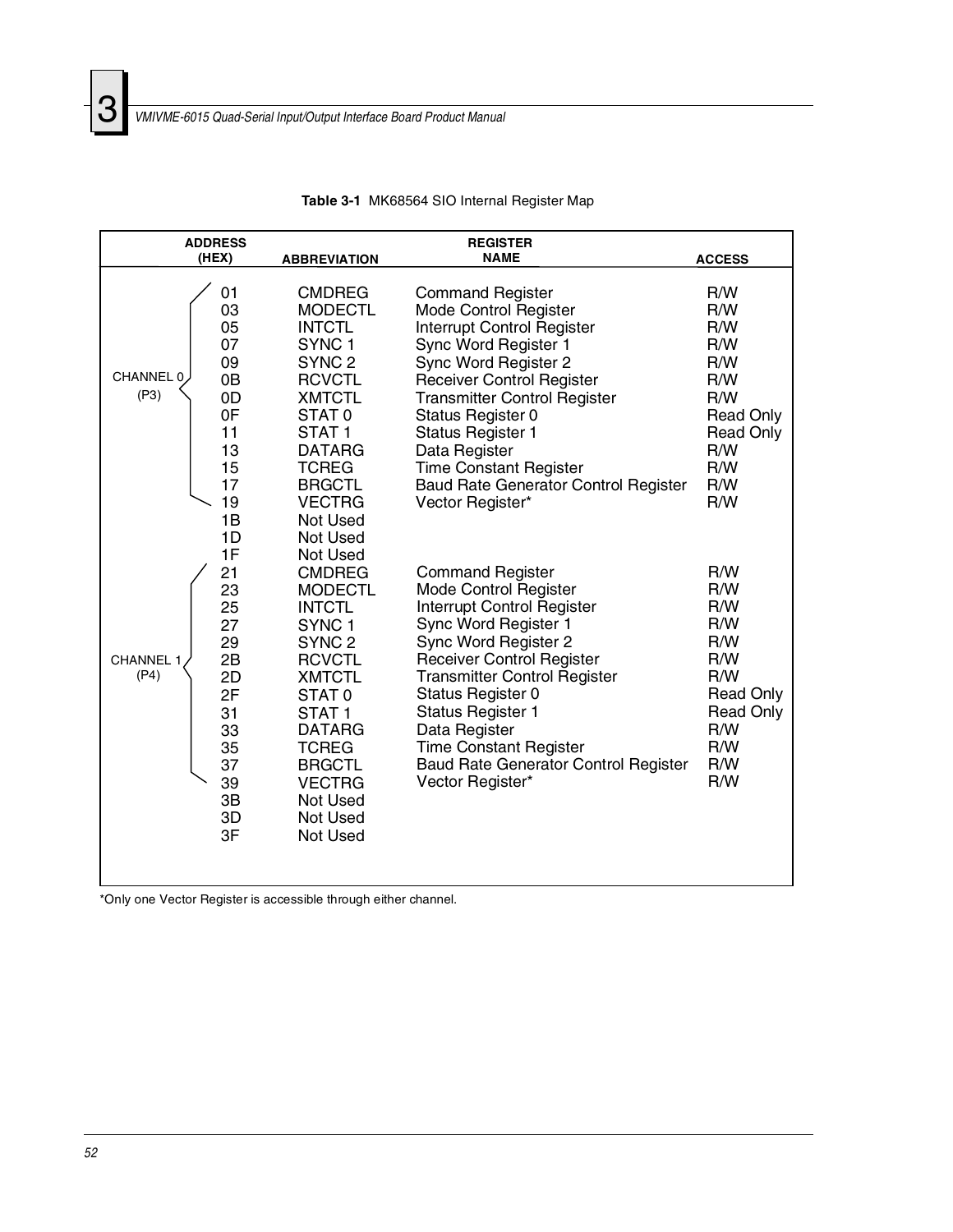| <b>ADDRESS</b>                                                                                                            |                                                                                                                                                                                                                                                                    | <b>REGISTER</b>                                                                                                                                                                                                                                                                                                                                                   |                                                                                                                   |
|---------------------------------------------------------------------------------------------------------------------------|--------------------------------------------------------------------------------------------------------------------------------------------------------------------------------------------------------------------------------------------------------------------|-------------------------------------------------------------------------------------------------------------------------------------------------------------------------------------------------------------------------------------------------------------------------------------------------------------------------------------------------------------------|-------------------------------------------------------------------------------------------------------------------|
| (HEX)                                                                                                                     | <b>ABBREVIATION</b>                                                                                                                                                                                                                                                | <b>NAME</b>                                                                                                                                                                                                                                                                                                                                                       | <b>ACCESS</b>                                                                                                     |
| 41<br>43<br>45<br>47<br>49<br><b>CHANNEL 2</b><br>4B<br>(P5)<br>4D<br>4F<br>51<br>53<br>55<br>57<br>59<br>5B<br>5D        | <b>CMDREG</b><br><b>MODECTL</b><br><b>INTCTL</b><br>SYNC <sub>1</sub><br>SYNC <sub>2</sub><br><b>RCVCTL</b><br><b>XMTCTL</b><br>STAT 0<br>STAT <sub>1</sub><br><b>DATARG</b><br><b>TCREG</b><br><b>BRGCTL</b><br><b>VECTRG</b><br>Not Used<br>Not Used             | <b>Command Register</b><br>Mode Control Register<br>Interrupt Control Register<br>Sync Word Register 1<br>Sync Word Register 2<br>Receiver Control Register<br><b>Transmitter Control Register</b><br>Status Register 0<br>Status Register 1<br>Data Register<br><b>Time Constant Register</b><br>Baud Rate Generator Control Register<br>Vector Register*        | R/W<br>R/W<br>R/W<br>R/W<br>R/W<br>R/W<br>R/W<br><b>Read Only</b><br><b>Read Only</b><br>R/W<br>R/W<br>R/W<br>R/W |
| 5F<br>61<br>63<br>65<br>67<br>69<br>6B<br><b>CHANNEL 3</b><br>6D<br>(P6)<br>6F<br>71<br>73<br>75<br>77<br>79<br>.7B<br>7D | Not Used<br><b>CMDREG</b><br><b>MODECTL</b><br><b>INTCTL</b><br>SYNC <sub>1</sub><br>SYNC <sub>2</sub><br><b>RCVCTL</b><br><b>XMTCTL</b><br>STAT 0<br>STAT <sub>1</sub><br><b>DATARG</b><br><b>TCREG</b><br><b>BRGCTL</b><br><b>VECTRG</b><br>Not Used<br>Not Used | <b>Command Register</b><br>Mode Control Register<br>Interrupt Control Register<br>Sync Word Register 1<br>Sync Word Register 2<br><b>Receiver Control Register</b><br><b>Transmitter Control Register</b><br>Status Register 0<br>Status Register 1<br>Data Register<br><b>Time Constant Register</b><br>Baud Rate Generator Control Register<br>Vector Register* | R/W<br>R/W<br>R/W<br>R/W<br>R/W<br>R/W<br>R/W<br><b>Read Only</b><br><b>Read Only</b><br>R/W<br>R/W<br>R/W<br>R/W |
| 7F<br>81<br>83<br>85<br>87<br><b>BIM</b><br>89<br>8B<br>8D<br>8F                                                          | Not Used<br>CR <sub>0</sub><br>CR <sub>1</sub><br>CR <sub>2</sub><br>CR <sub>3</sub><br>VR <sub>0</sub><br>VR <sub>1</sub><br>VR <sub>2</sub><br>VR <sub>3</sub>                                                                                                   | Not Used<br>Not Used<br>Channels 2, 3<br>Channels 0, 1<br>Not Used<br>Not Used<br>Not Used<br>Not Used                                                                                                                                                                                                                                                            | Control Register 2<br>Control Register 3                                                                          |

#### **Table 3-1** MK68564 SIO Internal Register Map (Continued)

\*Only one Vector Register is accessible through either channel.

**NOTE** This board contains unused registers which require the address space from  $$xx00$  to  $$xxFF$ .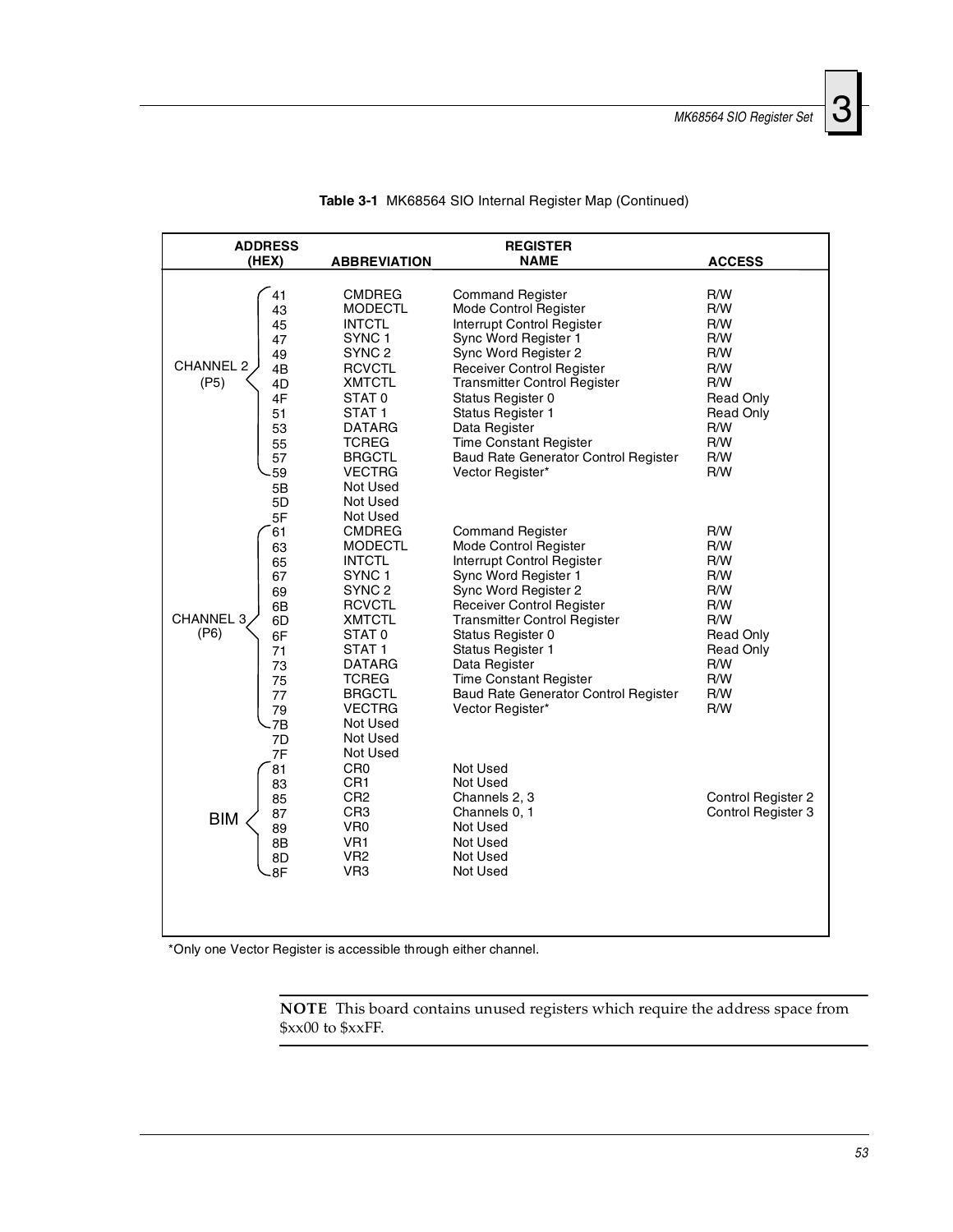

<span id="page-53-0"></span>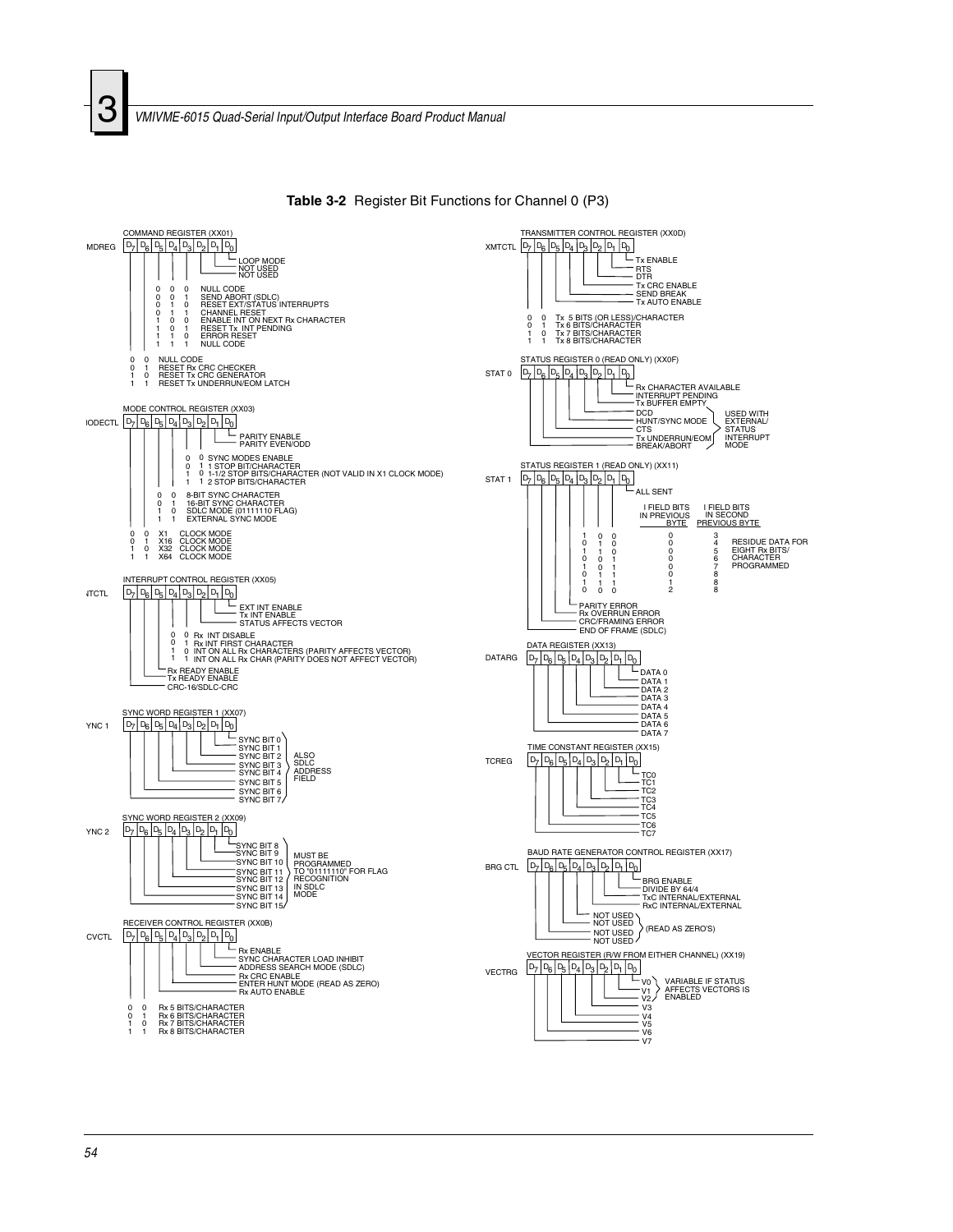

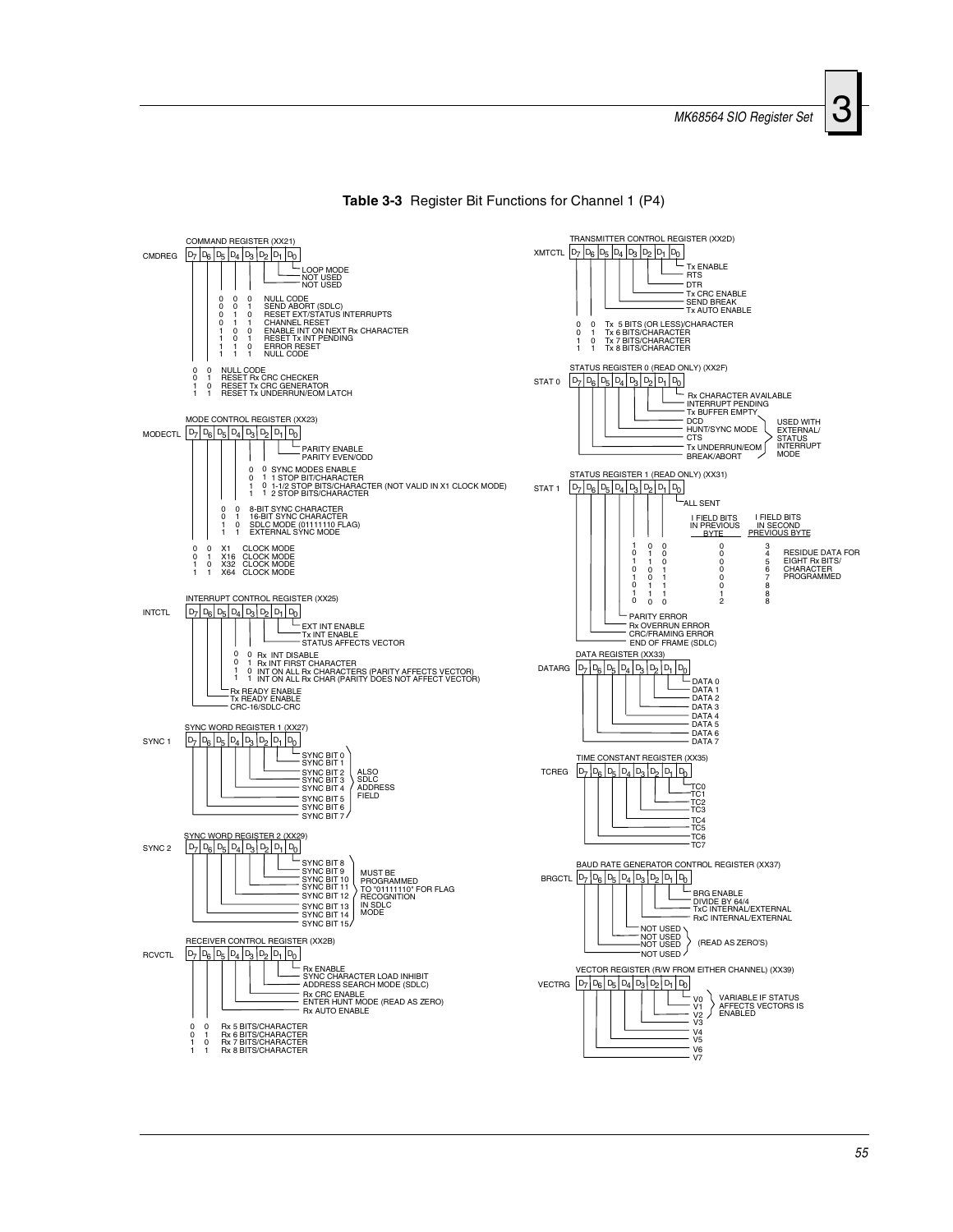

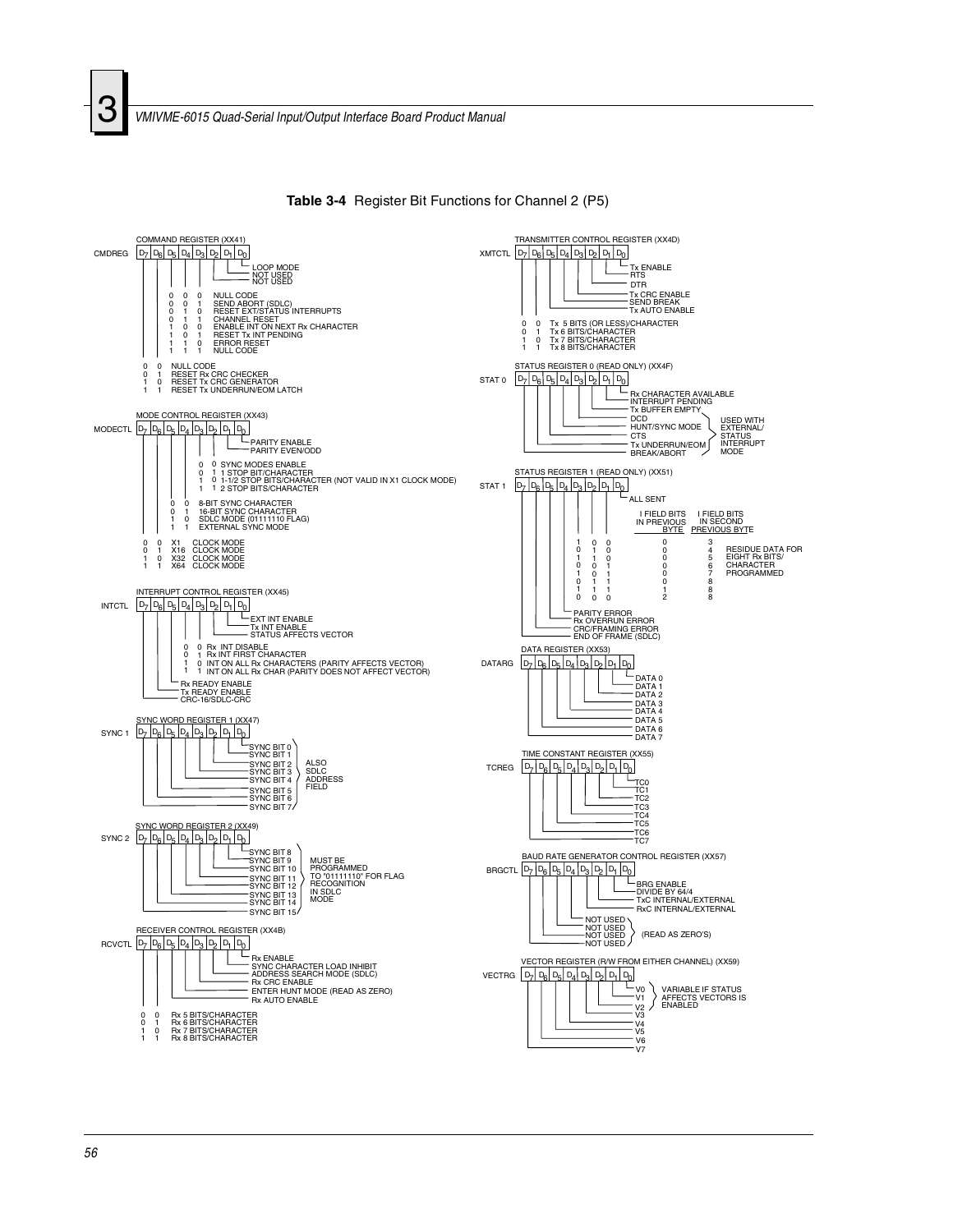<span id="page-56-0"></span>

**Table 3-5** Register Bit Functions for Channel 3 (P6)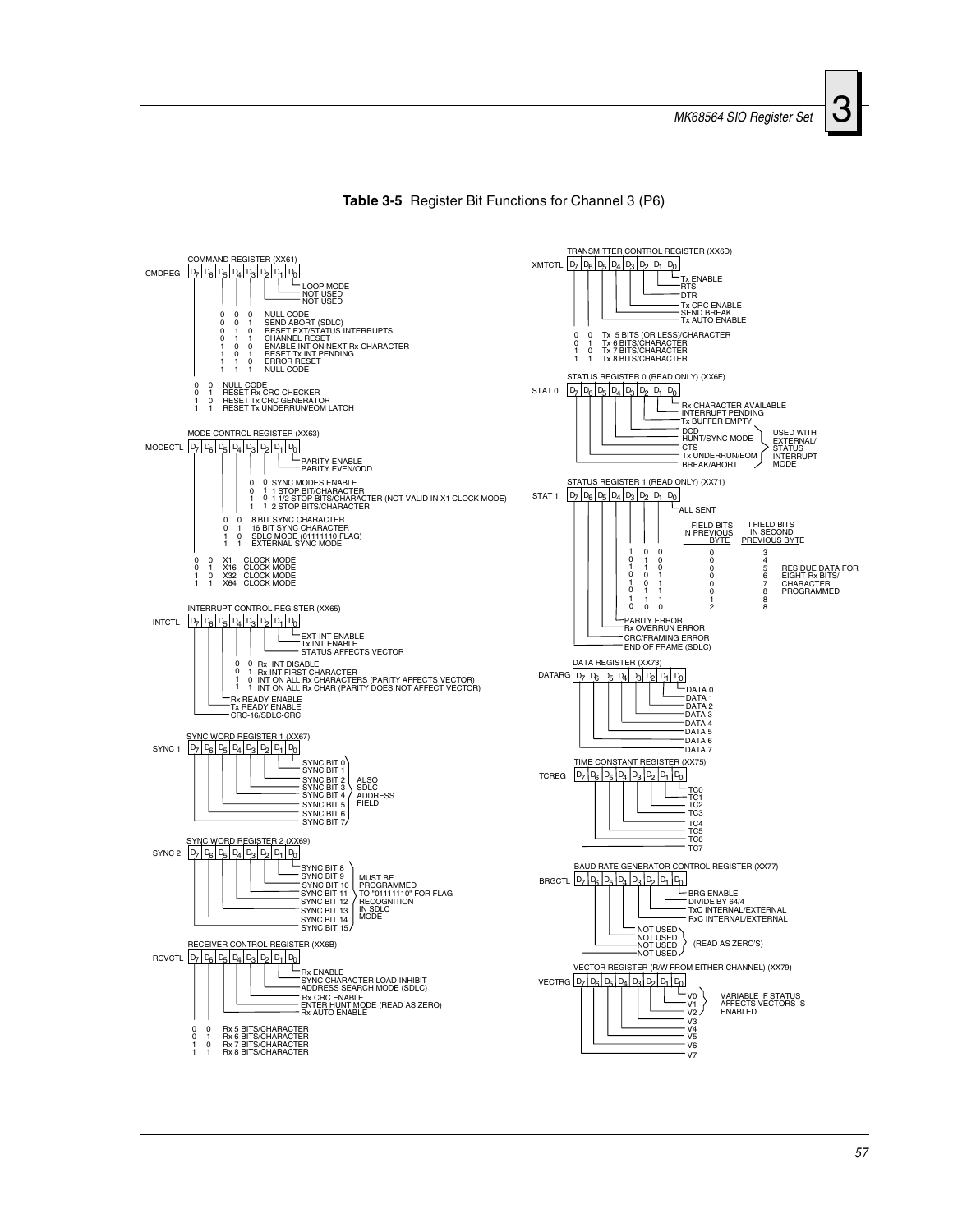<span id="page-57-0"></span>

| <b>HEX ADDRESS</b> |              |   |       |                                        |                                        |                   |                           |                   |               |                   |                  |
|--------------------|--------------|---|-------|----------------------------------------|----------------------------------------|-------------------|---------------------------|-------------------|---------------|-------------------|------------------|
| A15-A12            | A11-A8 A7-A4 |   | A3-A0 |                                        |                                        |                   |                           |                   |               |                   |                  |
|                    |              |   |       |                                        | <b>CONTROL REGISTER 0</b>              |                   |                           |                   |               |                   |                  |
|                    | X            |   | 1     | IDB 07                                 | IDB 06                                 | IDB 05            | IDB <sub>04</sub>         | IDB 03            | <b>IDB 02</b> | IDB 01            | IDB <sub>0</sub> |
| X                  |              | 8 |       |                                        | <b>NOT USED</b>                        |                   |                           |                   |               |                   |                  |
|                    |              |   |       |                                        |                                        |                   | <b>CONTROL REGISTER 1</b> |                   |               |                   |                  |
|                    |              |   |       | IDB 07                                 | IDB 06                                 | IDB <sub>05</sub> | <b>IDB 04</b>             | <b>IDB 03</b>     | <b>IDB 02</b> | IDB 01            | IDB 0            |
| X                  | X            | 8 | 3     |                                        |                                        |                   | <b>NOT USED</b>           |                   |               |                   |                  |
|                    |              |   |       | <b>CONTROL REGISTER 2 (CH 2 AND 3)</b> |                                        |                   |                           |                   |               |                   |                  |
|                    |              |   |       | IDB 07                                 | <b>IDB 06</b>                          | IDB <sub>05</sub> | IDB 04                    | <b>IDB 03</b>     | <b>IDB 02</b> | IDB <sub>01</sub> | IDB 0            |
| X                  | X            | 8 | 5     | <b>FLAG</b>                            | <b>FAC</b>                             | X/IN              | <b>IRE</b>                | <b>IRAC</b>       | L2            | L1                | L <sub>0</sub>   |
|                    |              |   |       |                                        | <b>CONTROL REGISTER 3 (CH 0 AND 1)</b> |                   |                           |                   |               |                   |                  |
|                    |              |   |       | IDB 07                                 | IDB <sub>06</sub>                      | IDB <sub>05</sub> | IDB04                     | IDB <sub>03</sub> | <b>IDB 02</b> | IDB 01            | IDB 0            |
| X                  | x            | 8 | 7     | <b>FLAG</b>                            | <b>FAC</b>                             | X/IN              | <b>IRE</b>                | <b>IRAC</b>       | L2            | L1                | L <sub>0</sub>   |
|                    |              |   |       |                                        | <b>VECTOR REGISTER 0</b>               |                   |                           |                   |               |                   |                  |
|                    |              |   |       | IDB 07                                 | IDB <sub>06</sub>                      | <b>IDB 05</b>     | IDB <sub>04</sub>         | IDB <sub>03</sub> | <b>IDB 02</b> | IDB <sub>01</sub> | IDB <sub>0</sub> |
| x                  | X            | 8 | 9     |                                        |                                        |                   | <b>NOT USED</b>           |                   |               |                   |                  |
|                    |              |   |       |                                        |                                        |                   | <b>VECTOR REGISTER 1</b>  |                   |               |                   |                  |
|                    |              |   |       | IDB 07                                 | <b>IDB 06</b>                          | IDB <sub>05</sub> | IDB 04                    | IDB 03            | <b>IDB 02</b> | IDB 01            | IDB 0            |
| X                  | X            | 8 | B     |                                        |                                        |                   | <b>NOT USED</b>           |                   |               |                   |                  |
|                    |              |   |       |                                        |                                        |                   | <b>VECTOR REGISTER 2</b>  |                   |               |                   |                  |
|                    |              |   |       | IDB 07                                 | <b>IDB 06</b>                          | IDB 05            | IDB04                     | IDB <sub>03</sub> | <b>IDB 02</b> | IDB <sub>01</sub> | IDB <sub>0</sub> |
| X                  | X            | 8 | D     |                                        |                                        |                   | <b>NOT USED</b>           |                   |               |                   |                  |
|                    |              |   |       |                                        |                                        |                   | <b>VECTOR REGISTER 3</b>  |                   |               |                   |                  |
|                    |              |   |       | IDB 07                                 | <b>IDB 06</b>                          | IDB <sub>05</sub> | IDB 04                    | <b>IDB 03</b>     | <b>IDB 02</b> | IDB <sub>01</sub> | IDB 0            |
| X                  | X            | 8 | F     |                                        |                                        |                   | <b>NOT USED</b>           |                   |               |                   |                  |

#### **Table 3-6** Address and Register Bit Definitions for the BIM Ei68C153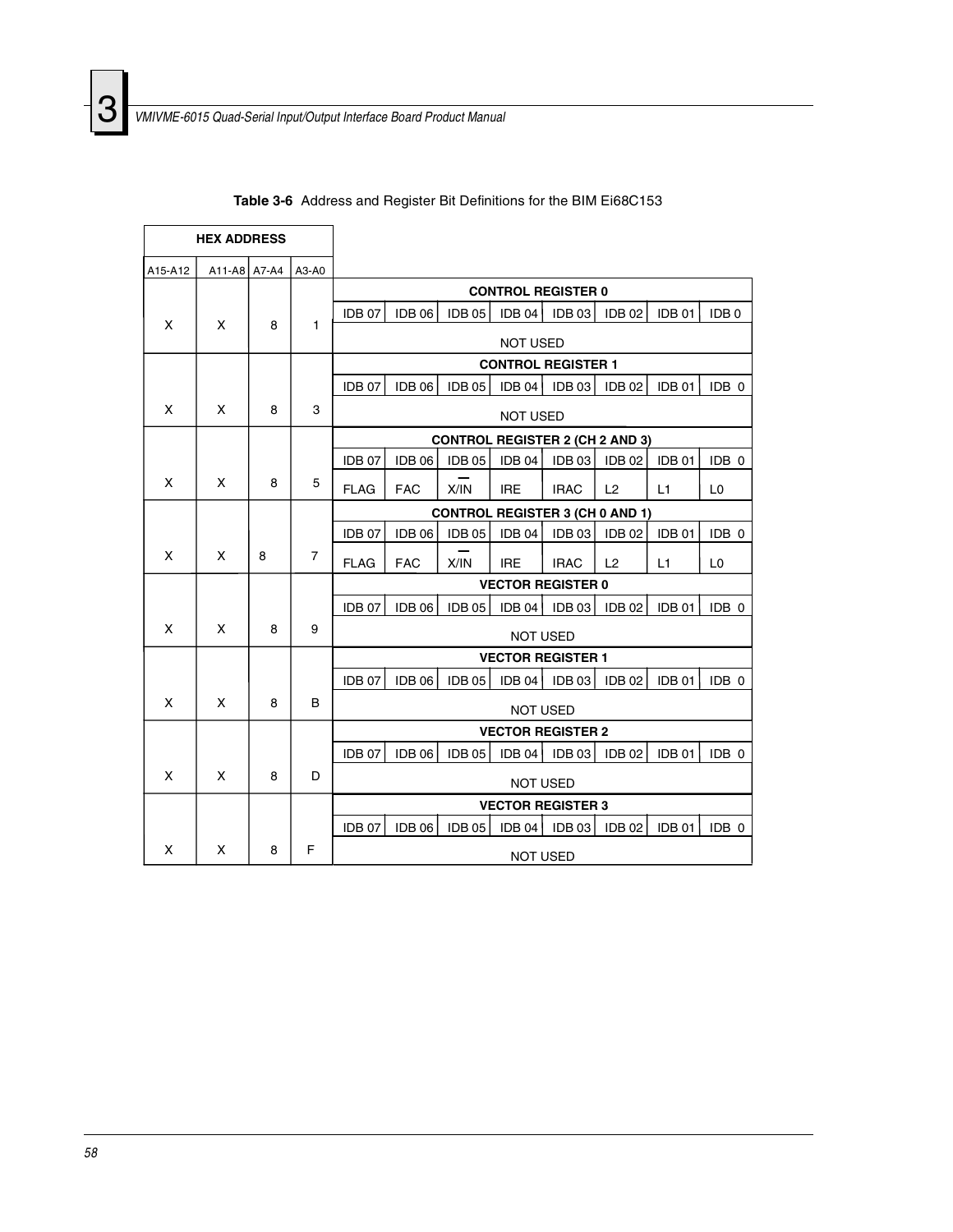#### **Programming the Ei68C153 BIM**

The Ei68C153 contains eight programmable read/write registers. There are four Control Registers (CR0 to CR3) that govern operation of this device. The other four (VR0 to VR3) are Vector Registers that contain the vector data used during an interrupt acknowledge cycle. Address and register bit definitions for the BIM Ei68C153 are shown in [Table 3-6 on page 58](#page-57-0).

#### **Control Registers**

There is a Control Register for each interrupt source, i.e., CR2 controls INT2 (0, and 1), CR3 controls INT3. CR0 and CR1 are not used.

#### **Vector Registers**

Each interrupt input has its own associated Vector Register. Each register is 8 bits wide and supplies a data byte during its interrupt acknowledge cycle if the associated external/internal (X/IN (active low)) (Bit 05) Control Register bit is clear. This data can be status, identification, or address information depending on system usage. The information is programmed by the system user.

#### **Device reset**

When the Ei68C153 is reset, the registers are set to a known condition. The Control Registers are set to all zeros (low). The Vector Registers are set to \$0F. This value is the MC68000 vector for an uninitialized interrupt vector.

#### **Control Register 0**

Not used.

#### **Control Register 1**

Not used.

#### **Control Register 2 and 3**

The bits for Control Register 2 and 3 are as follows:

#### *Bit 07 (Flag 7)*

Bit 7 is a flag that can be used in conjunction with the test and set instruction of the MC68000. It can be changed without affecting chip operation and is useful for processor-to-processor communication and resource allocation.

#### *Bit 06 - (FAC - Auto Clear)*

If Bit 6 is set, the flag bit is automatically cleared during an interrupt acknowledge cycle.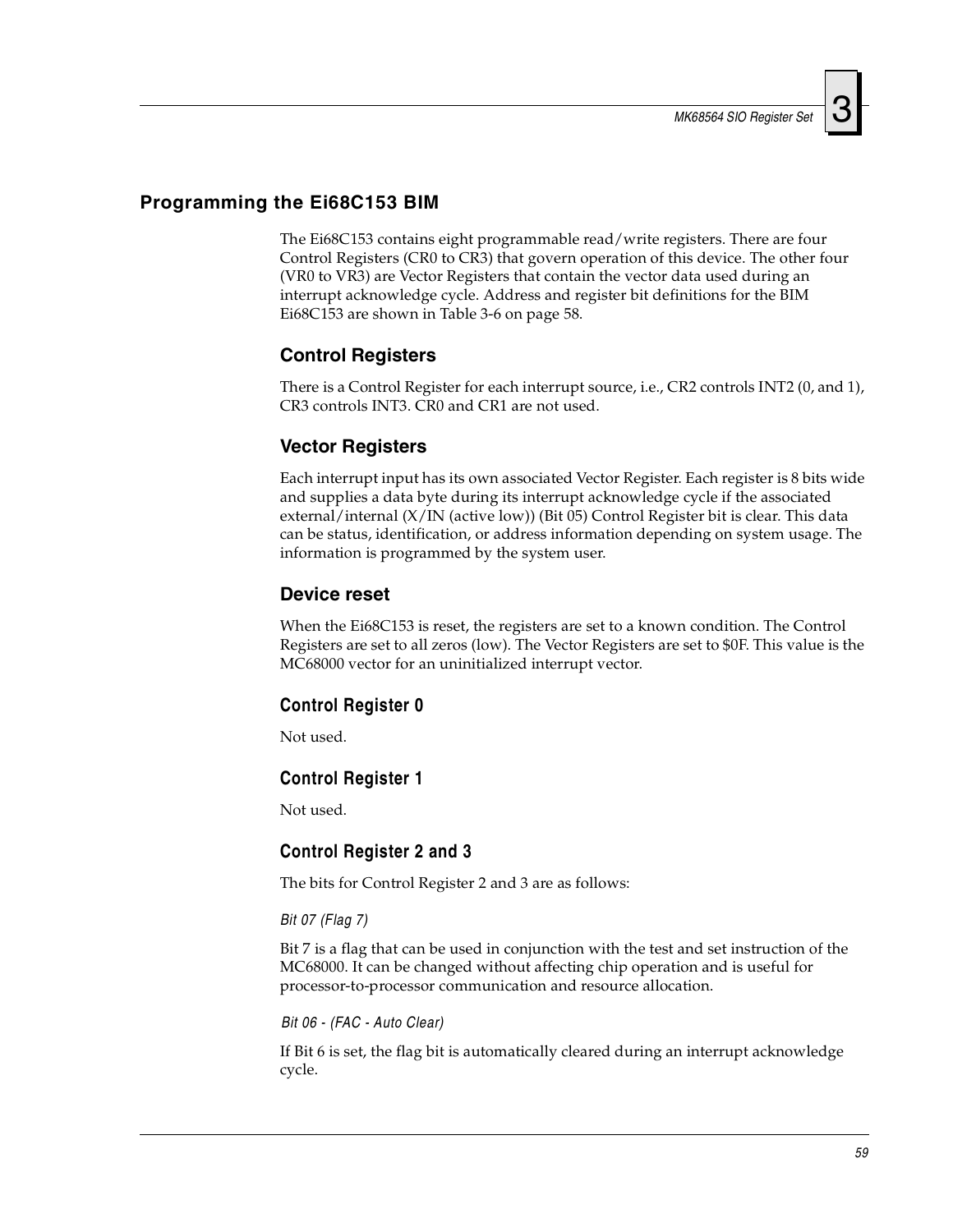#### *Bit 05 - (X/IN - External/Internal)*

Bit 5 of the Control Register determines the response of the Ei68C153 during an interrupt acknowledge cycle. If the  $X/IN$  (active low) bit is clear (low level) the BIM will respond with vector data and a DTACK (active low) signal, i.e., an internal response. If X/IN (active low) is set, the vector is not supplied and no DTACK (active low) is given by the BIM, i.e., an external device should respond.

#### *Bit 04 - (IRE - Interrupt Enable)*

This field Bit 4 must be set (high level) to enable the bus interrupt request associated with the Control Register. Thus, if the INTX (active low) line is asserted and IRE is cleared, no interrupt request (IRQX) active low will be asserted.

#### *Bit 03 - (IRAC - Interrupt Auto-Clear)*

If the Bit 3 is set, Bit 4 is cleared during an interrupt acknowledge cycle responding to this request. This action of clearing Bit 4 disables the interrupt request. To re-enable the interrupt associated with this register, Bit 4 must be set again by writing to the Control Register.

#### *Bits 02, 01 and 00 - (L2, L1, L0 - Interrupt Level)*

The least significant 3-bit field of the register determines the level at which an interrupt will be generated:

| <u>L2</u> | <u>L1</u> | <u>L0</u> | <b>IRQ Level</b> |
|-----------|-----------|-----------|------------------|
|           |           |           | <b>DISABLED</b>  |
|           |           |           | IRQ1             |
|           |           |           | IRQ <sub>2</sub> |

A value of "zero" in the field disables the interrupt.

#### **Vector Registers 0 Through 3**

Not used.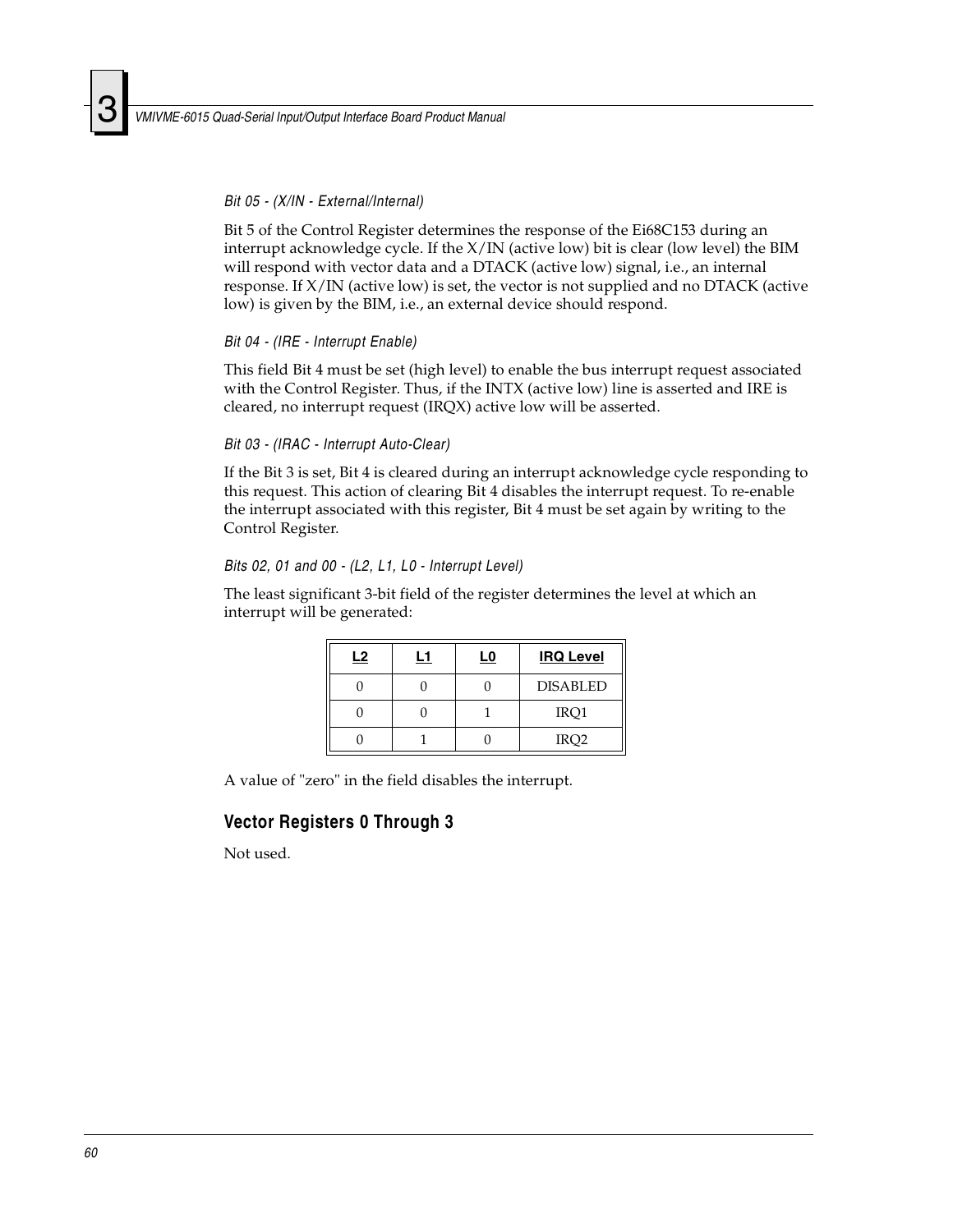### **Baud Rate Selection and Programming**

Each channel contains a programmable BRG. Each BRG consists of an 8-bit Time Constant Register (TCR), an 8-bit down counter, a Control Register and a flip-flop on the output to provide a square wave signal out. Because of an input flip-flop, the maximum output of the BRG is one-fourth the input clock frequency. Maximum frequency occurs when the divide-by-four mode is selected and the TCR is loaded with the minimum count of "01" HEX. The BRG can be programmed to drive the transmitter (TxC), the receiver (RxC), both (BRG output TxC and RxC), or neither (TxC and RxC are inputs).

The BRG should be disabled before the CPU writes to the TCR. See [Table 3-2 on](#page-53-0)  [page 54](#page-53-0) and [Table 3-5 on page 57](#page-56-0) for the register bit functions of the BRG and [Table 3-7 on page 62](#page-61-0) and [Table 3-8 on page 64](#page-63-0) for the baud rate selection information.

#### **Baud Rate Programming**

[Table 3-7](#page-61-0) and [Table 3-8](#page-63-0) show the correct programming of the clock mode bits, divide by 64/4-bit and the TCR for the desired data rate. For example, for a baud rate of 9,600, the divide by 64/4-bit would be set to "zero" (divide by 4 chosen); a value of \$80 HEX would be loaded into the TCR (\$80 HEX = 128 dec.); and Bits 7 and 6 in the Command Register would be set to "zero" (X1 clock mode). For the 4.9152 MHz clock, osc jumper pins 1 and 2 should be jumpered. For a 4 MHz clock, osc jumper pins 2 and 3 should be jumpered.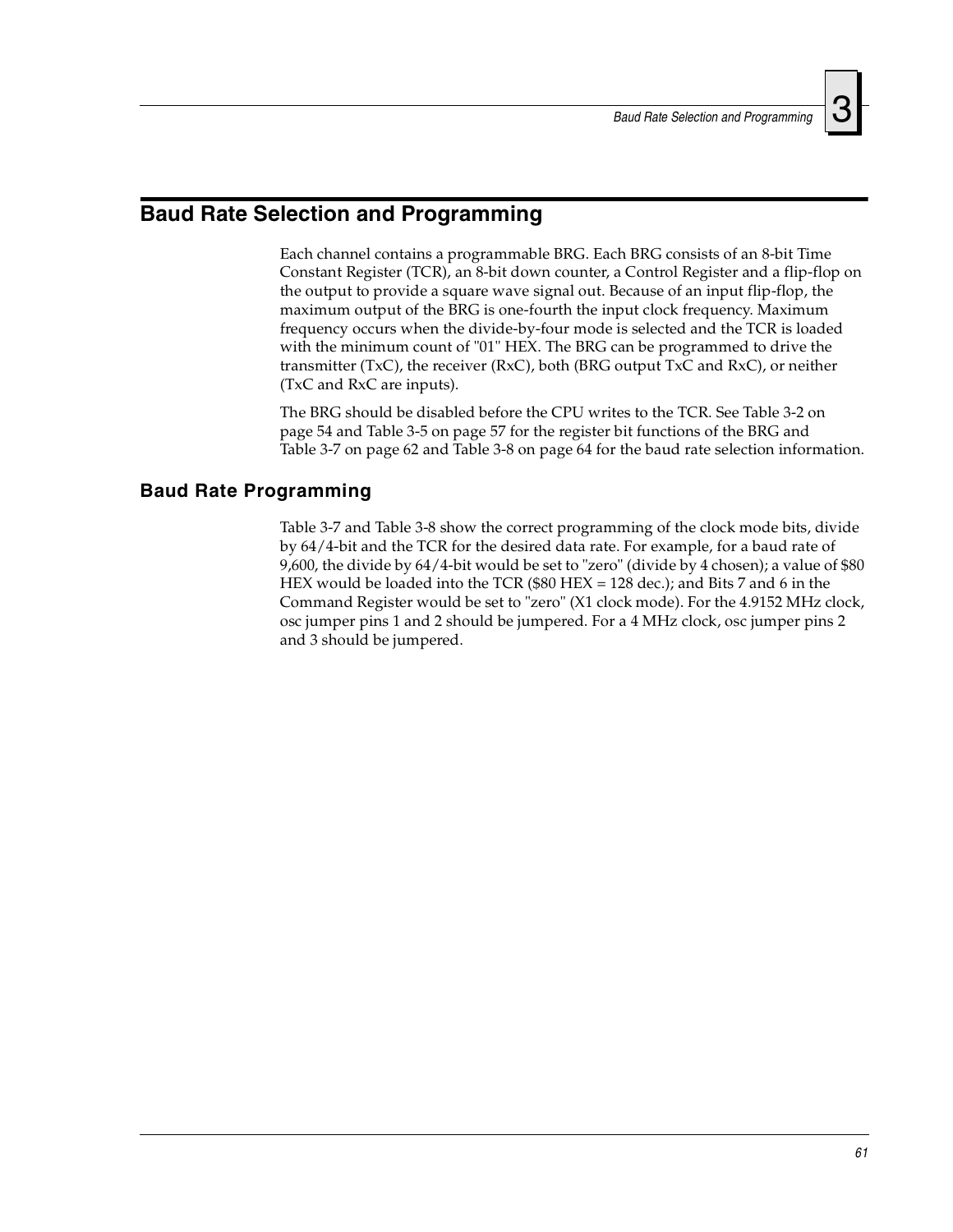<span id="page-61-0"></span>

| <b>RATE</b> | DIV*                                                      | <b>TIME CONSTANT</b><br><b>IN DECIMAL</b>                            | <b>CLOCK</b><br><b>MODE</b>                      | <b>ACTUAL</b>                                  | %ERROR       |
|-------------|-----------------------------------------------------------|----------------------------------------------------------------------|--------------------------------------------------|------------------------------------------------|--------------|
| 76.8 k      | $\overline{\mathbf{4}}$<br>$\overline{\mathbf{4}}$        | 16<br>$\mathbf{1}$                                                   | X1<br>X16                                        | 76.8 k<br>76.8 k                               |              |
| 38.4 k      | 4<br>$\overline{\mathbf{4}}$<br>4                         | 32<br>2<br>$\mathbf{1}$                                              | X1<br>X16<br>X32                                 | 38.4 k<br>38.4 k<br>38.4 k                     |              |
| 19.2 k      | 4<br>64<br>4<br>4<br>4                                    | 64<br>4<br>$\overline{\mathbf{4}}$<br>$\overline{c}$<br>$\mathbf{1}$ | X <sub>1</sub><br>X1<br>X16<br>X32<br>X64        | 19.2 k<br>19.2 k<br>19.2 k<br>19.2 k<br>19.2 k |              |
| 9600        | 4<br>64<br>4<br>$\overline{\mathbf{4}}$<br>$\overline{4}$ | 128<br>8<br>8<br>$\overline{\mathcal{A}}$<br>$\overline{2}$          | X1<br>X1<br>X16<br>X32<br>X64                    | 9600<br>9600<br>9600<br>9600<br>9600           |              |
| 7200        | 4                                                         | 170                                                                  | X <sub>1</sub>                                   | 7228                                           | .39%         |
| 4800        | 4<br>64<br>$\overline{4}$<br>64<br>4<br>4                 | 0<br>16<br>16<br>1<br>8<br>$\overline{4}$                            | X <sub>1</sub><br>X1<br>X16<br>X16<br>X32<br>X64 | 4800<br>4800<br>4800<br>4800<br>4800<br>4800   |              |
| 3600        | 64<br>$\overline{4}$                                      | 21<br>21                                                             | X1<br>X16                                        | 3657<br>3657                                   | 1.6%<br>1.6% |
| 2400        | 64<br>6<br>64<br>6<br>64<br>$\overline{\mathbf{4}}$       | 32<br>32<br>$\overline{c}$<br>16<br>1<br>8                           | X1<br>X16<br>X16<br>X32<br>X32<br>X64            | 2400<br>2400<br>2400<br>2400<br>2400<br>2400   |              |

\*DIV represents the condition of the divide by 64/4 pin in the BRG Control Register.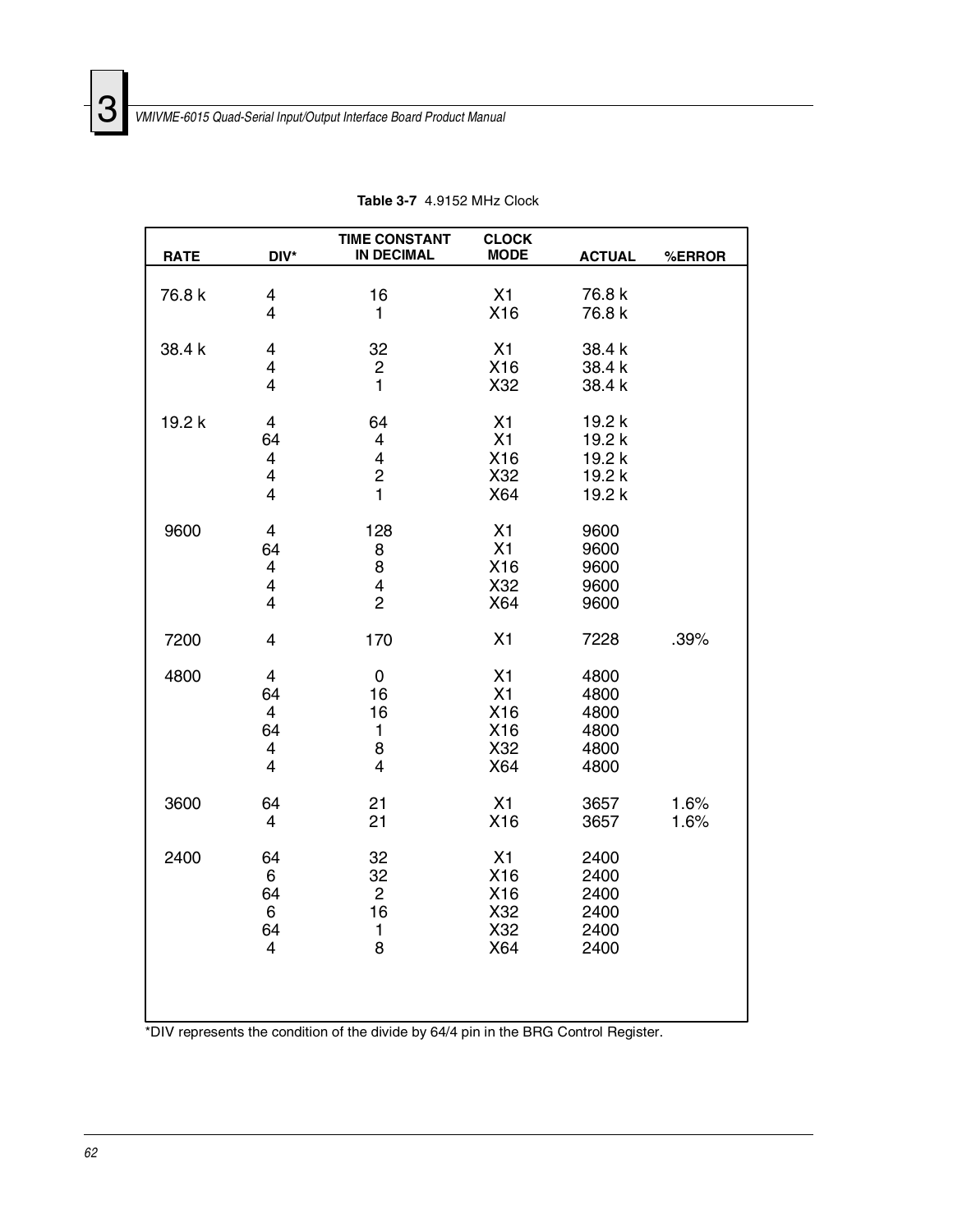

| <b>RATE</b> | DIV*                                                                       | <b>TIME CONSTANT</b><br><b>IN DECIMAL</b>                       | <b>CLOCK</b><br><b>MODE</b>                  | <b>ACTUAL</b>                                        | %ERROR                   |
|-------------|----------------------------------------------------------------------------|-----------------------------------------------------------------|----------------------------------------------|------------------------------------------------------|--------------------------|
| 2000        | 64<br>4                                                                    | 38<br>38                                                        | X1<br>X16                                    | 2021<br>2021                                         | 1.1<br>1.1               |
| 1800        | 64<br>$\overline{4}$                                                       | 43<br>43                                                        | X1<br>X16                                    | 1786<br>1786                                         | .78<br>.78               |
| 1200        | 64<br>$\overline{4}$<br>64<br>$\overline{4}$<br>64<br>$\overline{4}$<br>64 | 64<br>64<br>$\overline{4}$<br>32<br>$\overline{c}$<br>16<br>1   | X1<br>X16<br>X16<br>X32<br>X32<br>X64<br>X64 | 1200<br>1200<br>1200<br>1200<br>1200<br>1200<br>1200 |                          |
| 600         | 64<br>$\overline{4}$<br>64<br>$\overline{4}$<br>64<br>$\overline{4}$<br>64 | 128<br>128<br>8<br>64<br>$\overline{4}$<br>32<br>$\overline{c}$ | X1<br>X16<br>X16<br>X32<br>X32<br>X64<br>X64 | 600<br>600<br>600<br>600<br>600<br>600<br>600        |                          |
| 300         | 64<br>$\overline{4}$<br>64<br>$\overline{4}$<br>64<br>4<br>64              | 0<br>0<br>16<br>128<br>8<br>64<br>$\overline{4}$                | X1<br>X16<br>X16<br>X32<br>X32<br>X64<br>X64 | 300<br>300<br>300<br>300<br>300<br>300               |                          |
| 110         | 64<br>64<br>64<br>$\overline{4}$                                           | 44<br>22<br>11<br>176                                           | X16<br>X32<br>X64<br>X64                     | 109<br>109<br>109<br>109                             | .83<br>.83<br>.83<br>.83 |

**Table 3-7** 4.9152 MHz Clock (Continued)

\*DIV represents the condition of the divide by 64/4 pin in the BRG Control Register.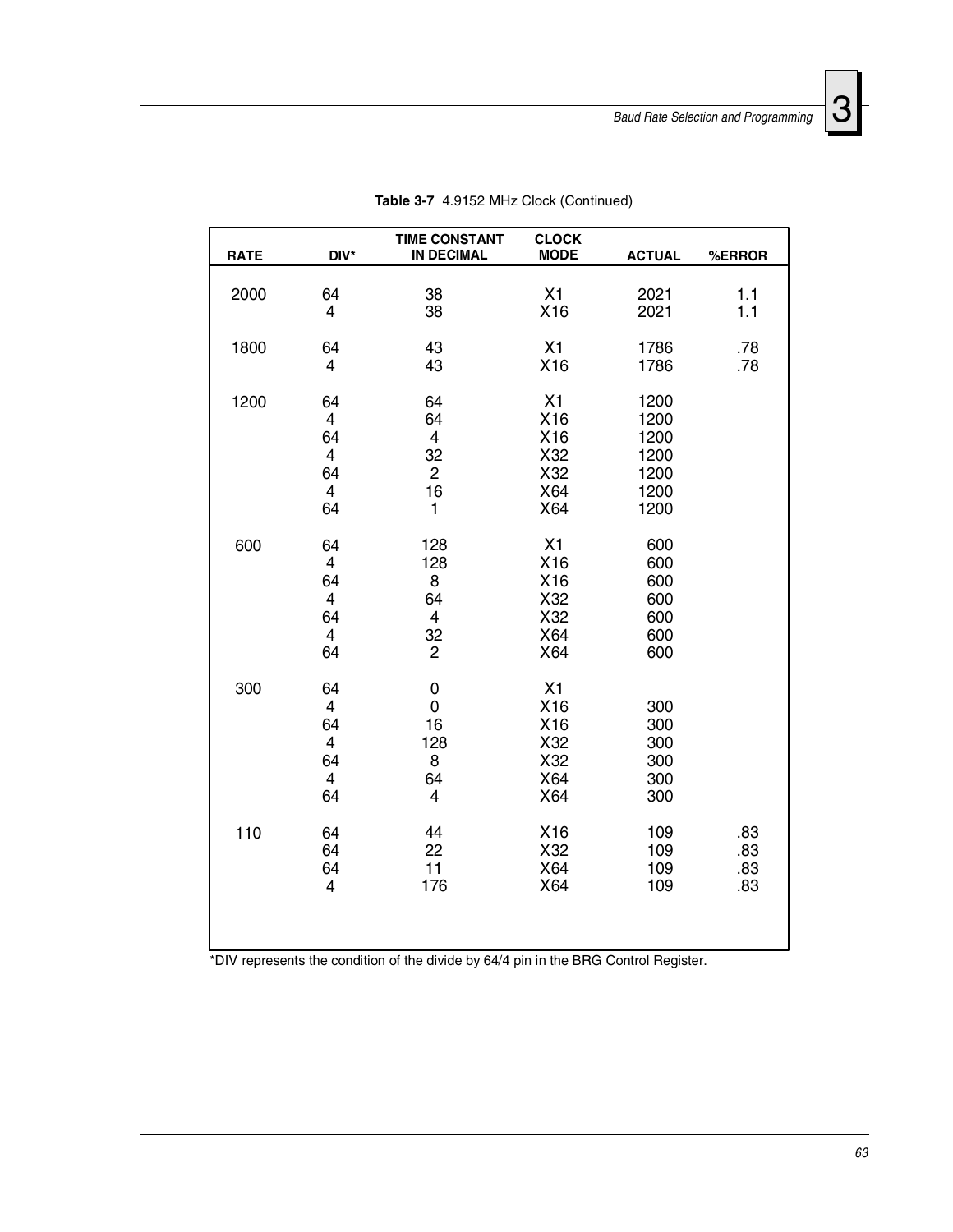<span id="page-63-0"></span>

| <b>RATE</b> | DIV*           | <b>TIME CONSTANT</b><br><b>IN DECIMAL</b> | <b>CLOCK</b><br><b>MODE</b> |
|-------------|----------------|-------------------------------------------|-----------------------------|
| 1 M         | 4              | 1                                         | X1                          |
|             | 4              | $\overline{2}$                            | X <sub>1</sub>              |
| 500 k       |                |                                           |                             |
| 333 k       | $\overline{4}$ | 3                                         | X1                          |
| 250 k       | 4              | $\overline{4}$                            | X <sub>1</sub>              |
| 200 k       | $\overline{4}$ | 5                                         | X <sub>1</sub>              |
| 167 k       | $\overline{4}$ | 6                                         | X <sub>1</sub>              |
| 143 k       | 4              | $\overline{7}$                            | X1                          |
| 125 k       | $\overline{4}$ | 8                                         | X <sub>1</sub>              |
| 111k        | 4              | 9                                         | X <sub>1</sub>              |
| 100 k       | $\overline{4}$ | 10                                        | X <sub>1</sub>              |
| 62.5 k      | $\overline{4}$ | 16                                        | X <sub>1</sub>              |
| 50 k        | $\overline{4}$ | 20                                        | X <sub>1</sub>              |
| 33 k        | $\overline{4}$ | 30                                        | X <sub>1</sub>              |
| 25 k        | $\overline{4}$ | 40                                        | X <sub>1</sub>              |
|             |                |                                           |                             |

**Table 3-8** 4.0 MHz Clock

\*DIV represents the condition of the divide by 64/4 pin in the BRG Control Register.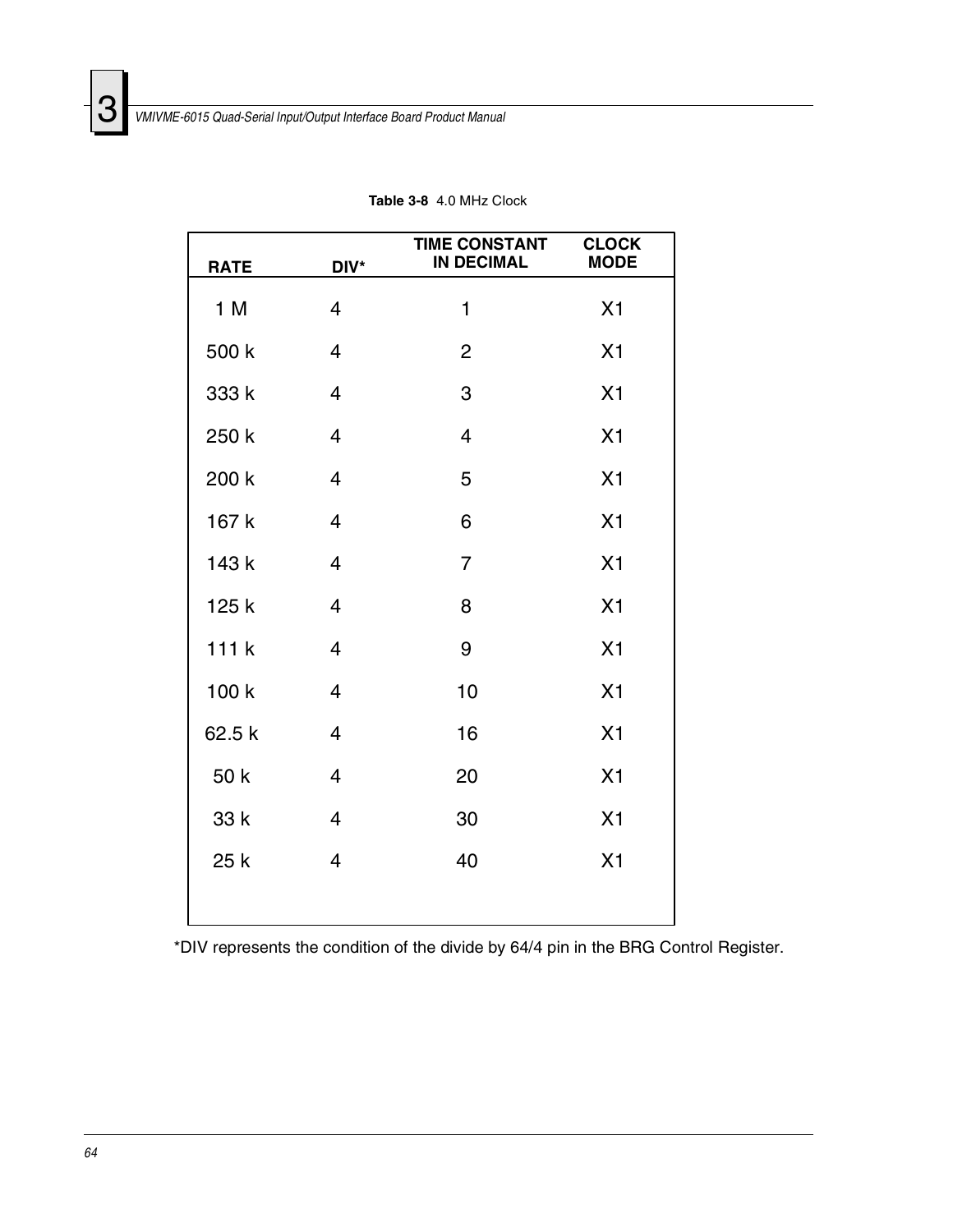### **Bus Interrupter Programming**

The VMIVME-6015 SIO Board is designed with one Ei68C153 BIM that interfaces with the MK68564 integrated circuits to provide all interrupt logic necessary to support the interrupt modes of MK68564 SIO operation. The VMIVME-6015 uses two of the four channels available on the Ei68C153. Channel 3 of the BIM is used by the MK68564 SIO Channels 0 and 1, and Channel 2 of the BIM is used by the MK68564 SIO Channels 2 and 3. The BIM Control Registers must be programmed for external vectors because the MK68564 SIO integrated circuits generate interrupt vectors within the MK68564.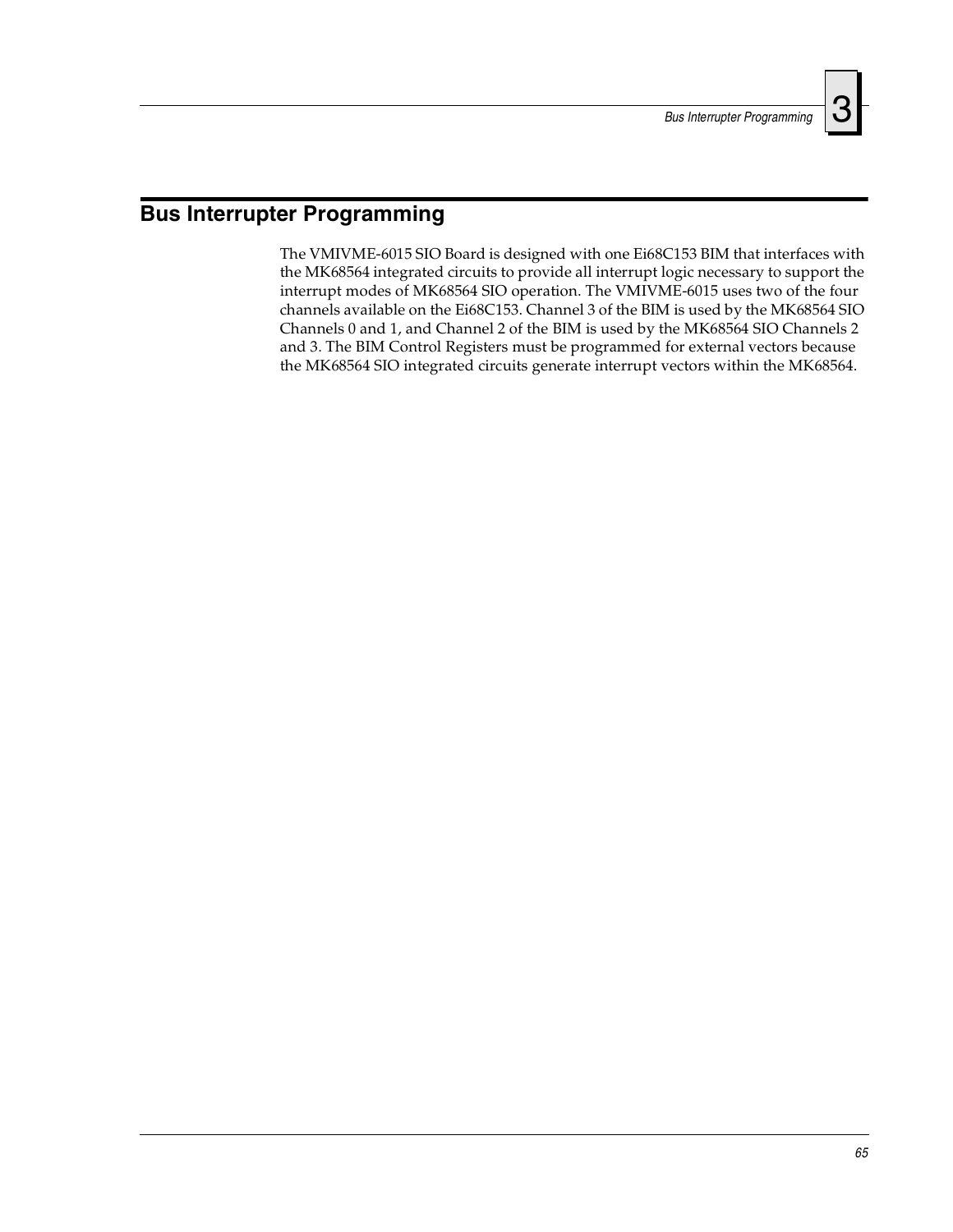

*VMIVME-6015 Quad-Serial Input/Output Interface Board Product Manual*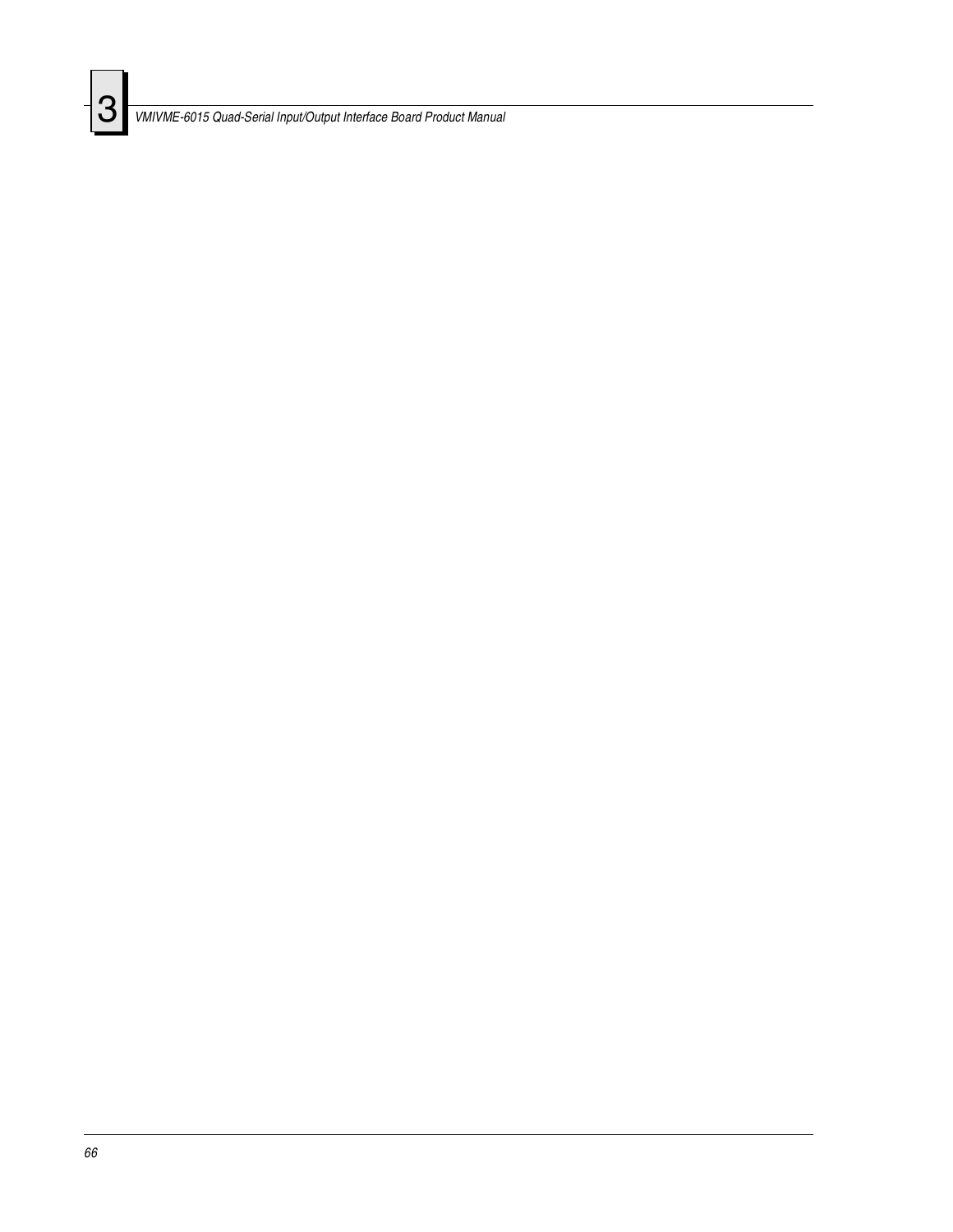# *Configuration and Installation*

# **Contents**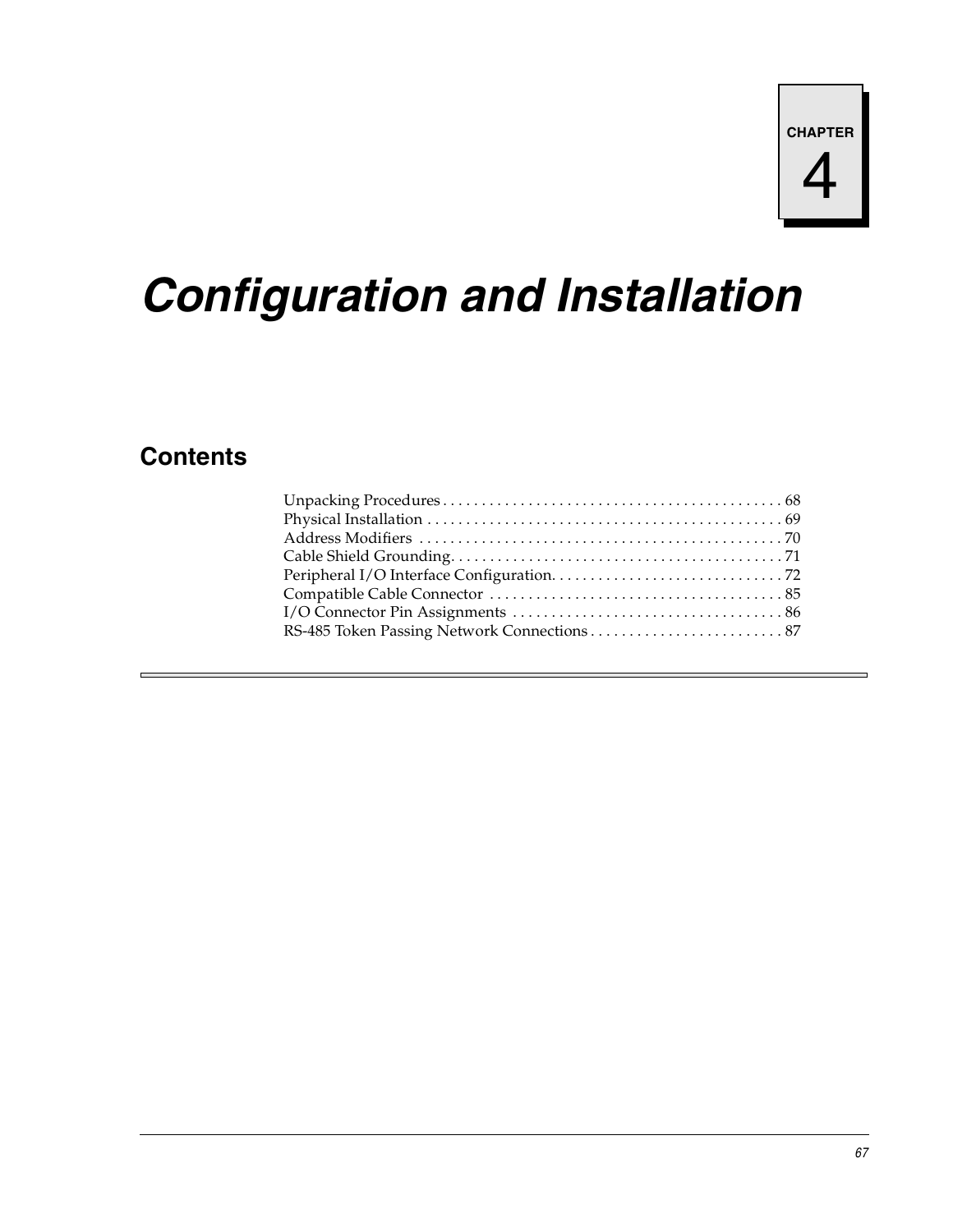### <span id="page-67-0"></span>**Unpacking Procedures**

**CAUTION** Some of the components assembled on VMIC'S products may be sensitive to electrostatic discharge and damage may occur on boards that are subjected to a high energy electrostatic field. Unused boards should be stored in the same protective boxes in which they were shipped. When the board is to be laid on a bench for configuring, etc., it is suggested that conductive material be inserted under the board to provide a conductive shunt.

Upon receipt, any precautions found in the shipping container should be observed. All items should be carefully unpacked and thoroughly inspected for damage that might have occurred during shipment. The board(s) should be checked for broken components, damaged printed circuit board(s), heat damage and other visible contamination. All claims arising from shipping damage should be filed with the carrier and a complete report sent to VMIC together with a request for advice concerning disposition of the damaged item(s).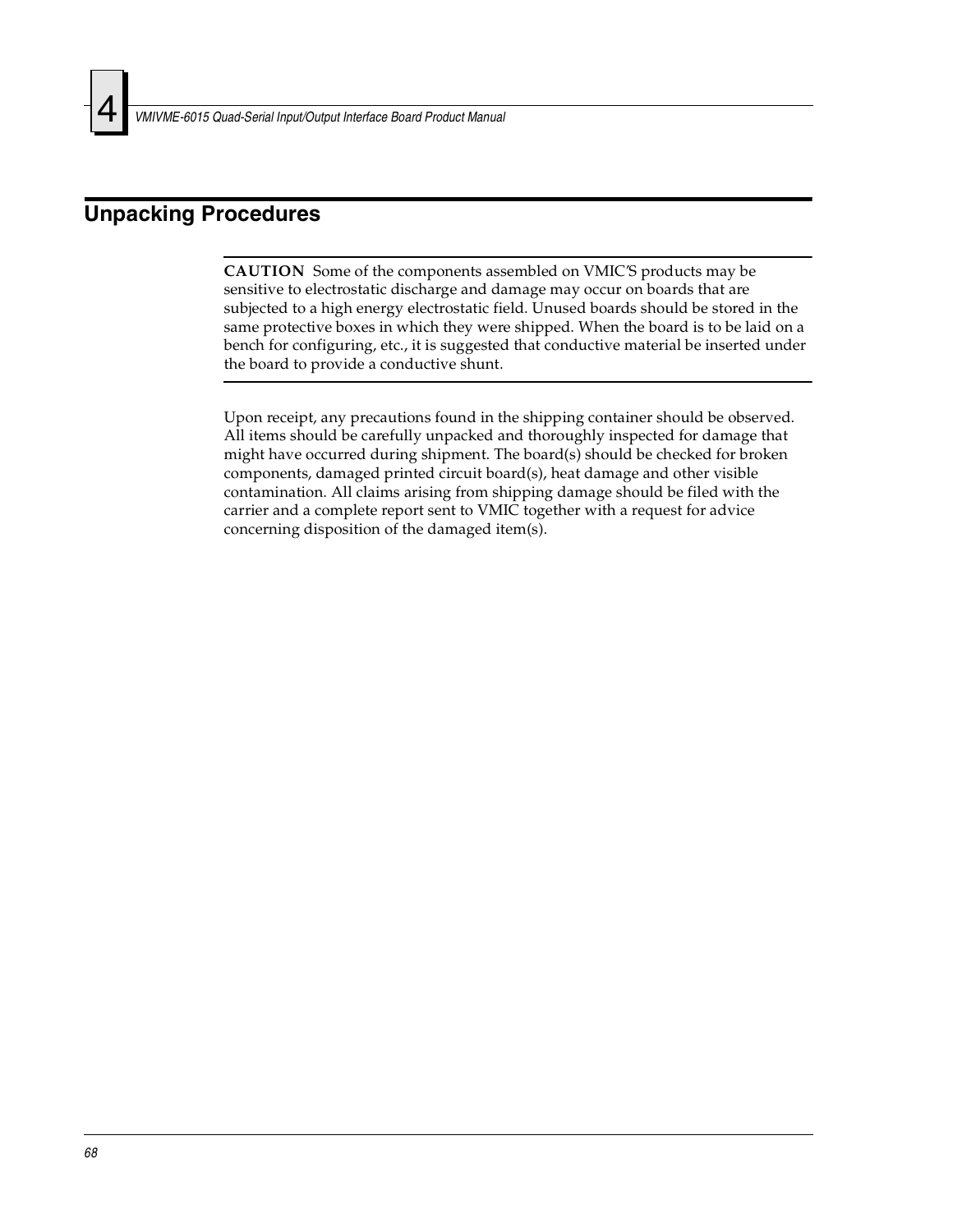## <span id="page-68-0"></span>**Physical Installation**

**CAUTION** Do not install or remove boards while power is applied.

De-energize the equipment and insert the board into an appropriate slot of the chassis. While ensuring that the board is properly aligned and oriented in the supporting card guides, slide the board smoothly forward against the mating connector until firmly seated.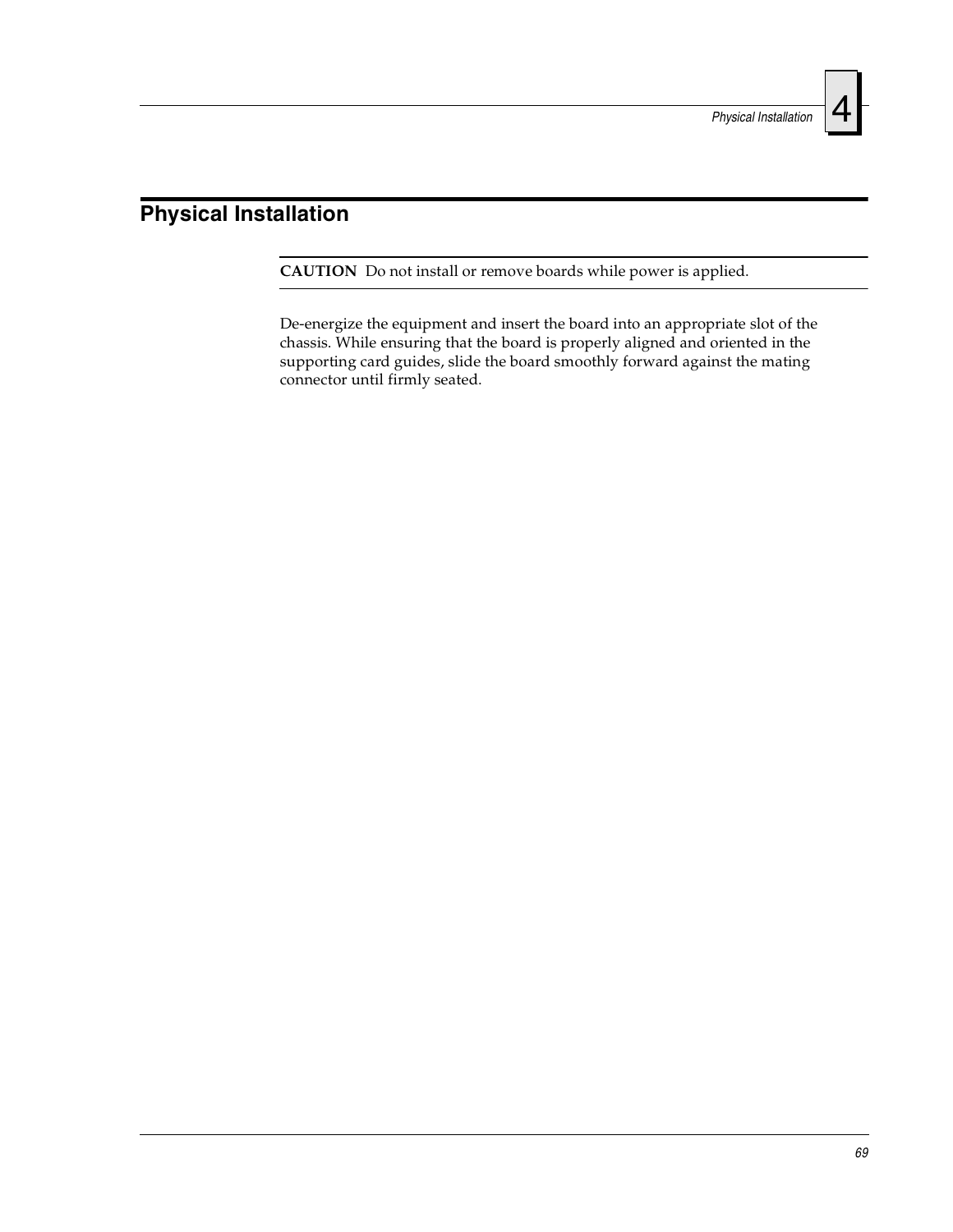### <span id="page-69-0"></span>**Address Modifiers**

The VMIVME-6015 is configured at the factory to respond to short supervisory I/O access. This configuration can be changed by installing jumper AM which enables the board to respond to short nonprivileged I/O access.

The address Dual-in-Line Package (DIP) switch and its use in the addressing scheme is shown in [Figure 4-1](#page-69-1). A base address of \$FF00 (HEX) is shown as a typical selection.

<span id="page-69-1"></span>

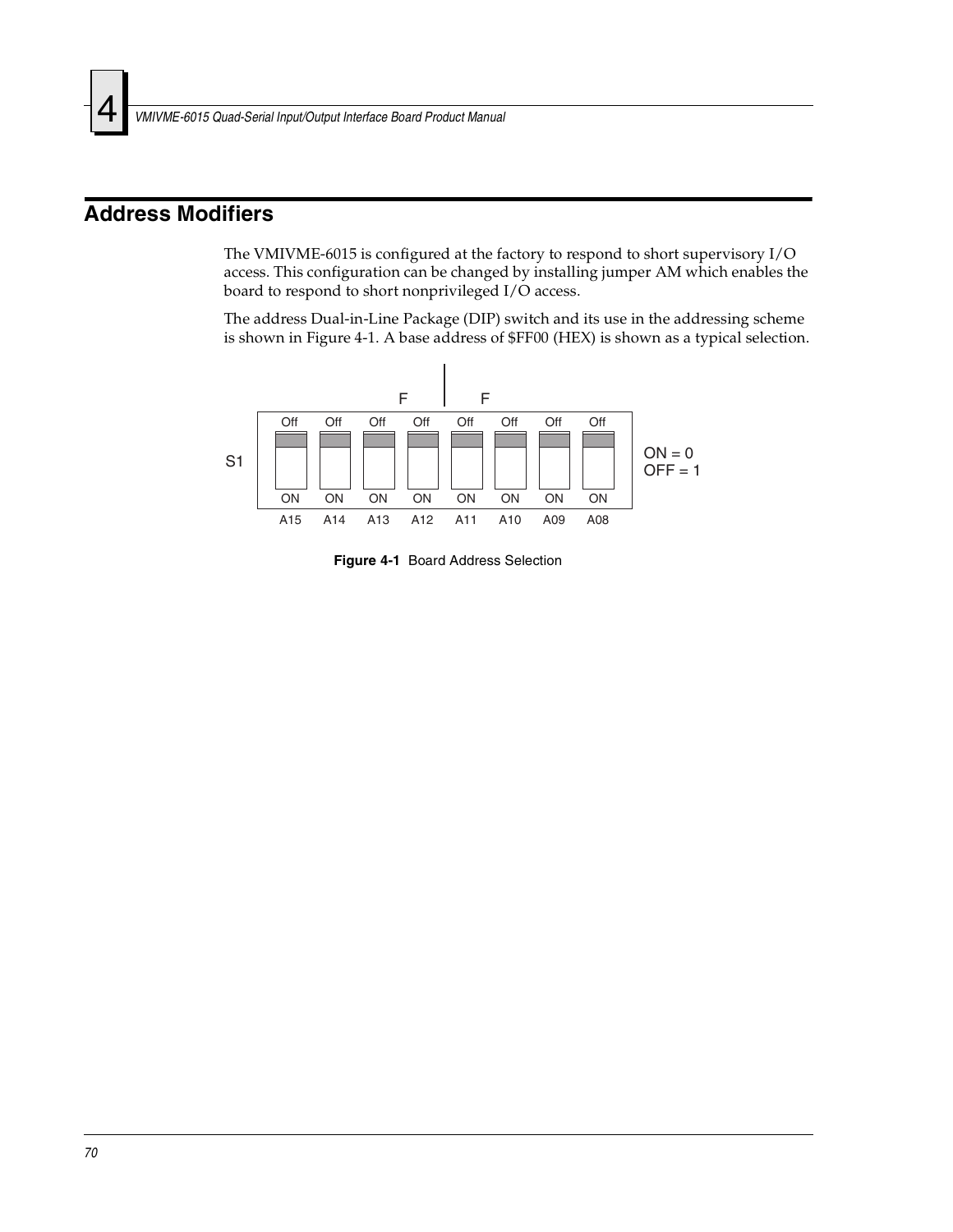# <span id="page-70-0"></span>**Cable Shield Grounding**

The cable shield can be connected to chassis ground or it can be connected to pin 1 of the user connectors. If the cable shield is connected to pin 1, then the user has the option of installing the GND jumper to connect it directly to the board ground. If the GND jumper is not installed, then pin 1 is returned to ground through a  $100\Omega$  resistor, thus avoiding excessive ground currents.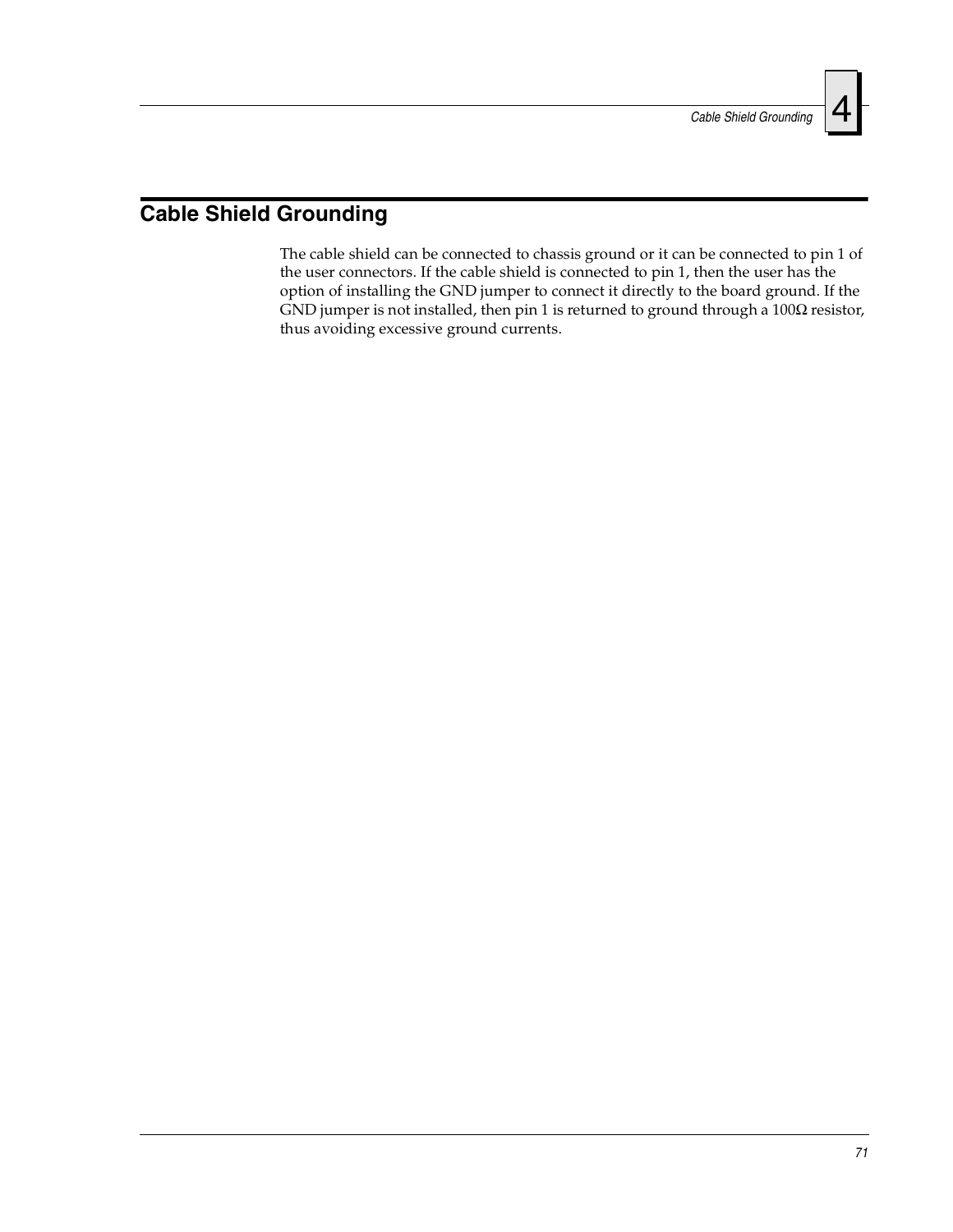### <span id="page-71-0"></span>**Peripheral I/O Interface Configuration**

Each of the channels can be independently configured for serial line signal compatibility with EIA RS-232, RS-422, RS-423 or RS-485. Terminating resistors, an RS-232 pull-up resistor and jumper pins are provided to allow the user to configure I/O signal conditioning options as required. Configuration details are provided in [Figure 4-2 on page 74](#page-73-0) through [Figure 4-11 on page 83](#page-82-0). Address switch and jumper locations are shown in [Figure 4-12 on page 84.](#page-83-0)

#### **Factory Configuration**

The four channels on the VMIVME-6015 are configured at the factory and shipped as shown on the jumper and switch location diagram [\(Figure 4-12 on page 84](#page-83-0)). The jumpers provide the following configuration:

#### **RS-232**

Jumpers G0 through G3 are jumpered 1 to 2; Jumpers F0 through F1 are jumpered 2 to 3. This jumper configuration allows for RS-232 transmission.

#### **Transmit and receive (TXD, RXD)**

Jumpers B0 and B1 are configured as DTEs (see [Figure 4-2 on page 74\)](#page-73-0). Jumpers B2 and B3 are configured as DCEs (see [Figure 4-4 on page 76](#page-75-0)).

#### **Transmit and receive secondary (STXC, SRXD)**

Jumpers A0 and A3 are configured as DTEs (see [Figure 4-8 on page 80\)](#page-79-0). Jumpers A1 and A2 are configured as DCEs (see [Figure 4-7 on page 79\)](#page-78-0). Jumper field Ax is provided for RS-422A, RS-423 or RS-485 transmission. Jumper Ax has no effect on RS-232 transmission. For RS-422A, RS-423 or RS-485, move Jumper Gx from 1 to 2 to 2 to 3 and move Jumper Fx from 2 to 3 to 1 to 2.

#### **Request-to-send, clear-to-send (RTS, CTS)**

Jumpers C0 and C1 are configured as DTEs (see [Figure 4-2 on page 74\)](#page-73-0). Jumpers C2 and C3 are configured for DCEs (see [Figure 4-4 on page 76\)](#page-75-0).

#### **Transmit clock, receive clock (TXC, RXC)**

Jumpers D0 and D1 are configured as DTEs (see [Figure 4-5 on page 77\)](#page-76-0). Jumpers D2 and D3 are configured for DCEs (see [Figure 4-4 on page 76](#page-75-0)).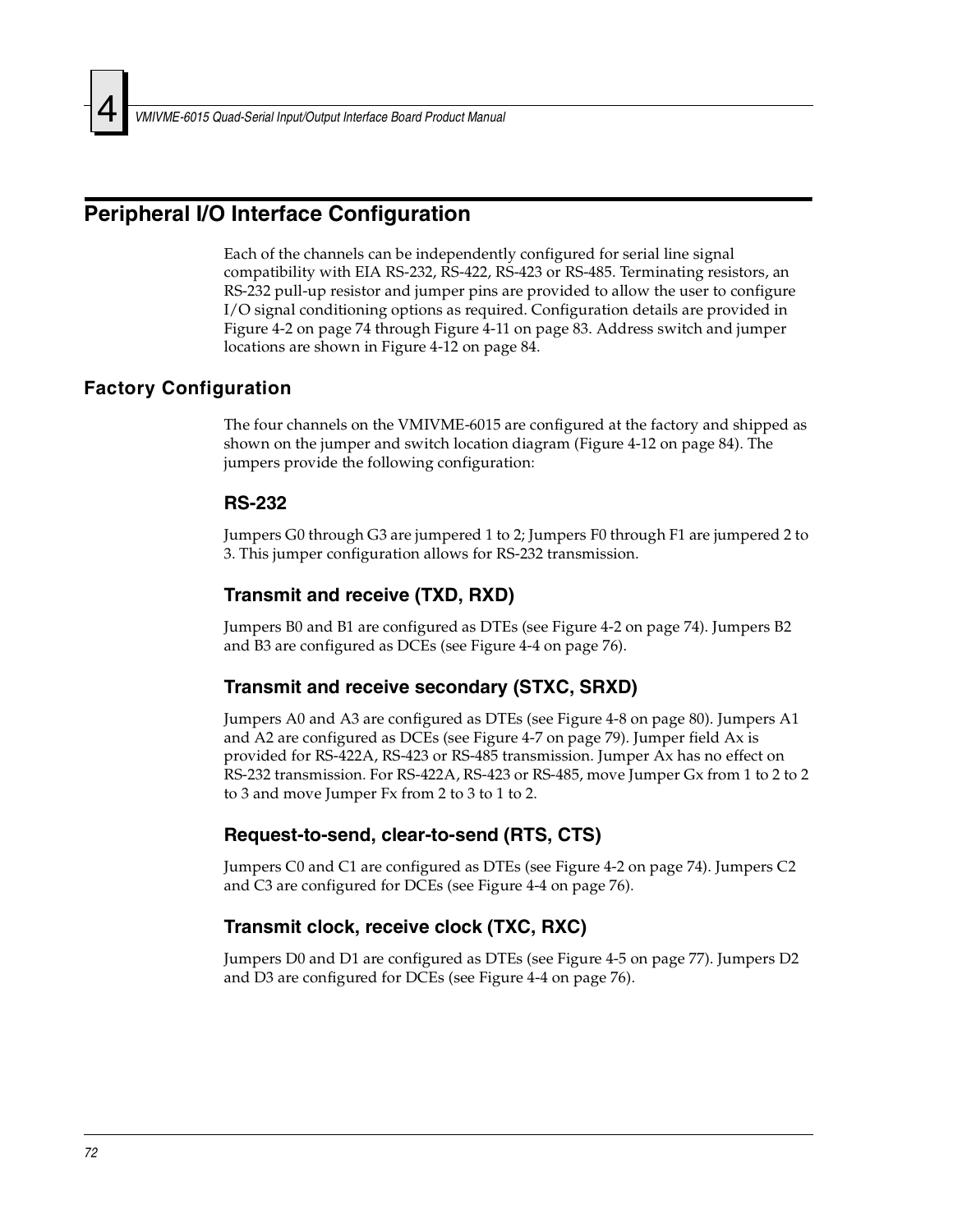## **Clock driving**

The board is configured with Hx 2 and Hx 3 installed. Hx 2 installed drives the internal TXC signal out to the connector (see [Figure 4-5 on page 77](#page-76-0)). Hx 3 installed routes an external clock signal to the internal RXC (see [Figure 4-4 on page 76](#page-75-0)). With Hx 2 installed, Hx 1 must be removed. With Hx 3 installed, Hx 4 must be removed.

## **Data terminal ready, Data carrier detect (DTR, DCD)**

Jumpers E0 and E1 are configured as DCEs driving RI. Jumpers E2 and E3 are configured as DTEs receiving RI (see [Figure 4-3 on page 75\)](#page-74-0).

Remove resistors R1 through R6 and R8 through R13 for RS-232 operation. These resistors are installed on the board so that they are available for RS-422 and RS-485 configurations.

## **RS-232C Configuration**

The RS-232C is the recommended standard where flat cable is used for the transmission of control signals and/or digital data. The maximum physical length is normally identified as 50 feet for RS-232C communication and no termination resistors are needed.

Jumpers and resistors should be installed as shown in [Figure 4-2 on page 74](#page-73-0) through [Figure 4-6 on page 78](#page-77-0). The jumper configuration selected will depend on whether the equipment must be configured for DCE or DTE and whether the equipment will need to drive or receive the DCD and clock signals.

## **RS-422 Configuration**

RS-422 is not an actual formal part of the EIA recommended standard. The maximum permissible length of cable separating the generator and load is a function of the data signaling rate and is influenced by the tolerable signal distortion. As the data signaling rate is reduced below 90 kbit/s, the cable length is limited to 4,000 feet, assuming a maximum allowable 6 dB signal loss. The VMIVME-6015 should be configured as shown for the RS-422 [\(Figure 4-7 on page 79](#page-78-0) and [Figure 4-8 on page 80\)](#page-79-0). A 100Ω terminating resistor must be installed and the 12 K RS-232 pull-up resistor must be removed. This is shown in [Figure 4-7](#page-78-0) and [Figure 4-8](#page-79-0) for each channel being operated as RS-422.

## **RS-423 Configuration**

RS-423 should be configured the same way as RS-422.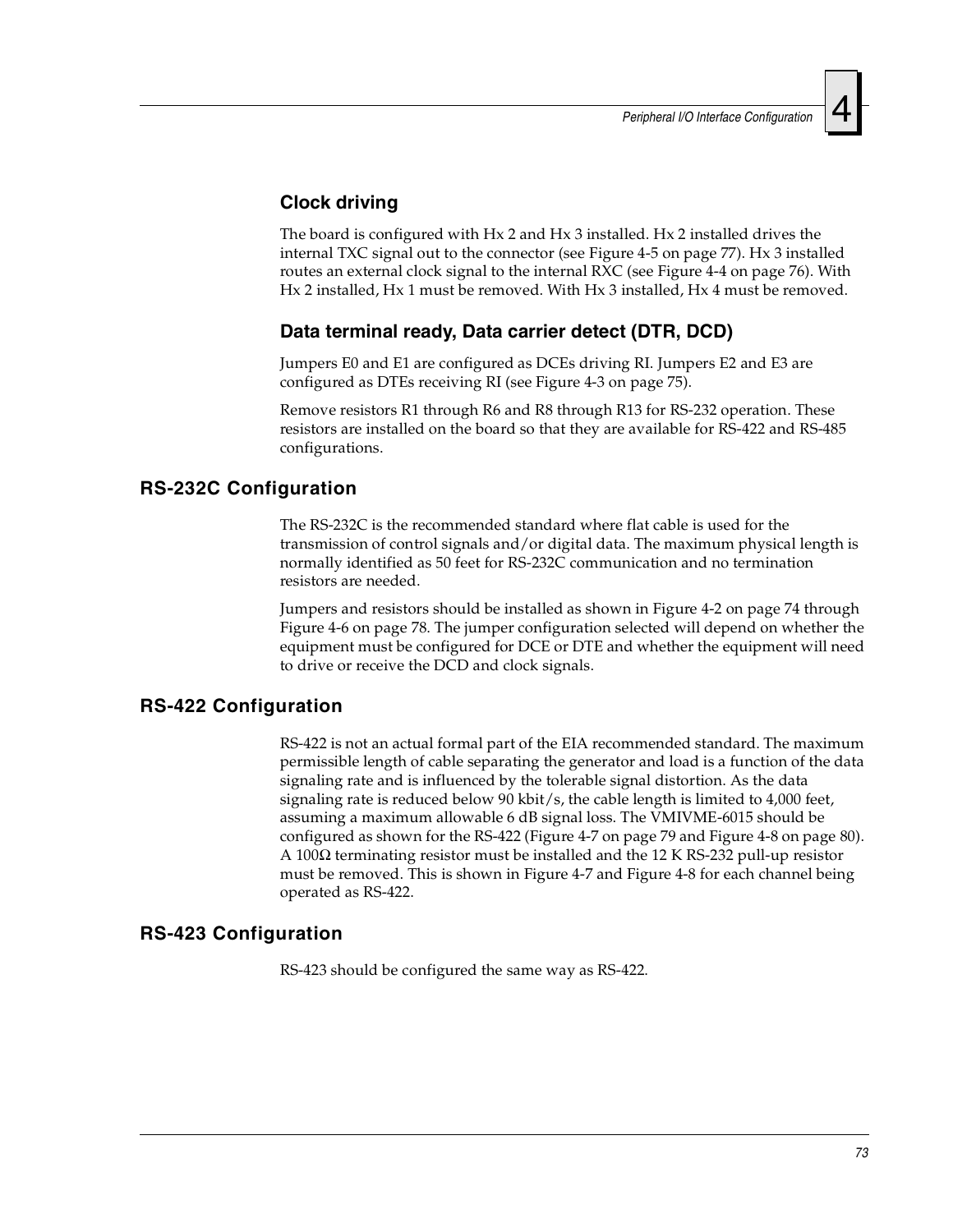#### **RS-485 Configuration**

RS-485 is an EIA recommended standard. It allows for 32 drivable unit loads, plus two termination resistances of 60Ω each. The RS-232 pull-up resistor should be removed and the VMIVME-6015 should be configured as shown in [Figure 4-9 on page 81,](#page-80-0) [Figure 4-10 on page 82](#page-81-0) and [Figure 4-11 on page 83](#page-82-0). A LAN configuration passing network is shown in [Figure 4-13 on page 87](#page-86-0).



<span id="page-73-0"></span>**Figure 4-2** VMIVME-6015 Configured for RS-232 ASYNC DTE Receiving DCD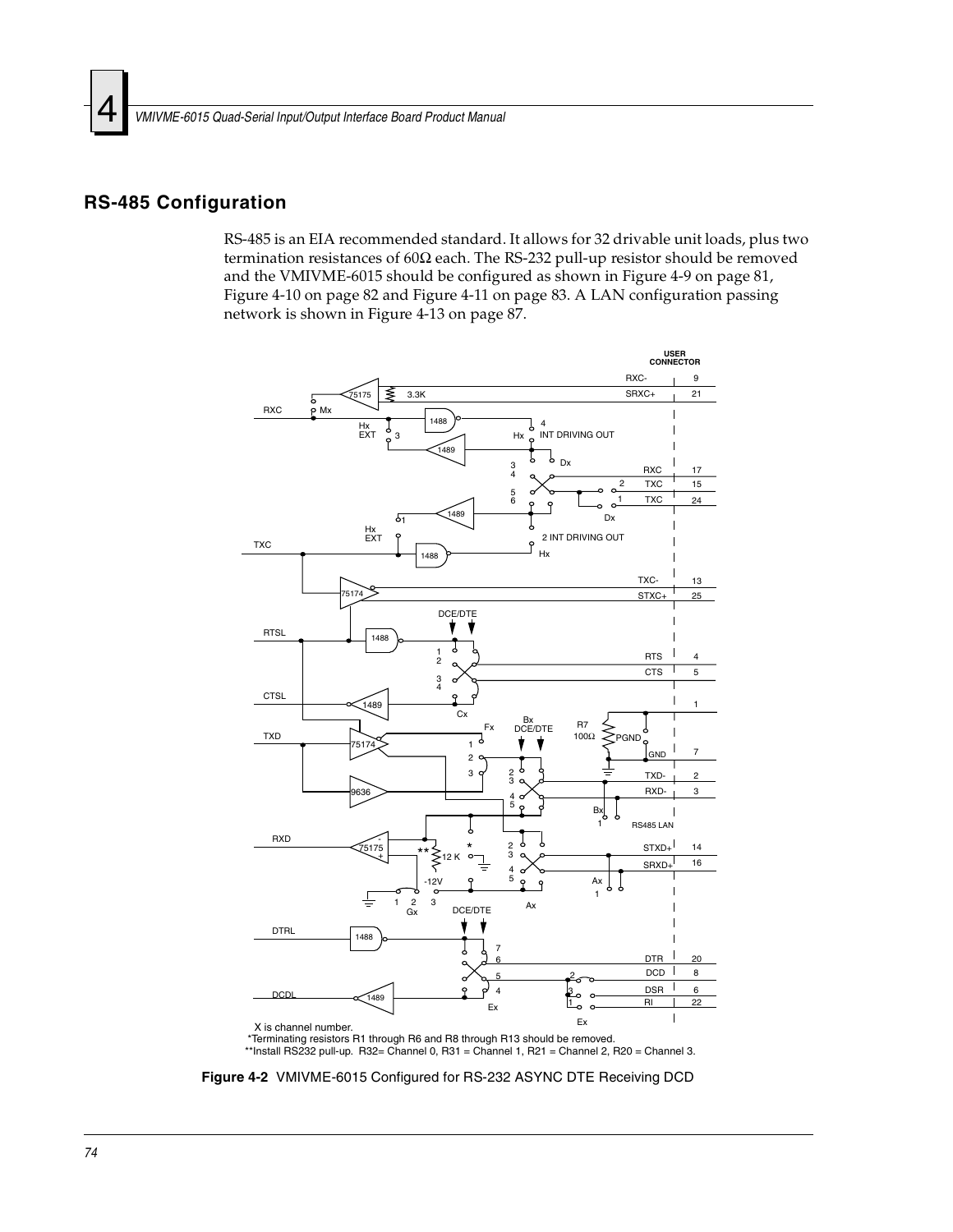

X is channel number.

<span id="page-74-0"></span>\*\*Install RS232 pull-up. R32= Channel 0, R31 = Channel 1, R21 = Channel 2, R20 = Channel 3. \*Terminating resistors R1 through R6 and R8 through R13 should be removed.

**Figure 4-3** VMIVME-6015 Configured for RS-232 ASYNC DTE Receiving RI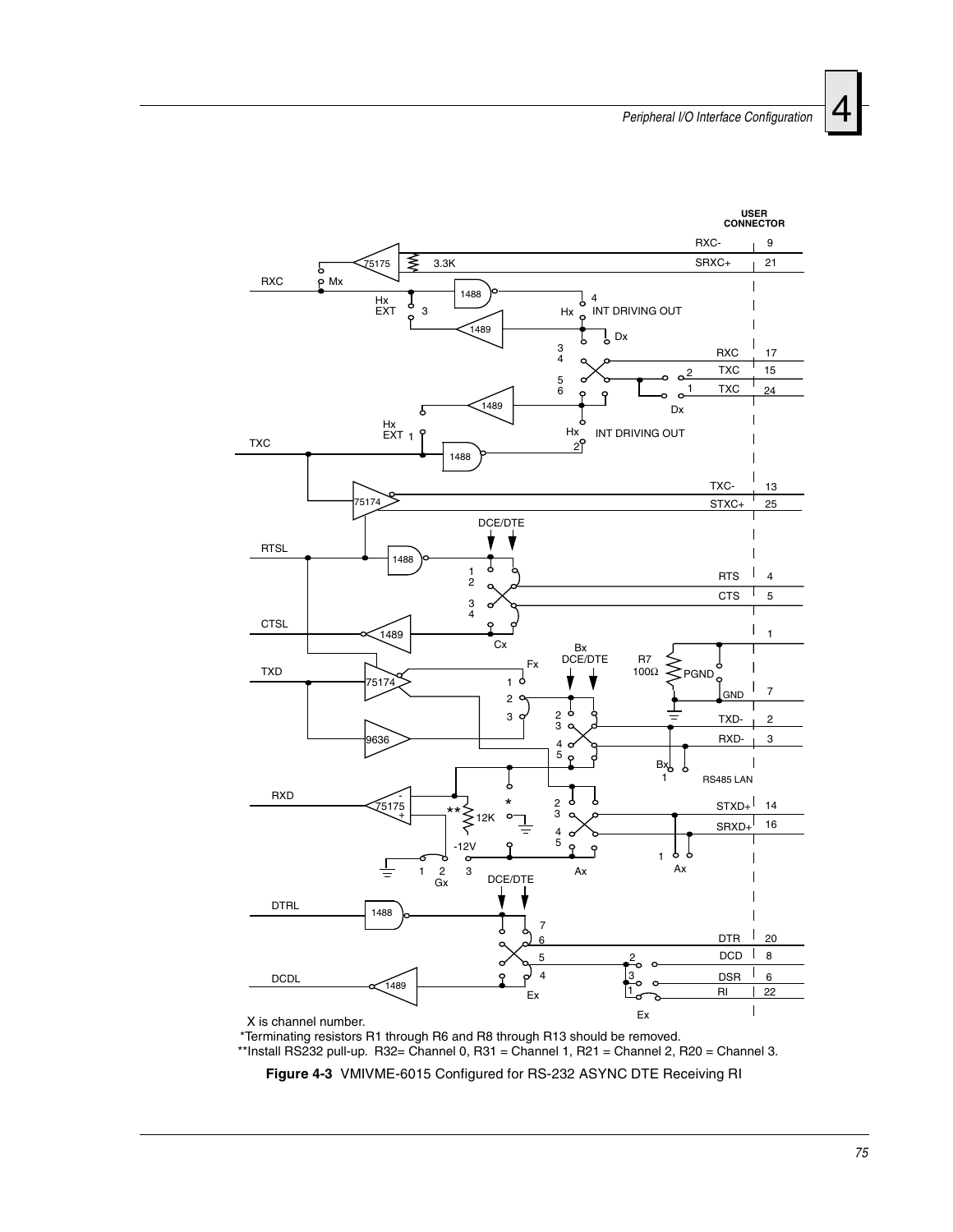

\*\*Install RS232 pull-up. R32= Channel 0, R31 = Channel 1, R21 = Channel 2, R20 = Channel 3. \*Terminating resistors R1 through R6 and R8 through R13 should be removed.

<span id="page-75-0"></span>**Figure 4-4** VMIVME-6015 Configured for RS-232 SYNC DCE Receiving External Clock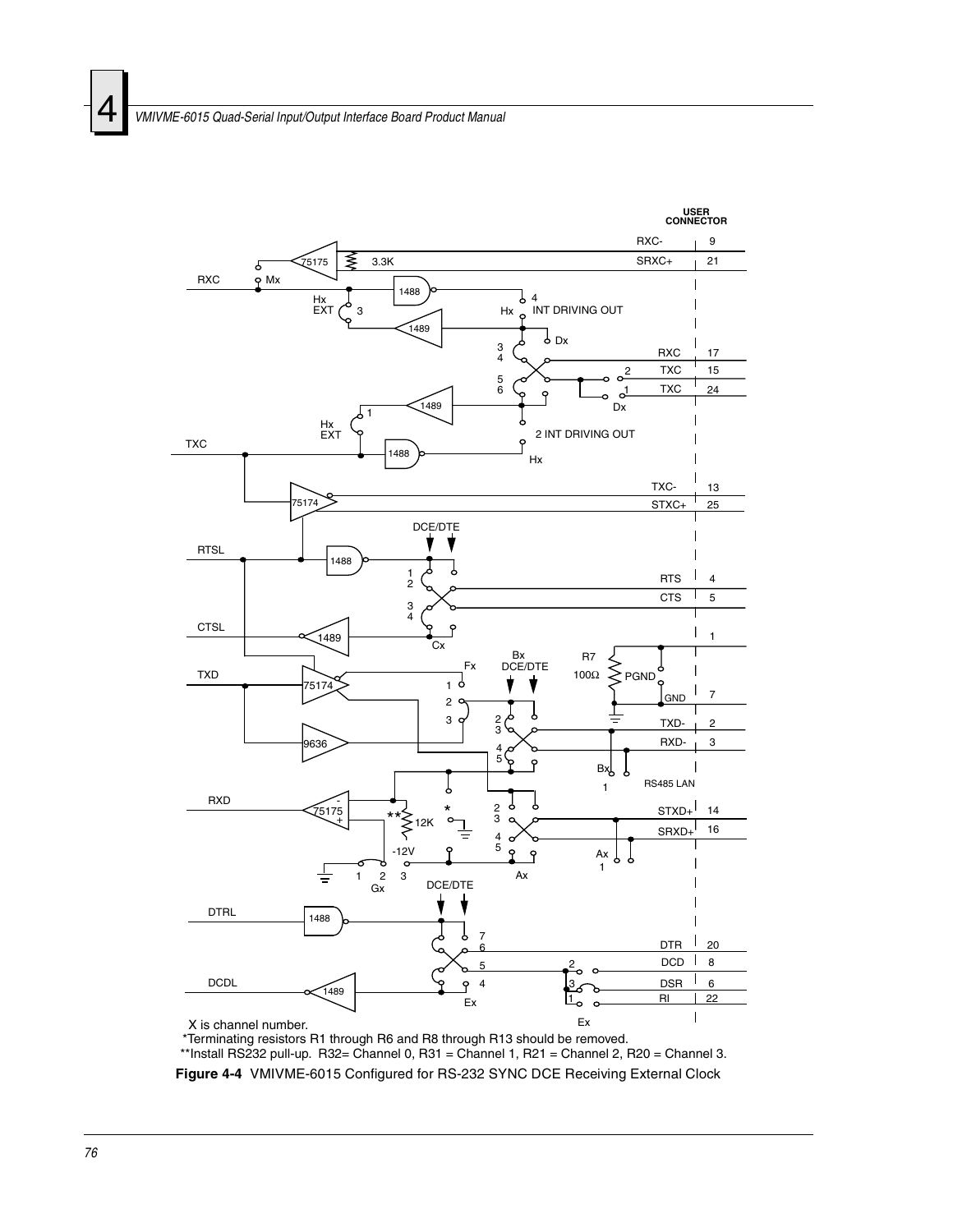

\*Terminating resistors R1 through R6 and R8 through R13 should be removed.

<span id="page-76-0"></span>\*\*Install RS232 pull-up. R32= Channel 0, R31 = Channel 1, R21 = Channel 2, R20 = Channel 3.

**Figure 4-5** VMIVME-6015 Configured for RS-232 SYNC DTE Driving Clock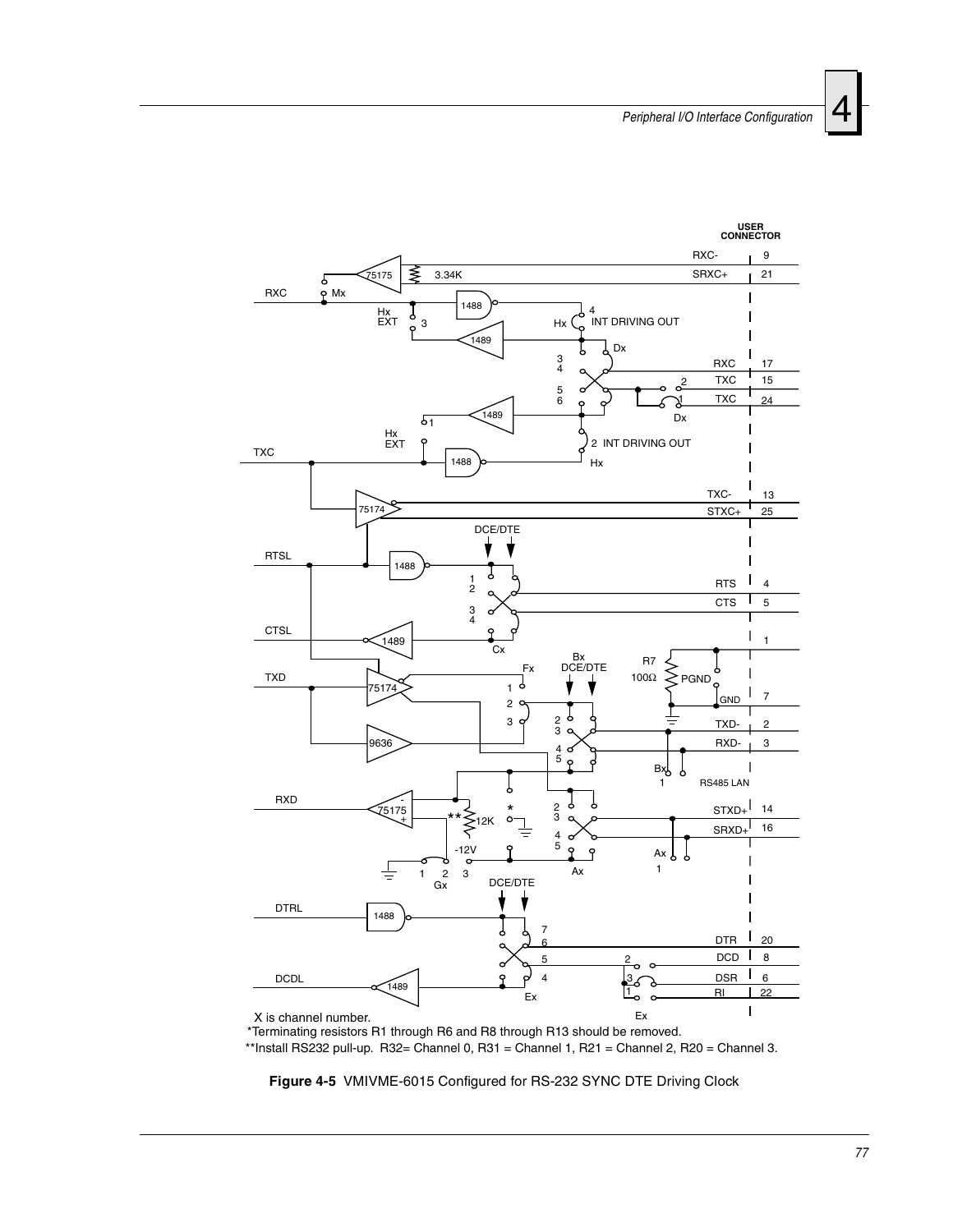

\*Terminating resistors R1 through R6 and R8 through R13 should be removed.

<span id="page-77-0"></span>\*\*Install RS232 pull-up. R32= Channel 0, R31 = Channel 1, R21 = Channel 2, R20 = Channel 3.

**Figure 4-6** VMIVME-6015 Configured for RS-232 ASYNC DCE Driving DSR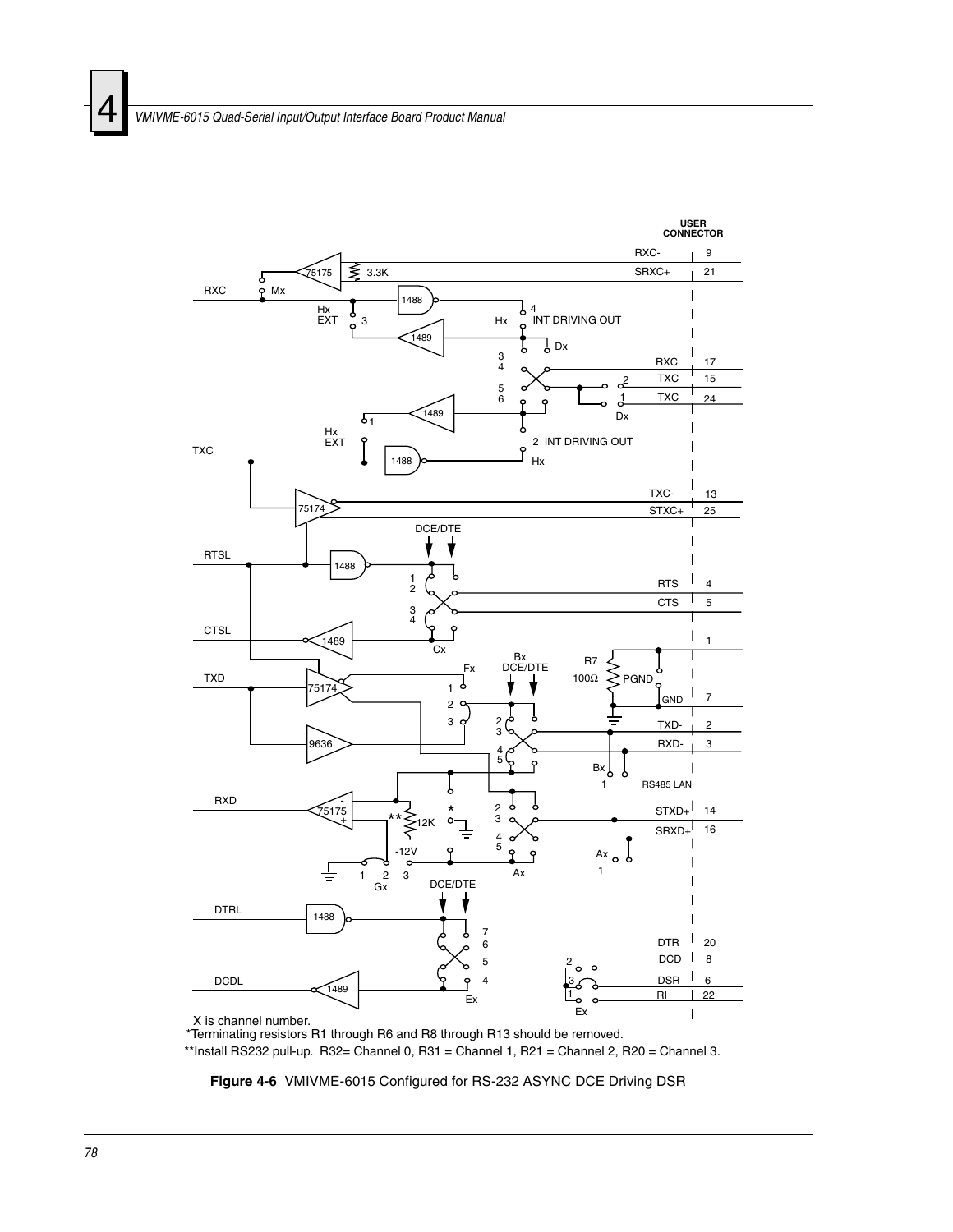

X is channel number.

\*R is R12 for CH0, R9 for CH1, R5 for CH2, and R2 for CH3. Terminating resistors R1, R3, R4, R6, R8, R10, R11, and R13 should be removed.

<span id="page-78-0"></span>\*\*Remove RS232 pull-up R32, R31, R21, and R20.

**Figure 4-7** VMIVME-6015 Configured for RS-422A DCE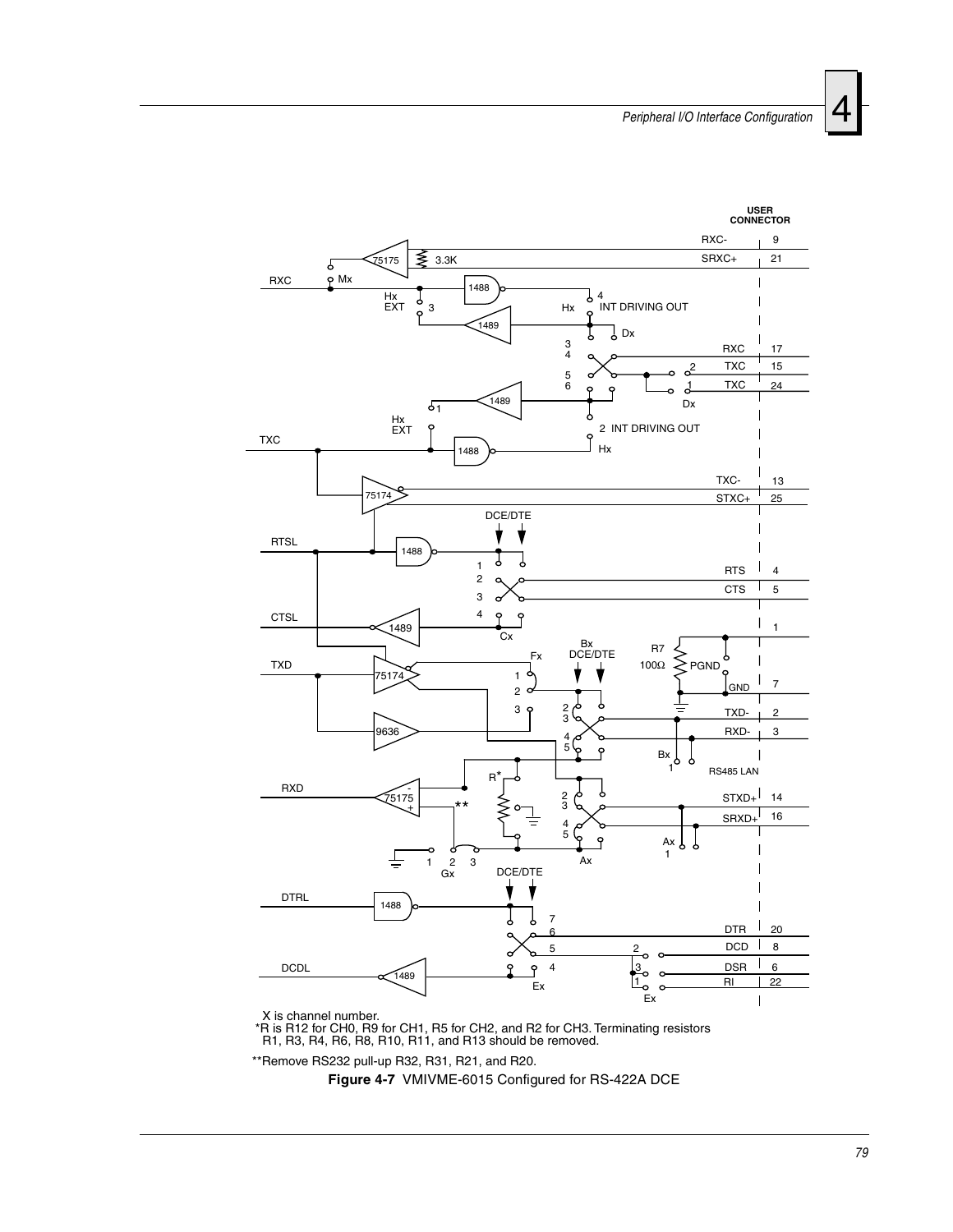

X is channel number. \*R is R12 for CH0, R9 for CH1, R5 for CH2, and R2 for CH3. Terminating resistors R1, R3, R4, R6, R8, R10, R11, and R13 should be removed.

<span id="page-79-0"></span>\*\*Remove RS232 pull-up R32, R31, R21, and R20.

**Figure 4-8** VMIVME-6015 Configured for RS-422A DTE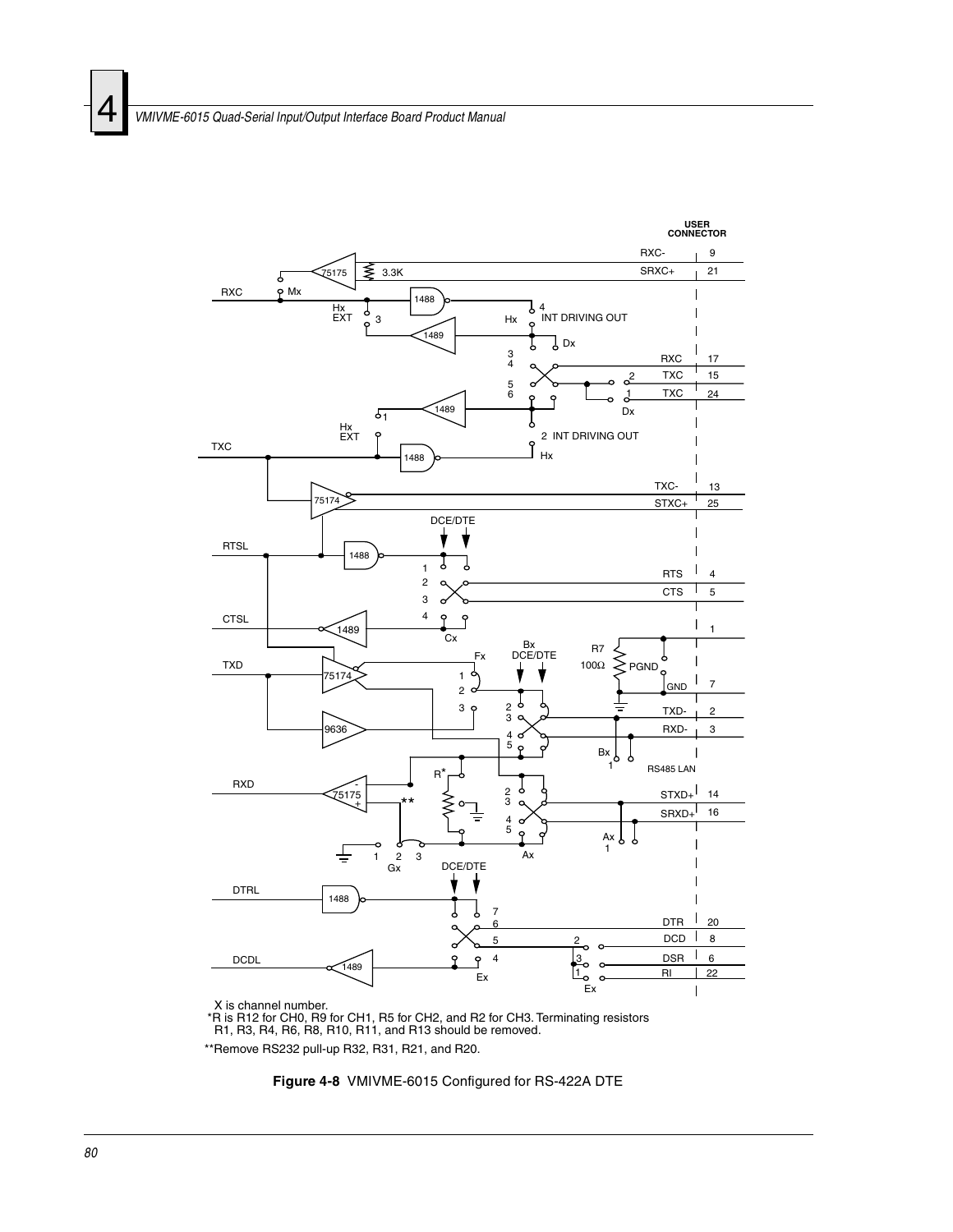

 X is channel number. \*R represents the 60Ω pair R13; R11 for CH0, R8, R10 for CH1, R6, R4 for CH2, and R1, R3 for CH3. Remove terminating resistors R2, R5, R9 and R12.

<span id="page-80-0"></span>\*\*Remove RS232 pull-up R32, R31, R21, and R20.

**Figure 4-9** VMIVME-6015 Configured for RS-485 DCE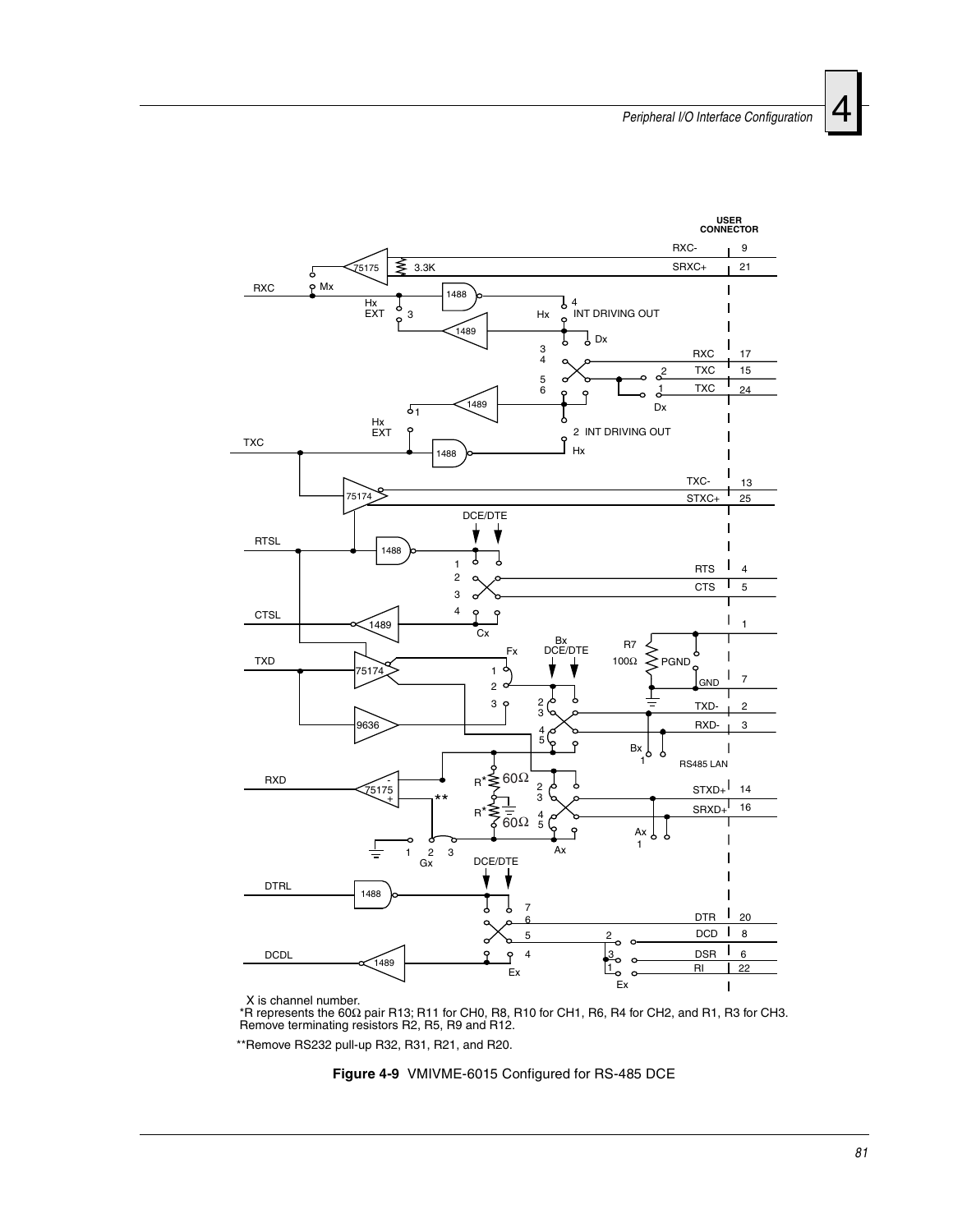

 X is channel number. \*R represents the 60Ω pair R13; R11 for CH0, R8, R10 for CH1, R6, R4 for CH2, and R1, R3 for CH3. Remove terminating resistors R2, R5, R9 and R12.

<span id="page-81-0"></span>\*\*Remove RS232 pull-up R32, R31, R21, and R20.

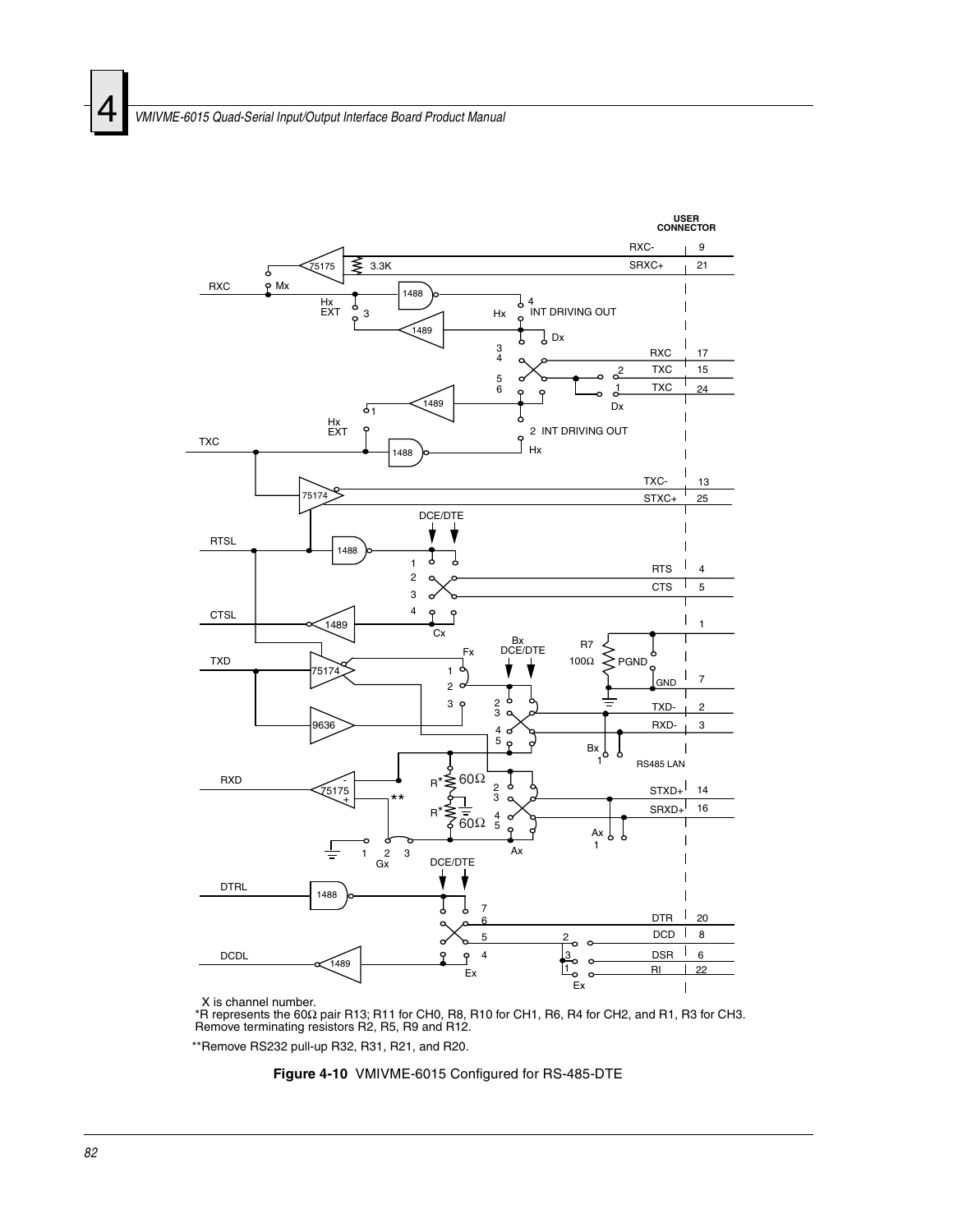



 X is channel number. \*R represents the 60Ω pair R13; R11 for CH0, R8, R10 for CH1, R6, R4 for CH2, and R1, R3 for CH3. Remove terminating resistors R2, R5, R9 and R12.

<span id="page-82-0"></span>\*\*Remove RS232 pull-up R32, R31, R21, and R20.

**Figure 4-11** VMIVME-6015 Configured for RS-485 LAN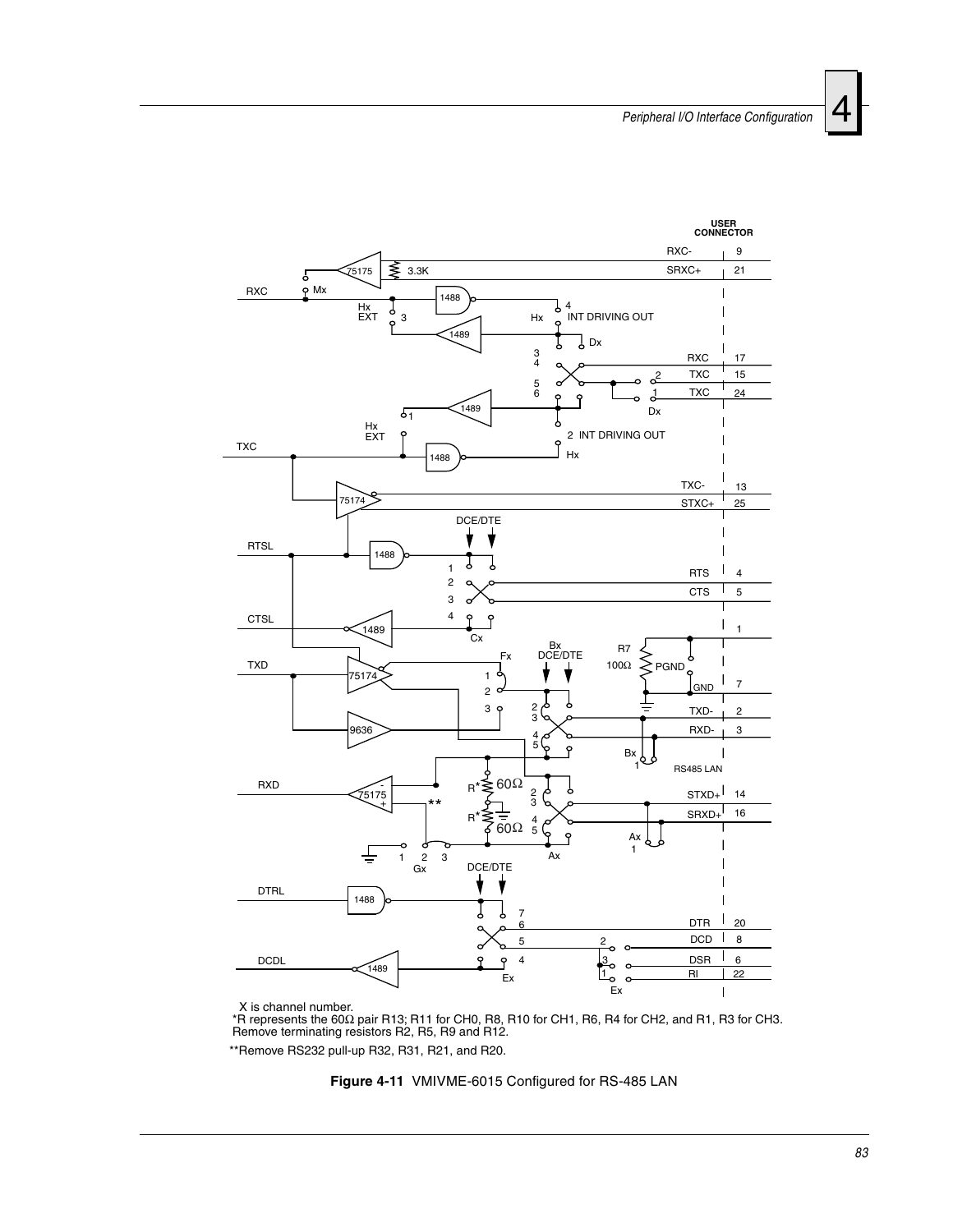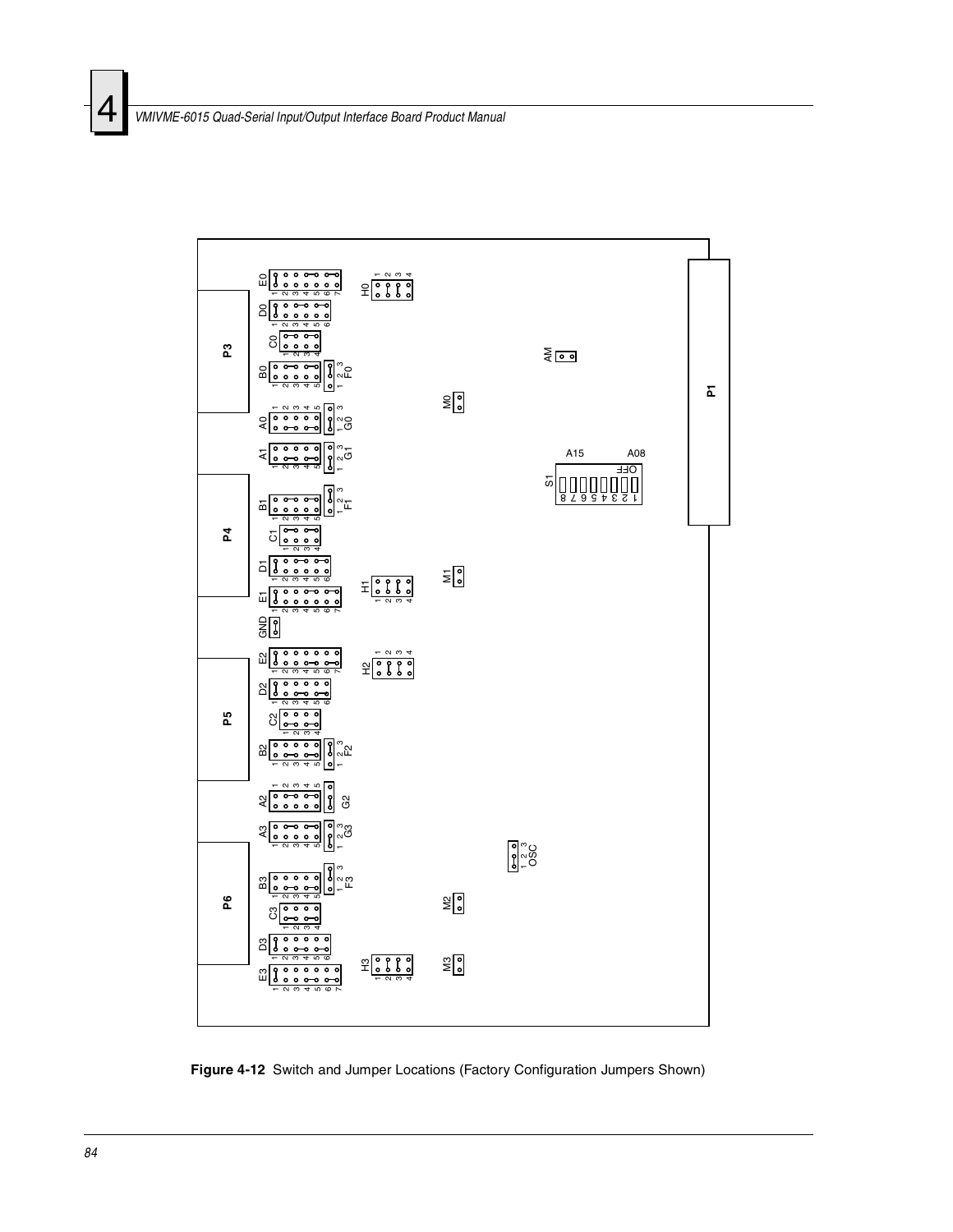## **Compatible Cable Connector**

A compatible cable connector for the VMIVME-6015 is the AMP 747322-2 connector, strain relief kit (Type D). The part number of the header connector soldered to the PC board is AMP 206584-1.

Flat cable can be used for the RS-232 interface type. However, for other interface types the cable should be selected based on cable length and baud rate. Termination resistors should also be installed as shown in [Figure 4-7 on page 79](#page-78-0) through [Figure 4-10 on page 82.](#page-81-0)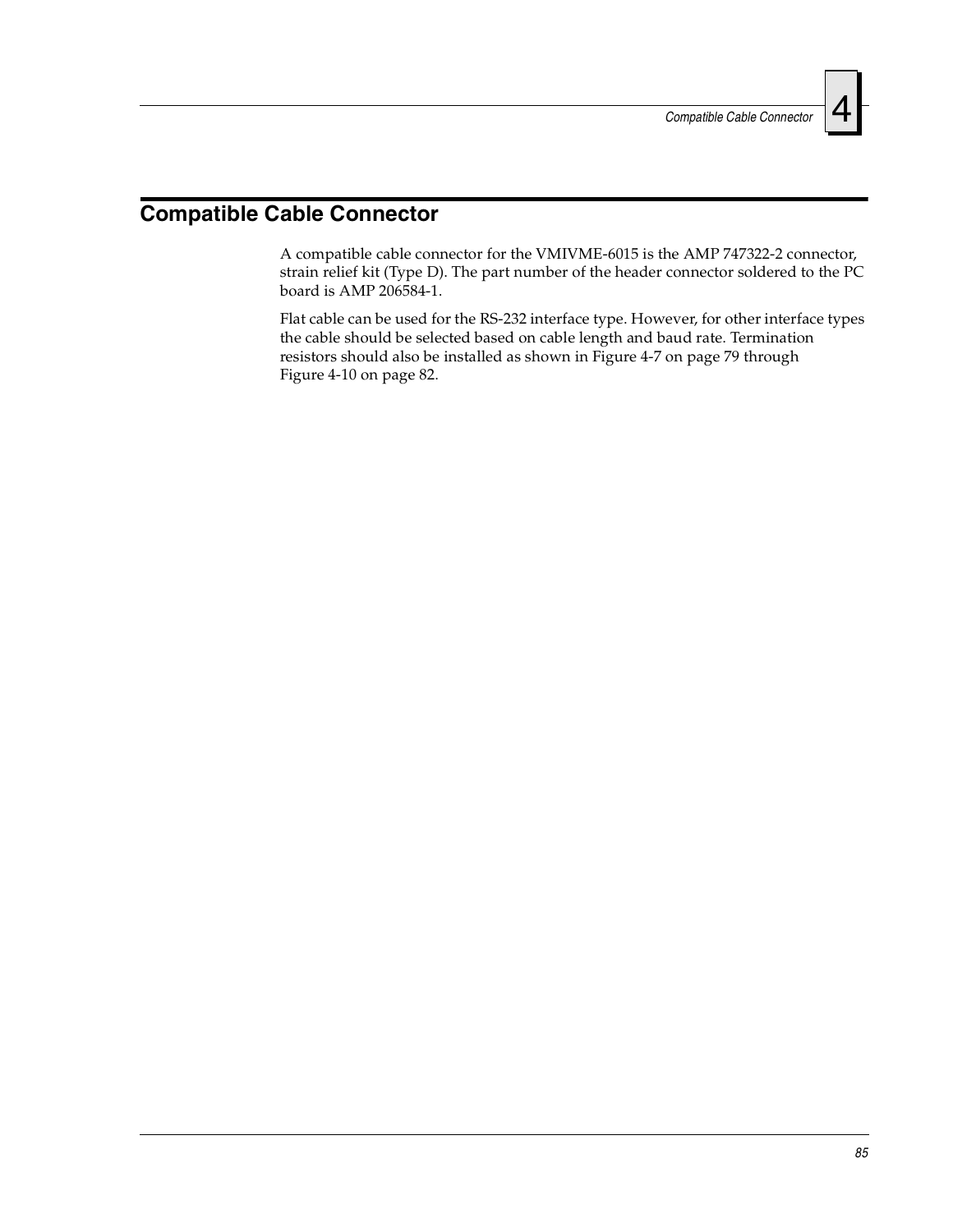# **I/O Connector Pin Assignments**

Serial I/O front panel connector pin assignments are shown in [Table 4-1](#page-85-0).

<span id="page-85-0"></span>

| PIN NO.       | <b>DESCRIPTION</b>                             | <b>MNEMONIC</b>        |
|---------------|------------------------------------------------|------------------------|
| 1             | <b>Protective Ground</b>                       | <b>PGND</b>            |
|               | <b>Transmit Data</b>                           | <b>TxD</b>             |
|               | Receive Data                                   | <b>RxD</b>             |
|               |                                                | <b>RTS</b>             |
|               | <b>Request to Send</b><br><b>Clear to Send</b> | <b>CTS</b>             |
|               |                                                |                        |
| 234567        | Data Set Ready                                 | <b>DSR</b>             |
|               | <b>Signal Ground</b>                           | <b>GND</b>             |
| $\frac{8}{9}$ | <b>Data Carrier Detect</b>                     | <b>DCD</b>             |
|               | <b>Mbit Clock Receiver</b>                     | <b>RXC</b>             |
| 10            | Not Used                                       |                        |
| 11            | Not Used                                       |                        |
| 12            | Not Used                                       |                        |
| 13            | <b>Mbit Clock Transmit</b>                     | <b>TXC</b>             |
| 14            | Secondary Transmit Data                        | <b>ST<sub>x</sub>D</b> |
| 15            | <b>Transmit Clock</b>                          | <b>TxC</b>             |
| 16            | Secondary Receive Data                         | <b>SR<sub>x</sub>D</b> |
| 17            | <b>Receive Clock</b>                           | <b>RxC</b>             |
| 18            | Not Used                                       |                        |
| 19            | Not Used                                       |                        |
| 20            | Data Terminal Ready                            | <b>DTR</b>             |
| 21            | <b>Secondary Receive Clock</b>                 | <b>SRXC</b>            |
| 22            | Ring Indicator                                 | R <sub>l</sub>         |
| 23            | Not Used                                       |                        |
| 24            | Transmit Clock (Alternate)                     | <b>TxCA</b>            |
| 25            | <b>Secondary Transmit Clock</b>                | <b>STXC</b>            |
|               |                                                |                        |

**Table 4-1** Connector Signal Definitions for P3, P4, P5 and P6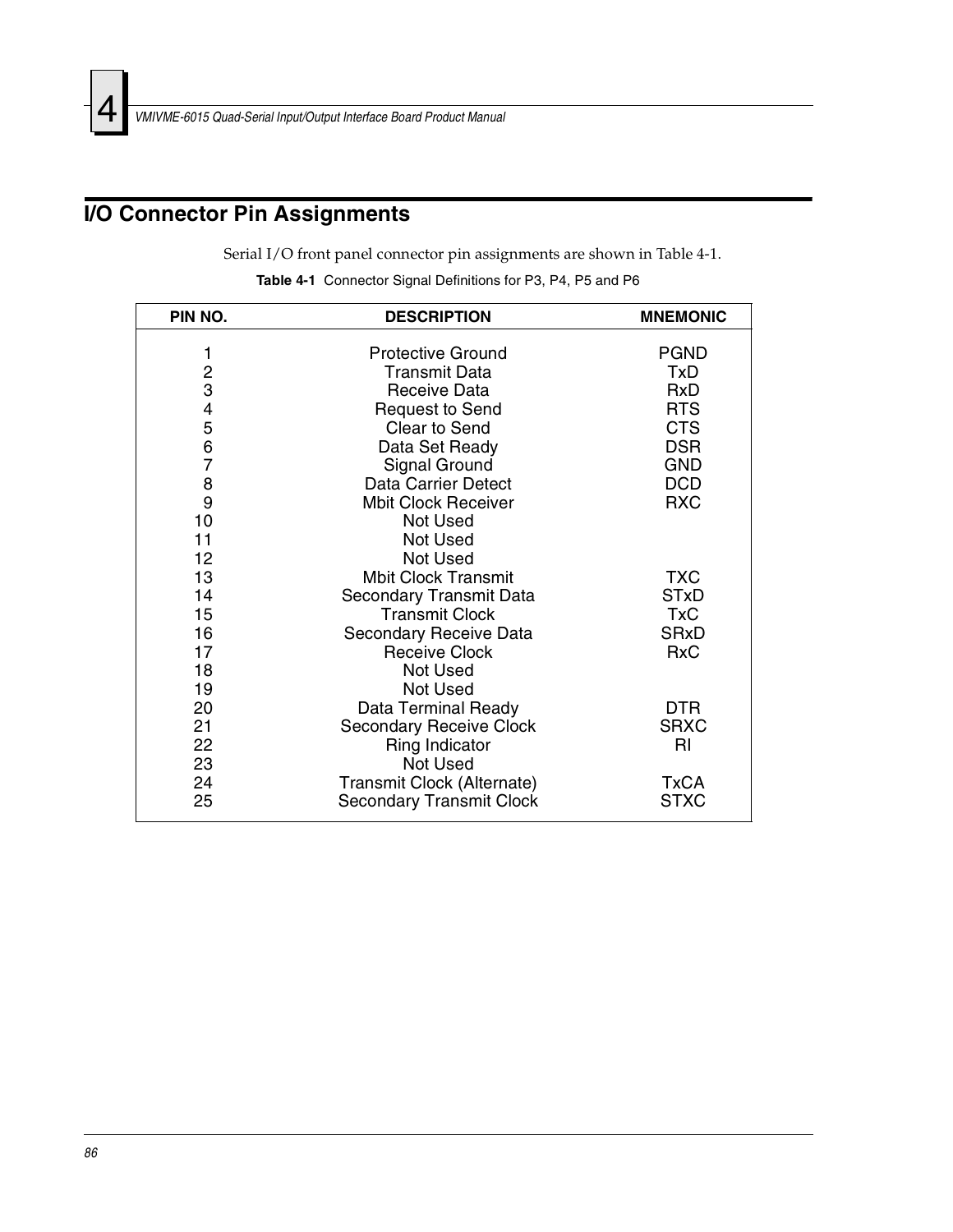## **RS-485 Token Passing Network Connections**

The VMIVME-6015 may be configured in a low cost, token passing, network configuration as described in Section 3. The user must connect the on-board terminator resistor at the ends of the network, as shown in [Figure 4-13.](#page-86-0)



**Figure 4-13** Token Passing Network System Configuration

<span id="page-86-0"></span>Configurations for RS-485 are discussed in ["Peripheral I/O Interface Configuration"](#page-71-0)  [on page 72](#page-71-0). Termination resistors are socketed and must be installed by the user. For RS-485, the resistors are provided.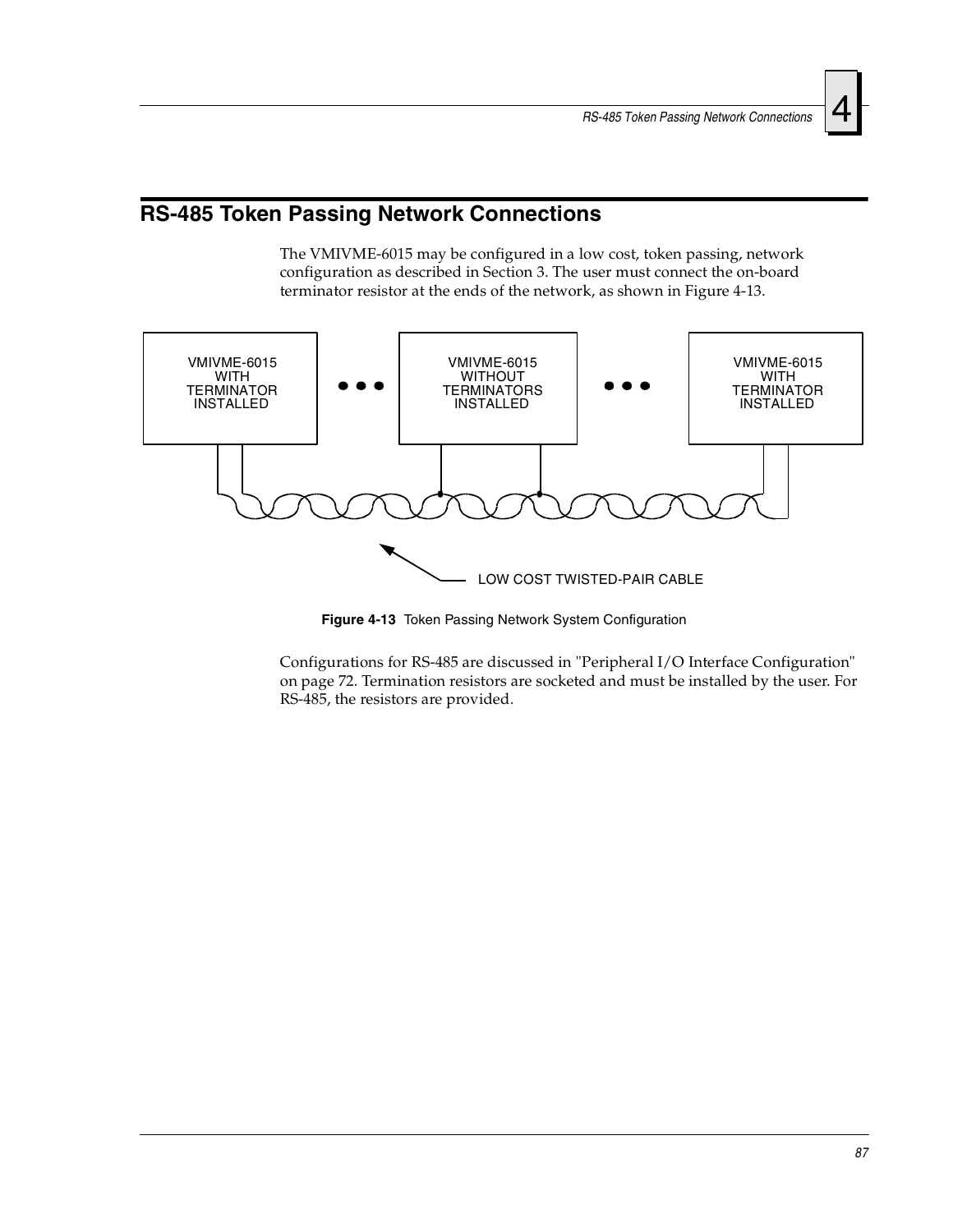*VMIVME-6015 Quad-Serial Input/Output Interface Board Product Manual*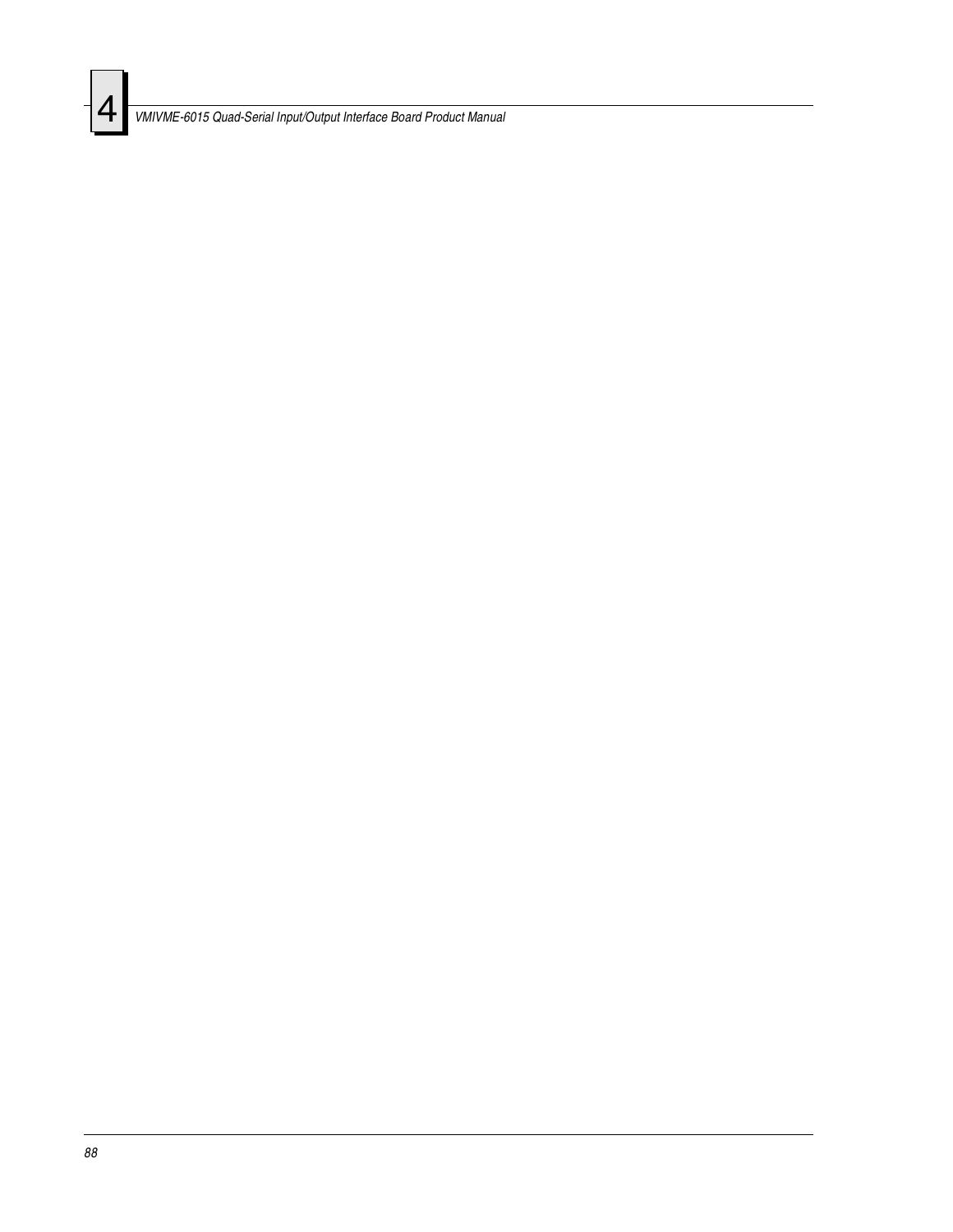# *Maintenance*

# **Contents**

 [Maintenance Prints . . . . . . . . . . . . . . . . . . . . . . . . . . . . . . . . . . . . . . . . . . . . . . . 90](#page-89-0)

## **Maintenance**

This section provides information relative to the care and maintenance of VMIC's products. If the product malfunctions, verify the following:

- Software
- System configuration
- Electrical connections
- Jumper or configuration options
- Boards are fully inserted into their proper connector location
- Connector pins are clean and free from contamination
- No components of adjacent boards are disturbed when inserting or removing the board from the chassis
- Quality of cables and I/O connections

If the product must be returned, contact VMIC for a Return Material Authorization (RMA) Number. This RMA Number must be obtained prior to any return.